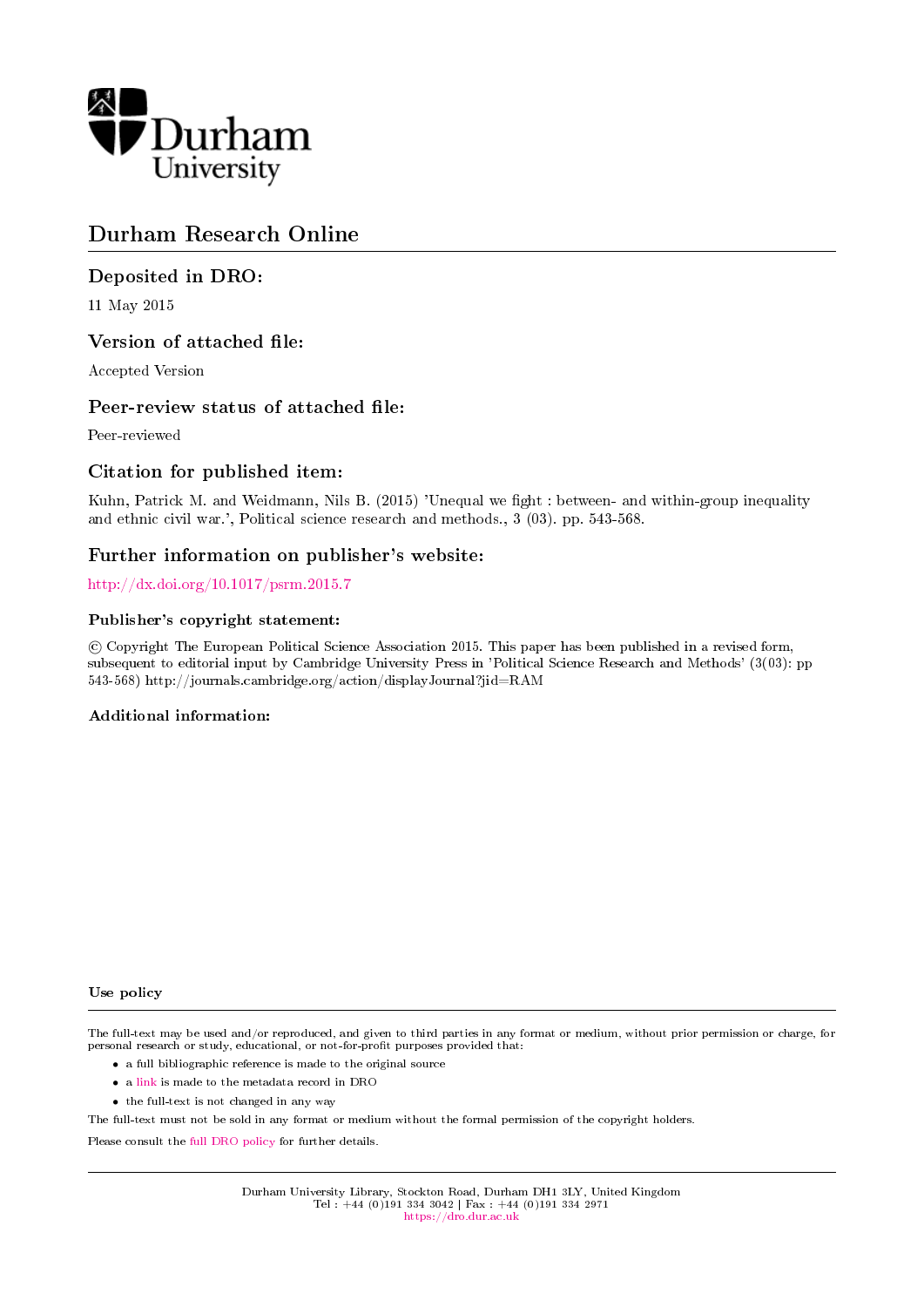# Unequal We Fight: Between- and Within-Group Inequality and Ethnic Civil War<sup>∗</sup>

Patrick M. Kuhn<sup>†</sup> Nils B. Weidmann<sup>‡</sup>

forthcoming in Political Science Research & Methods

#### Abstract

When and why ethnic groups rebel remains a central puzzle in the civil war literature. In this paper we examine how different types of inequalities affect both an ethnic group's willingness and opportunity to fight. We argue that political and economic inter-group inequalities motivate ethnic groups to initiate a fight against the state, and that intra-group economic inequality lowers their elite's costs of providing the necessary material and/or purposive incentives to overcome collective action problems inherent to rebel recruitment. We therefore predict that internally unequal ethnic groups excluded from power and/or significantly richer or poorer relative to the country's average are most likely to engage in a civil war. To assess our claim empirically, we develop a new global measure of economic inequality by combining high resolution satellite images of light emissions, spatial population data, and geocoded ethnic settlement areas. After validating our measure at the country- and group-level we include it in a standard statistical model of civil war onset and find considerable support for our theoretical prediction: greater economic inequality within an ethnic group significantly increases the risk of conflict, especially if political or economic inequalities between groups provide a motive.

<sup>∗</sup>The authors thank Danielle F. Jung, Jacob N. Shapiro, Thomas Scherer, Austin Wright and seminar participants at the 3rd Annual Conference of the European Political Science Association, the Princeton International Relations Faculty Colloquium, the Mannheim Center for European Social Research, the Peace Research Institute Oslo, as well as the anonymous reviewers for their helpful comments. This research was supported, in part, by AFOSR, grant #FA9550-09-1-0314 and by the Alexander von Humboldt Foundation (Sofja Kovalevskaja Award. A large part of the writing was completed while the first author was a Postdoctoral Associate at the Woodrow Wilson School for Public and International Affairs at Princeton University. The data used in this study are available via the PSRM DataVerse site.

<sup>†</sup>Lecturer in Comparative Politics, School of Government and International Affairs (SGIA), Durham University, The Al-Qasimi Building, Durham DH1 3TU, United Kingdom; Email: [p.m.kuhn@durham.ac.uk.](mailto:p.m.kuhn@durham.ac.uk) Corresponding author.

<sup>‡</sup>Professor of Political Science, Department of Politics and Public Administration, University of Konstanz, 78457 Konstanz, Germany; Email: [nils.weidmann@uni-konstanz.de.](mailto:nils.weidmann@uni-konstanz.de)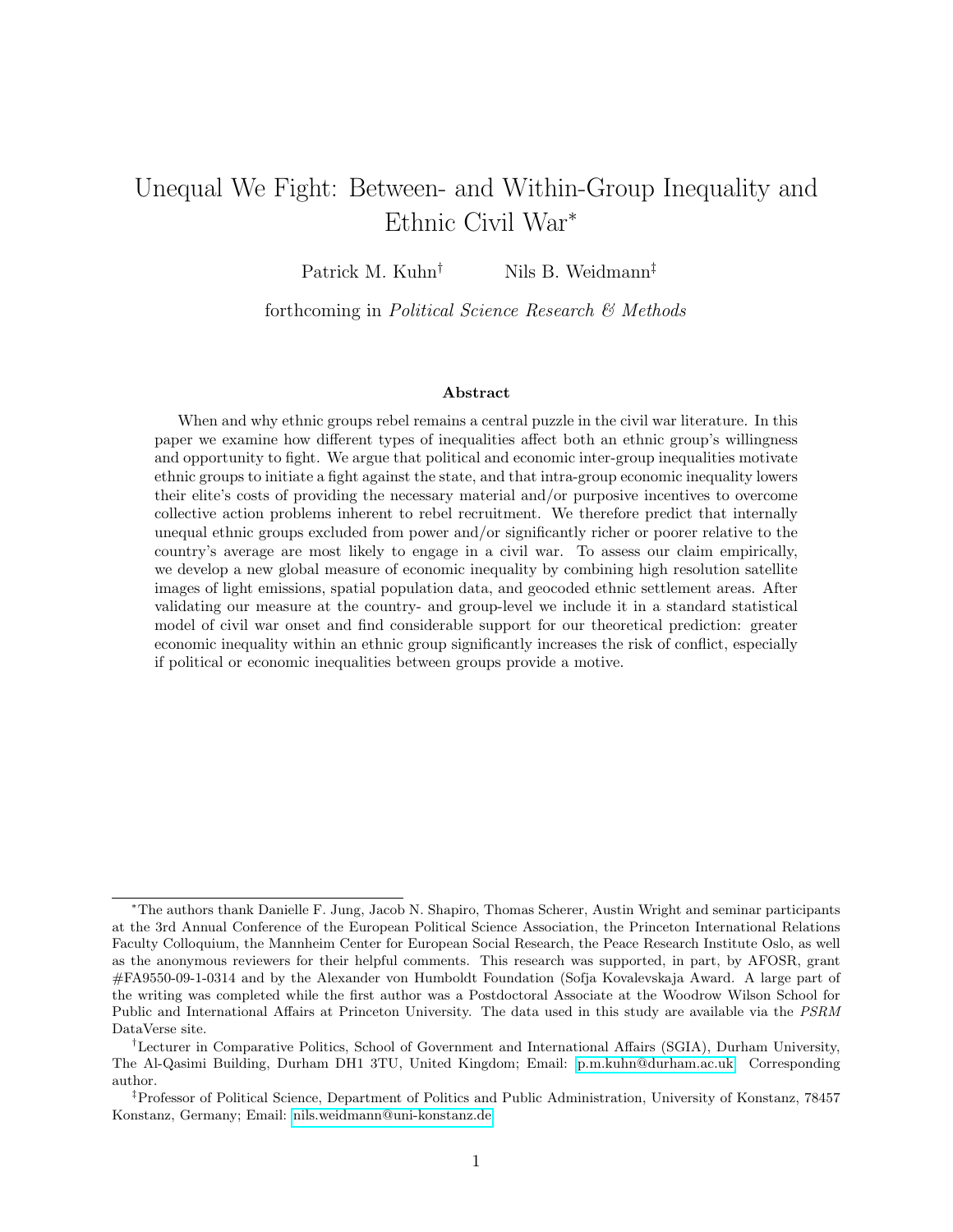# 1 Introduction

In order to understand why some ethnic groups launch a civil war, we need to answer the following questions: Why are leaders of some groups willing to engage in a costly conflict against the state? How are they able to overcome collective action problems and forge powerful rebel groups? And why do citizens choose to leave their homes and join armed rebellion — an activity associated with enormous risks to personal safety? While there is no shortage of answers to these questions in the civil war literature, most research focuses either exclusively on opportunity mechanisms (i.e., logistical and power-related arguments) (e.g., [Fearon and Laitin, 2003;](#page-34-0) [Collier and Hoeffler, 2004\)](#page-33-0) or on factors associated primarily with willingness (e.g., political and economic grievances) (i.e, [Paige, 1975;](#page-36-0) [Cederman, Wimmer and Min, 2010;](#page-33-1) [Cederman, Weidmann and Gleditsch, 2011\)](#page-33-2). In particular, the participation and rebel recruitment process — the key causal mechanism linking explanatory factors to conflict initiation — is often ignored or formulated in vague terms. In the early civil war literature, participation was the self-evident mechanism connecting various independent variables, such as economic inequality, to conflict (e.g., [Russett, 1964;](#page-36-1) [Huntington, 1968;](#page-35-0) [Gurr, 1971;](#page-34-1) [Paige, 1975\)](#page-36-0). Since then, aside from few noteworthy exceptions (e.g., [Wood, 2003;](#page-37-0) [Weinstein, 2007\)](#page-37-1), little has changed. Among today's most frequently cited formal models of civil war onset (e.g., [Fearon, 1993;](#page-34-2) [Powell, 2006\)](#page-36-2) mobilization processes remain exogenous and most quantitative empirical research has failed to include variables directly linked to participation and rebel recruitment or relied on proxies plagued by problems of equifinality.<sup>[1](#page-2-0)</sup>

This paper examines why some ethnic groups rebel, focusing on both their leaders willingness to do so and their ability to mobilize and create a powerful rebel organization. It does so by distinguishing between different types of inequalities. While political and economic inequalities between a country's ethnic groups provide the necessary motives for ethnic elites and their followers, the level of economic inequality within groups affects the elites' mobilization capacity. Leaders of ethnic groups with strong economic motives (wealthier or poorer than the average national group) and political motives (excluded from political power) have greater incentives to form rebel organizations and initiate conflict. The extent to which they are able to do so, however, depends

<span id="page-2-0"></span><sup>&</sup>lt;sup>1</sup>Take GDP per capita, for example. While [Fearon and Laitin](#page-34-0) [\(2003\)](#page-34-0) argue that low levels of economic development is a proxy for state weakness and is therefore positively related to conflict, [Collier and Hoeffler](#page-33-0) [\(2004\)](#page-33-0) explain the same relationship in terms of an individual's opportunity costs of joining armed rebellion.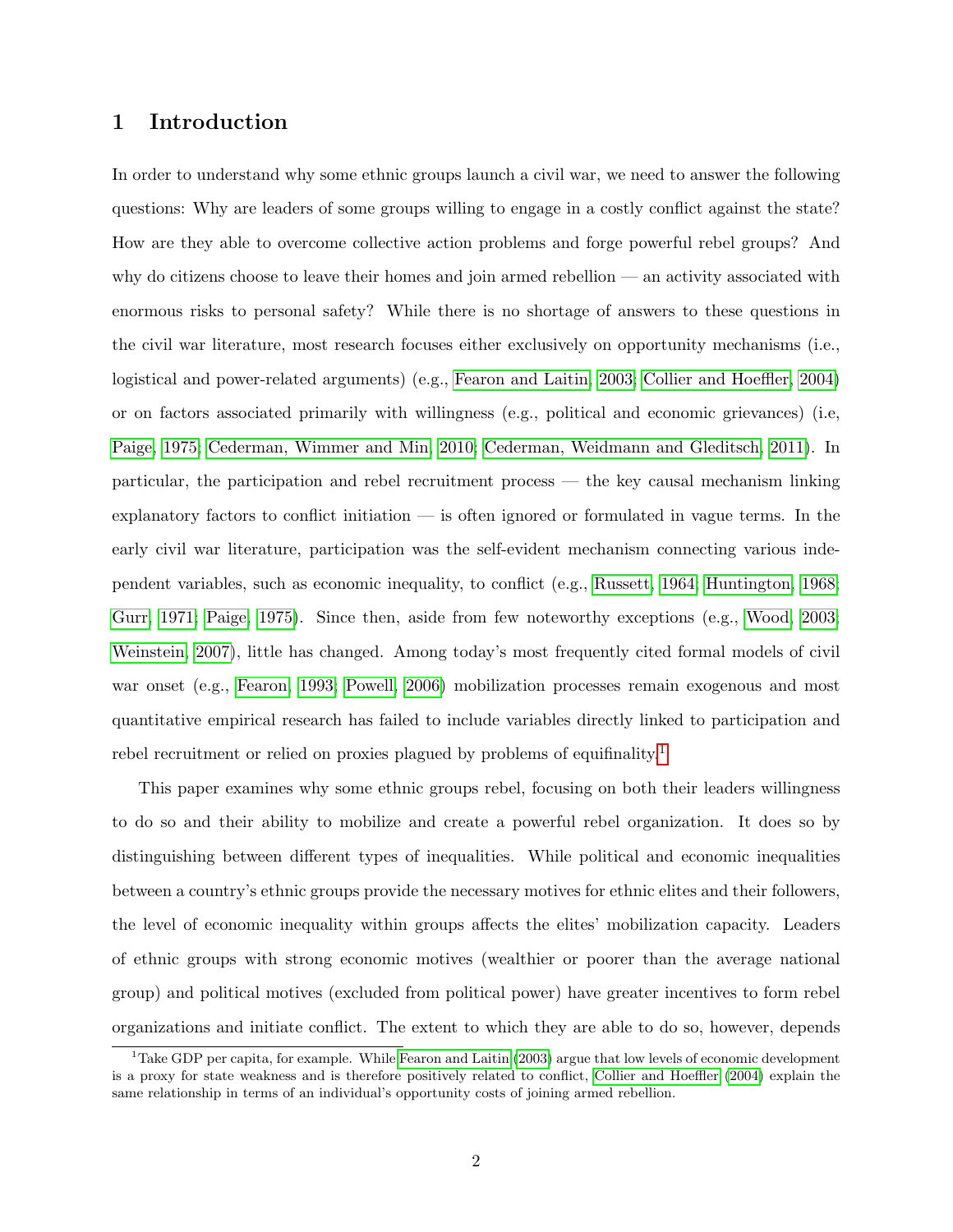on their group's level of economic inequality. The greater the level of economic inequality within a group, the more concentrated the wealth within the hands of the elites and the greater the number of poor and less educated citizens, which loosens the mobilization constraint and enables willing leaders to mobilize a sufficient number of fighters to create a powerful rebel organization. Therefore, we expect the positive association between intra-group economic inequality and conflict initiation to be significantly larger if an ethnic group is excluded from power and/or is significantly better or worse off economically than the average ethnic group in that country.

As an illustrative example consider the onset of the 2002 civil war in the Ivory Coast.[2](#page-3-0) Both the Baoulé and the alliance of northern ethnic groups, which formed the popular basis of Félix Houphouët-Boigny's rule, were on average equally wealthy and had both suffered from the decline in production and the drop of world market price on cocoa – the Ivory Coast's main export. In the 1990s, virgin forest land became scarce and the production cost associated with ageing cocoa trees increased [\(Woods, 2003,](#page-37-2) 649–650). In addition, members of both ethnic groups had limited access to political power under the Gbagbo regime  $(2000-2010)$ , a political opponent of Houphouët-Boigny. His agricultural policies tended to benefit his own ethnic group, the Bété, who until 1999 had been politically excluded. Using a definition of citizenship and identity that closely paralleled his own ethnic and regional identity [\(Collett, 2006,](#page-33-3) 621–626), he established that indigenous land could not be alienated from the community on a permanent basis, giving Bété the right to reclaim their land from members of other ethnic groups to which they had previously sold or given the land in return for their labor [\(Woods, 2003,](#page-37-2) 651). In this situation existing theories of conflict initiation provide little guidance on whether the Baoulé or the northern alliance is more likely to launch a rebellion. Both groups feel economically disadvantaged and have limited political power. However, when taking into consideration the degree of economic inequality within each group a clear prediction emerges. The Baoulé are considerably more equal than the northern ethnic groups, as most of them are farmers that own land suitable for cocoa production. In contrast, the northern ethnic groups live in the Savannah and herd cattle, goats, or sheep or work as seasonal workers on the cocoa plantations in the south. In addition, they face a large number of migrants from similar ethnic background arriving from Burkina Faso in search of work and a better life. Hence, based

<span id="page-3-0"></span><sup>2</sup>For a detailed account of the Ivorian politicization of ethnicity and the economic circumstances at the basis of this conflict see [Woods](#page-37-2) [\(2003\)](#page-37-2), [Langer](#page-35-1) [\(2005\)](#page-35-1), [Collett](#page-33-3) [\(2006\)](#page-33-3), and [Boone](#page-33-4) [\(2007\)](#page-33-4).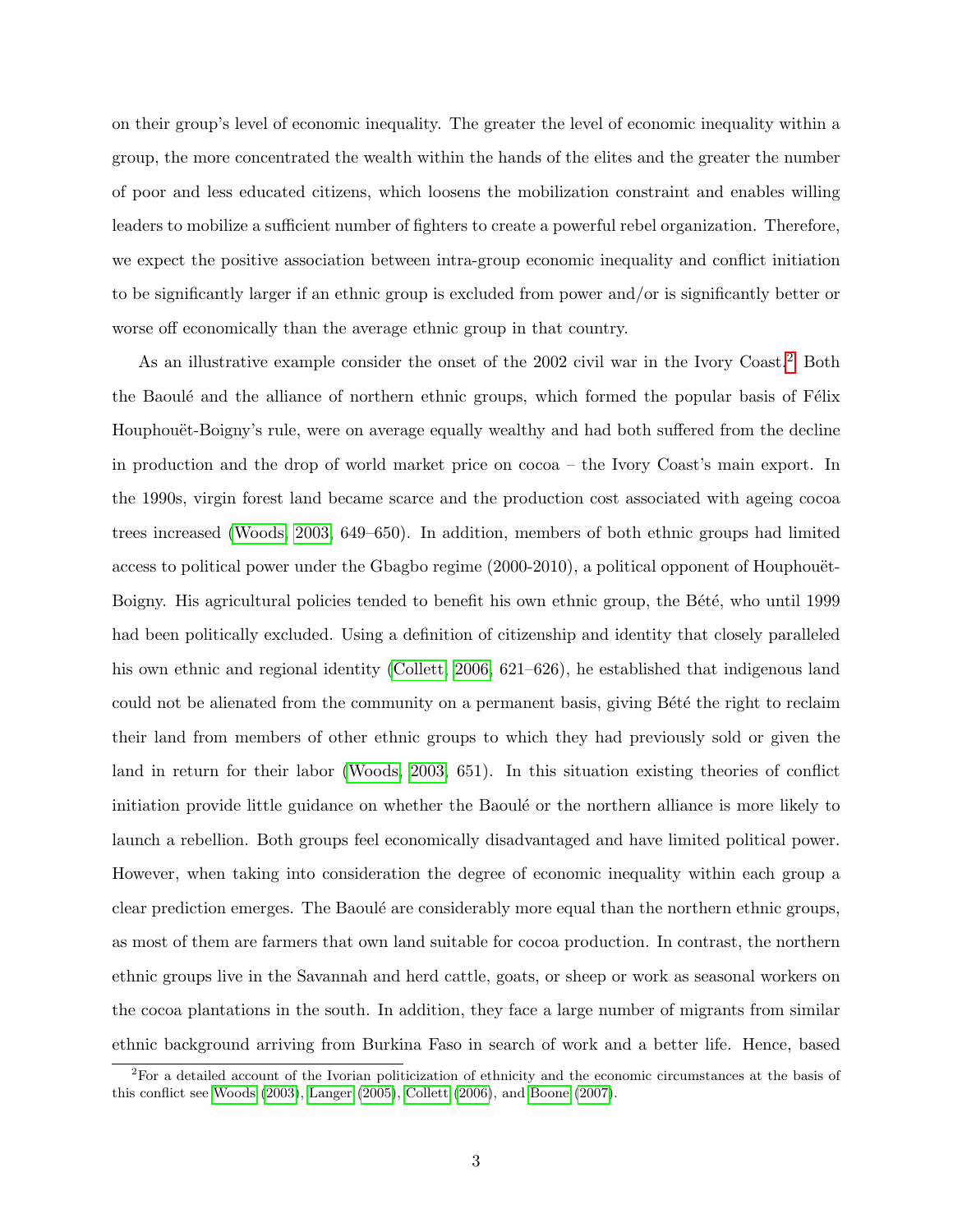on our argument, it is no surprise that the northern ethnic alliance and not the Baoulé seized the opportunity provided by the disorder after the failed coup in September 2002 to gain control of the country.

In order to move beyond illustrative case studies and evaluate our predictions more systematically, we develop a spatial measurement approach of economic inequality. Following existing economic research that uses night lights as a proxy of wealth (e.g., [Henderson, Storeygard and](#page-34-3) [Weil, 2011;](#page-34-3) [Hodler and Raschky, 2010\)](#page-34-4), we combine geocoded data on ethnic settlement areas with high resolution satellite imaginary of night lights and population estimates to create the first global proxy of within-group inequality. We validate our measurement approach against existing measures of economic inequality at the country-level and with geocoded survey data at the group-level for Sub-Saharan Africa. We then add our proxy of intra-group economic inequality to an existing statistical model of conflict initiation and find considerable support for our theoretical predictions.

The paper offers several important insights for conflict research. First, it highlights the importance of unpacking the concept of economic inequality and shows that different types of economic inequality may affect conflict initiation in different ways. While inter-group inequality affects the group elites' motivation, intra-group inequality affects their opportunity to fight via their ability to mobilize a sufficiently strong rebel army. Second, our findings suggest that these components of economic inequality interact in such a way that is not well captured by measures of overall economic inequality at the country-level, offering an explanation for why previous quantitative studies using overall national inequality measures have failed to find significant correlations. Finally, this paper provides a possible explanation for why price and trade shocks do not seem to have a consistent impact on conflict initiation (e.g., [Bazzi and Blattman, 2011\)](#page-33-5). Our finding suggests that the effect of these economic shocks will, among other things, depend on the underlying distribution of economic wealth, both between and within ethnic groups.

The remainder of the paper is organized as follows. The next section reviews and situates the paper within the previous literature on inequality and conflict. We then link the different types of inequalities theoretically to ethnic elites' willingness and opportunity of conflict initiation. The fourth section presents our measurement approach and evaluates our measure of economic inequality against a variety of existing measures. Section five discusses the data and our empirical research design, before we present and discuss our findings. Finally, we conclude and discuss some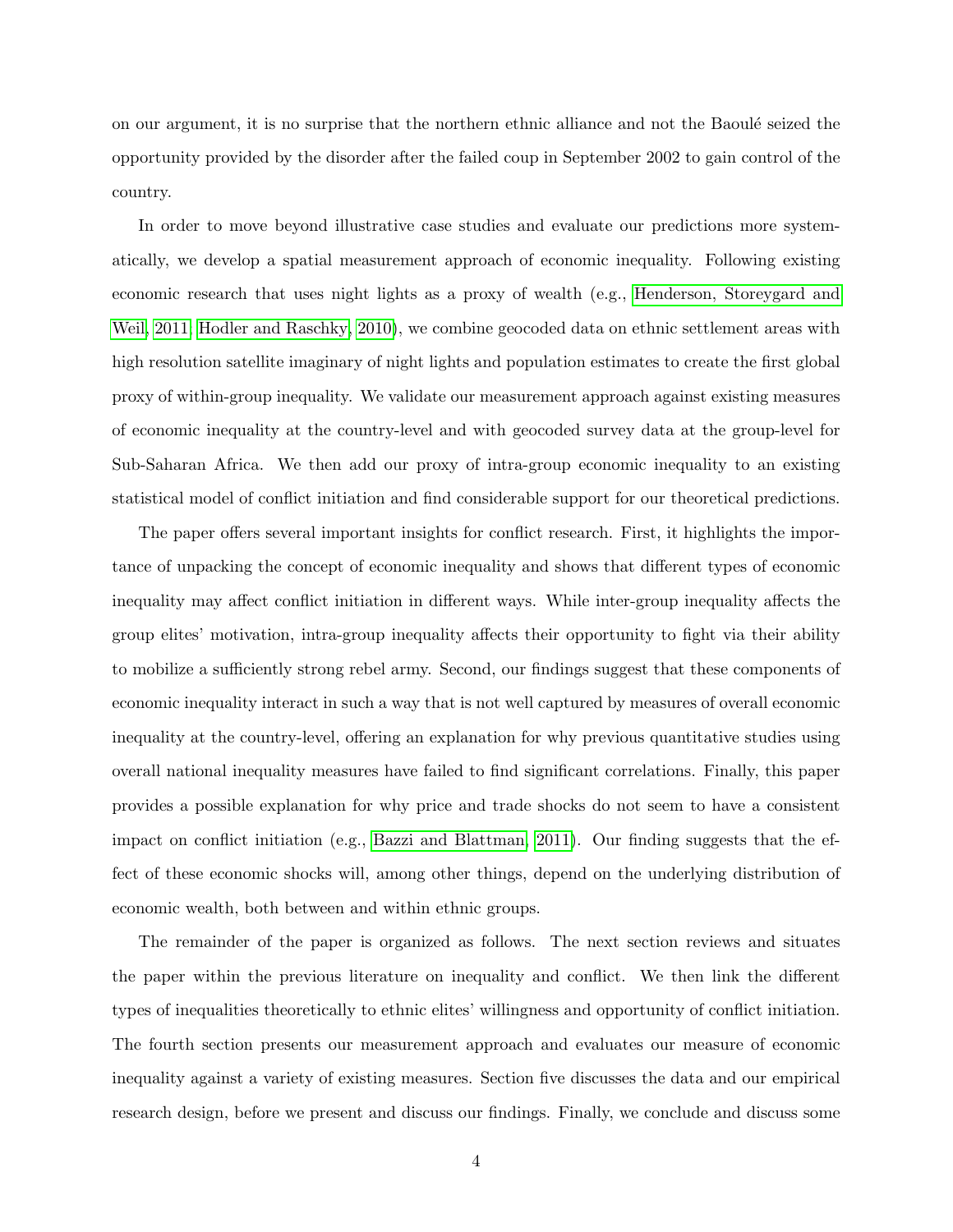avenues for future research.

## 2 Inequality and Conflict

The connection between inequality and violence has long been at the center of conflict studies. Grounded theoretically in the writings by Plato, Marx, de Tocqueville, and others, the proponents of this relationship claim that unequal nations are more likely to experience political violence of various forms. The key concept linking inequality to conflict is relative deprivation, which captures the extent to which people's expectations about what they should achieve exceeds their actual levels of achievement. Relative deprivation leads to frustration and aggression, which motivate individuals to participate in rebellion [\(Davies, 1962\)](#page-33-6). The greater the level of relative deprivation, the stronger the motivational base for political violence, and the greater the magnitude of violence [\(Gurr, 1971,](#page-34-1) 9).

Decades of subsequent empirical research on the inequality-political conflict nexus have produced mixed results. While political and economic grievances have been repeatedly linked to conflict processes in the qualitative literature on civil wars (e.g., [Gurr, 1971;](#page-34-1) [Davies, 1997;](#page-34-5) [Sambanis,](#page-36-3) [2005\)](#page-36-3), the plethora of quantitative studies (over 43 according to [Lichbach](#page-35-2) [\(1989\)](#page-35-2)) found no robust correlation between economic inequality and conflict [\(Midlarsky, 1988;](#page-35-3) [Lichbach, 1989\)](#page-35-2). In fact, some of the most influential quantitative studies of civil war outright reject grievance-based explanations, based on the lack of a statistically significant correlation between country-level measures of individual wealth distributions and conflict (e.g., [Fearon and Laitin, 2003;](#page-34-0) [Collier and Hoeffler,](#page-33-0) [2004\)](#page-33-0). Most recently, however, several quantitative studies have emerged, showing that the previous quantitative literature's failure to detect a robust connection between inequality and conflict is due to inappropriate conceptualization and measurement problems rather than the lack of a relationship. [Cederman, Wimmer and Min](#page-33-1) [\(2010\)](#page-33-1), for example, argue that conflict processes between ethnic groups should not be studied at the country- but at the group-level and show empirically that politically relevant ethnic groups excluded from power are significantly more likely to initiate a conflict. Moreover, [Østby](#page-36-4) [\(2008\)](#page-36-4), [Stewart](#page-37-3) [\(2009\)](#page-37-3), and [Cederman, Weidmann and Gleditsch](#page-33-2) [\(2011\)](#page-33-2) all provide robust quantitative evidence that horizontal economic inequality between ethnic groups, as compared to the previously used vertical measure of inequality between individuals, significantly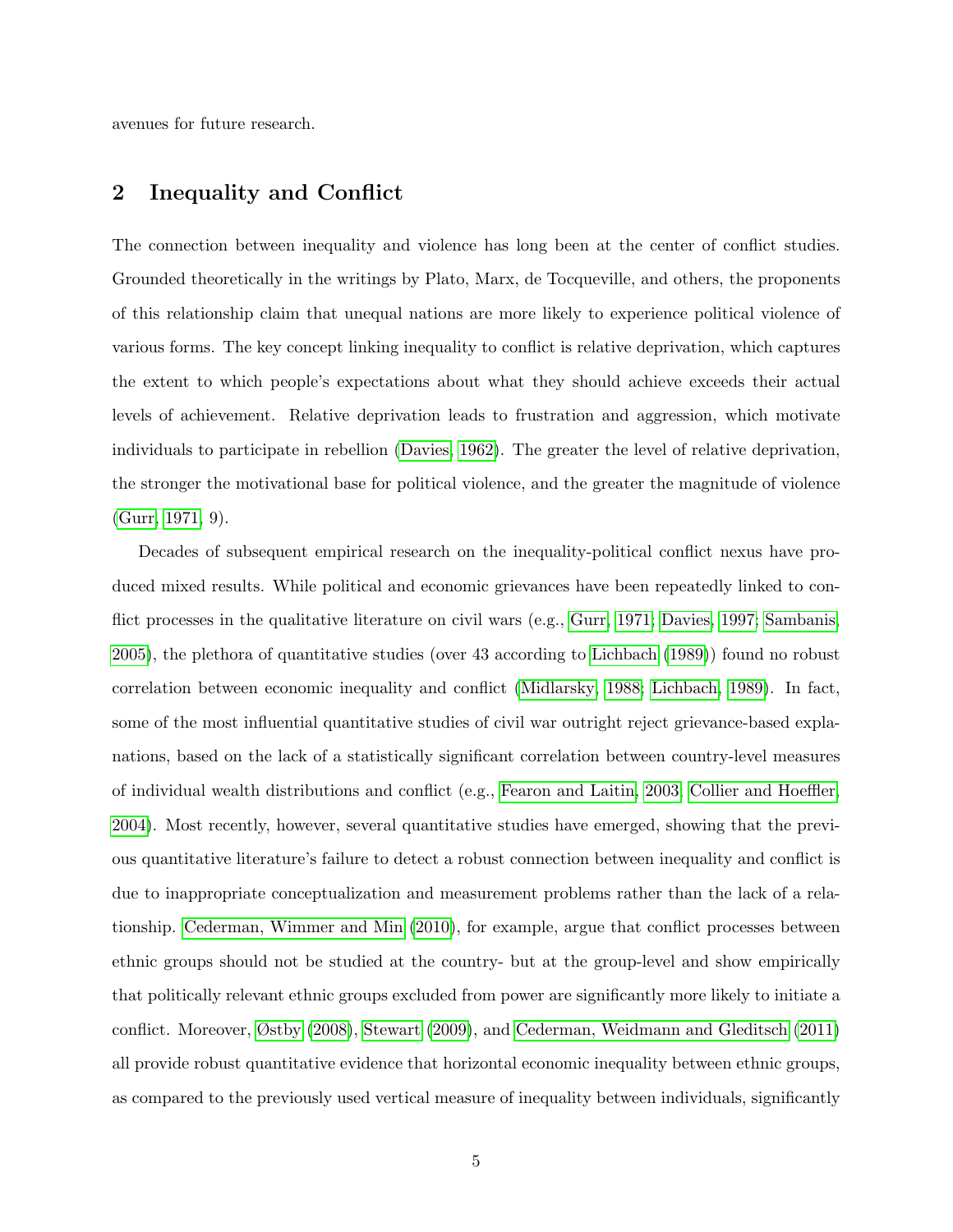increase the risk of conflict.

We expand this recent line of research that focuses on group-level factors to understand how economic inequality affects an ethnic group's likelihood of initiating a conflict. Following [Ellingsen](#page-34-6) [\(2010\)](#page-34-6), we argue that both opportunity and motivation are necessary for an ethnic group to engage in a civil war. While greater levels of inter-group inequality contribute to a group's willingness, higher intra-group inequality loosen the elites' constraint to mobilize a sufficient number of fighters and create a powerful rebel organization. Hence, all else equal, while both inter- and intra-group inequality increase the likelihood of an ethnic group initiating a conflict, their combination seems to matter, leading to a much more precise empirically testable prediction: those ethnic groups with high levels of within-group inequality that are relatively poorer or richer than the average group or excluded from political power are most likely to launch a rebellion.

While there is a rich literature on the motivational effects of inter-group inequality (e.g., [Davies,](#page-33-6) [1962;](#page-33-6) [Gurr, 1971;](#page-34-1) [Davies, 1997;](#page-34-5) [Cederman, Wimmer and Min, 2010;](#page-33-1) [Cederman, Weidmann and](#page-33-2) [Gleditsch, 2011\)](#page-33-2), few studies look at the relationship between within-group economic inequality and conflict. The sparse research that does exist provides two opposing views on the association of intra-group inequality and conflict. The first focuses on identity formation as the basis for group mobilization, arguing that mobilization requires a common identity and a collective unifying structure among its members [\(Tilly, 1978,](#page-37-4) 84). A high level of economic inequality within an ethnic group may create resentment, which undermines cohesiveness and the group's ability to take collective action, as the different social classes within the group identify more closely with their counterparts in other ethnic groups rather than identifying with the member of their own ethnicity but from a different social class [\(Stewart, 2000\)](#page-37-5). Related to this, [Sambanis and Milanovic](#page-36-5) [\(2011\)](#page-36-5) argue that intra-regional inequality will undermine mobilization, since any income gains from victory will have to be distributed among the population. Thus, an increase in economic inequality within an ethnic group should reduce the likelihood that this group rebels. The exact opposite view has come out of economic theories of rebel mobilization and conflict. [Esteban and](#page-34-7) [Ray](#page-34-7) [\(2011\)](#page-34-7) propose a model of ethnic conflict, in which discriminatory government policy or social intolerance are responsible for various forms of ethnic activism, including violence. Mobilization is considered to be costly and militants need to be compensated accordingly. Allowing for both financial and human contributions to conflict they show how an increase in within-group inequality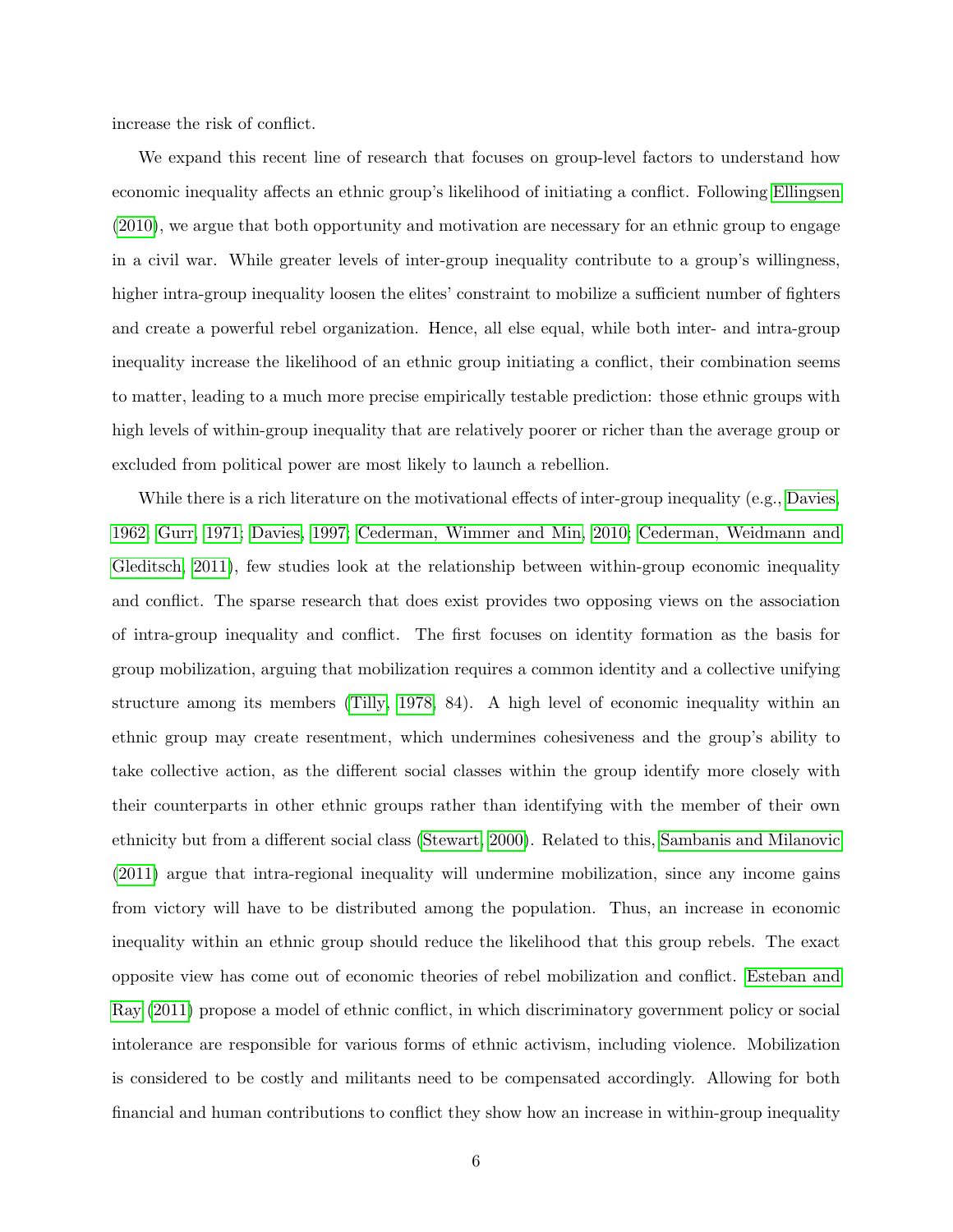weakens the rebel's mobilization constraint by reducing the opportunity costs and simultaneously providing ethnic elites with greater monetary resources. Thus, rather than undermining group cohesion and mobilization, these models suggest that the emergence of economic and cultural elites are a crucial explanatory factor regarding conflict initiation. Similarly, [Gates](#page-34-8) [\(2002\)](#page-34-8) models the costs of recruitment and allegiance for rebel groups as a function of the outside options of payoffs for recruits. As intra-group inequality increases, outside payoffs decrease, which reduces the rebel's recruitment costs.

This paper follows the second approach, but takes a broader theoretical perspective with regard to possible mechanisms through which intra-group inequality facilitates rebel mobilization. We argue that within-group inequality does not only lower the opportunity costs for voluntary participation and provides elites with greater wealth, but also lowers the costs associated with indoctrination. Our empirical results indicate that there is a positive robust association between intra-group inequality and conflict initiation, providing empirical support for the second view.

Empirical research on the relationship between within-group inequality and conflict is equally sparse. In a recent working paper, [Huber and Mayoral](#page-35-4) [\(2012\)](#page-35-4) look at the impact of different forms of economic inequality on conflict. Using over 200 individual-level surveys from 89 countries they decompose overall economic inequality into between-group inequality, within-group inequality, and overlap at the country-level (see [Pyatt, 1976,](#page-36-6) on the decomposition of the Gini index). Consistent with grievance-based arguments, they find a positive relationship between inter-group inequality and conflict, but this finding rarely surpasses conventional levels of statistical significance. In line with the second theoretical view above, they find a strong, robust positive association between within-group inequality and civil war. Although their finding with regard to within-group inequality is qualitatively similar to ours, our empirical approach differs in two important aspects. First, rather than country-year, our level of analysis is a group-year, which we believe is the most appropriate to study the impact of within-group inequality on conflict initiation and follows conceptual innovations of previous research (e.g., [Cederman, Wimmer and Min, 2010\)](#page-33-1). Second, by using a country-year as their unit of observation, [Huber and Mayoral](#page-35-4) [\(2012\)](#page-35-4) are forced to create an aggregate measure of within-group inequality across all ethnic groups of a country, risking aggregation bias [\(Signorino and](#page-37-6) [Xiang, 2011\)](#page-37-6). By performing a group-level analysis we are able to avoid this risk, enter group-level economic inequality directly into the statistical model, and thereby ensure a tighter connection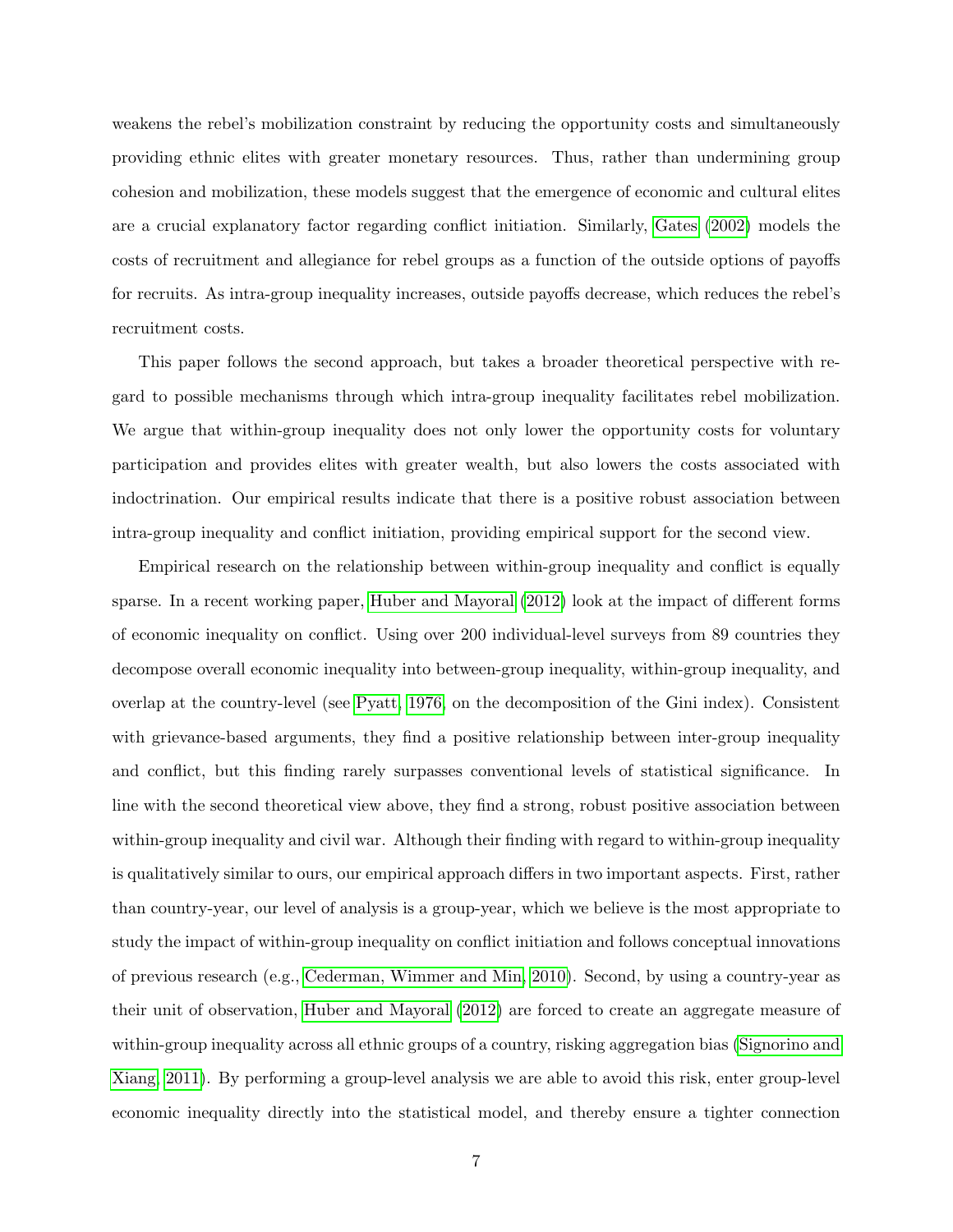between theory and empirics. Finally, our empirical analysis suggests that the effect of withingroup inequality on conflict initiation is conditional on the group's political and economic status relative to other groups in a country. In their analysis, [Huber and Mayoral](#page-35-4) [\(2012\)](#page-35-4) only consider unconditional effects of the various Gini components, missing relevant interaction effects among the different types of economic inequality.

More closely related to our empirical research design are Østby, Nordås and Rød [\(2009\)](#page-36-7). They study the impact of socioeconomic inequalities between and within subnational regions in 22 Sub-Saharan African countries. By combining geocoded responses from the Demographic and Health Survey (DHS) of the US State Agency of International Development (USAID) with geographical data on the location of conflict zones between 1986-2004, they find that conflict onset is more likely in regions with strong relative deprivation and strong intra-regional inequalities. While we agree with them that country-year is not the right unit of analysis, some aspects of their empirical approach remain problematic. First, they proxy ethnicity by region, which is far from ideal, as subnational regions are generally bad proxies for the ethnic group's primary settlement area. By using geocoded ethnic settlement areas our research design avoids this assumption. Second, they assess whether a correlation exists between the level of inequality among survey respondents in a subnational region and the risk of conflict in that region. We do not limit our research design in that way. Our dichotomous dependent variable takes the value one if a rebel group is involved in a conflict against the state on behalf of a certain ethnicity, independent from the location of both the ethnic group's settlement region and the conflict zone. Finally, they ignore interactions among the different types of economic inequality, which we explicitly consider and find empirical evidence in support of.

## 3 Inequalities, Motivation, Mobilization, and Conflict Initiation

This section describes the mechanisms linking inter- and intra-group inequalities to an ethnic group's risk of conflict initiation. We argue that both inter- and intra-group inequality are necessary for an ethnic group to rebel. Political or economic inequality between groups provide the necessary motivation for a group to consider initiating a conflict. Economic inequality within the underprivileged group determines the elites' ability to mobilize a sufficiently large number of fight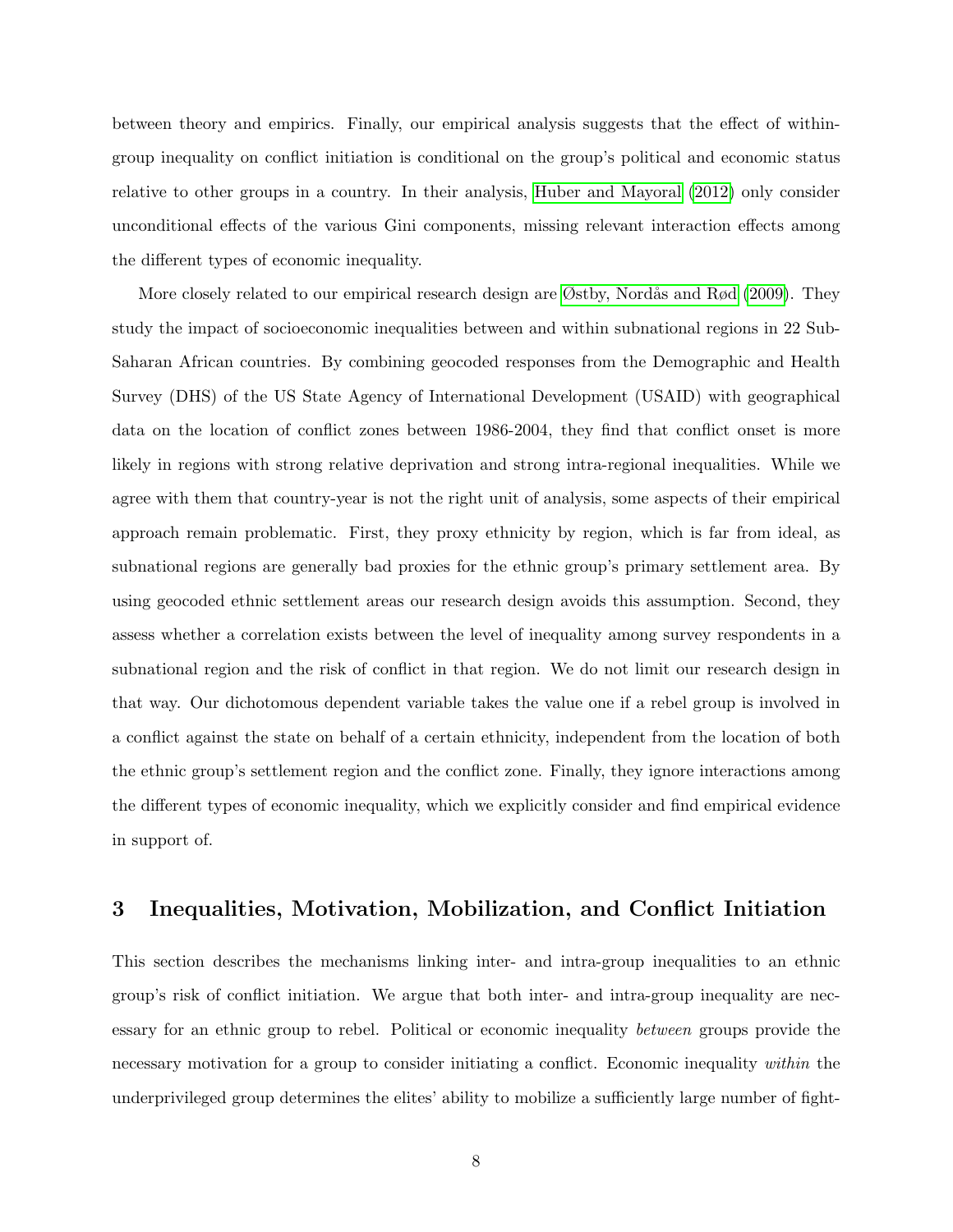ers in order to win the conflict. We therefore predict a conditional positive relationship between intra-group economic inequality and conflict initiation by an ethnic group: if and only if an ethnic group is excluded from power and/or significantly better or worse off economically relative to other groups do we expect a positive association between an ethnic group's level of economic inequality and the likelihood of conflict initiation.[3](#page-9-0) Below we first describe how inter-group inequalities affect a group's willingness to rebel and thereafter how intra-group inequality affects the elite's ability to create a sufficiently strong rebel group.

#### 3.1 Inter-group Inequality and Motivation

As indicated in the literature review, the main way in which inequality has been linked to conflict initiation has been through relative deprivation and grievances (e.g., [Davies, 1962;](#page-33-6) [Gurr, 1971;](#page-34-1) [Davies, 1997\)](#page-34-5) at both the individual and group-level (e.g., [Stewart, 2009;](#page-37-3) [Cederman, Weidmann](#page-33-2) [and Gleditsch, 2011\)](#page-33-2). Following this line of research, we argue that objective political and economic asymmetries between ethnic groups can be transformed into grievances through a process of group comparison driven by collective emotions, which provides the motivation to rebel.

Based on an extensive experimentally supported literature in social psychology, [Cederman, Wei](#page-33-2)[dmann and Gleditsch](#page-33-2) [\(2011\)](#page-33-2) provide a convincing mechanism through which inter-group inequalities are transformed into grievances. They argue that in the presence of salient group identities, members of the involved groups are prone to make social comparisons that hinge on the distinction between in-group and out-group categories, thereby linking inter-group asymmetries cognitively to their social identity. Any perceived violations of norms of justice and equality will then typically arouse feelings of anger and resentment among group members, which provides the necessary motivation to fight over scarce resources, such as economic wealth and political power [\(Cederman,](#page-33-2) [Weidmann and Gleditsch, 2011,](#page-33-2) 481).

In order to see how different horizontal inequalities lead to conflict motivations, consider a polity with two or more economically unequal ethnic groups. Poorer groups, especially those residing in

<span id="page-9-0"></span><sup>3</sup>Strictly speaking, the argument presented here is not causal. That is, we do not claim that changes in economic inter- or intra-group inequalities cause an ethnic group to fight, as economic inequality is highly time invariant. What we do argue, however, is that the presence of inequalities significantly affects the overall risk of an ethnic group launching a rebellion. As the vast majority of arguments in the conflict literature, our claim is probabilistic: disadvantaged ethnic groups that are economically more unequal are more likely to launch a rebellion then their more equal peers. With regard to the actual conflict triggers we follow [Gartzke](#page-34-9) [\(1999\)](#page-34-9), who argues convincingly that the causes of conflict are in the error term.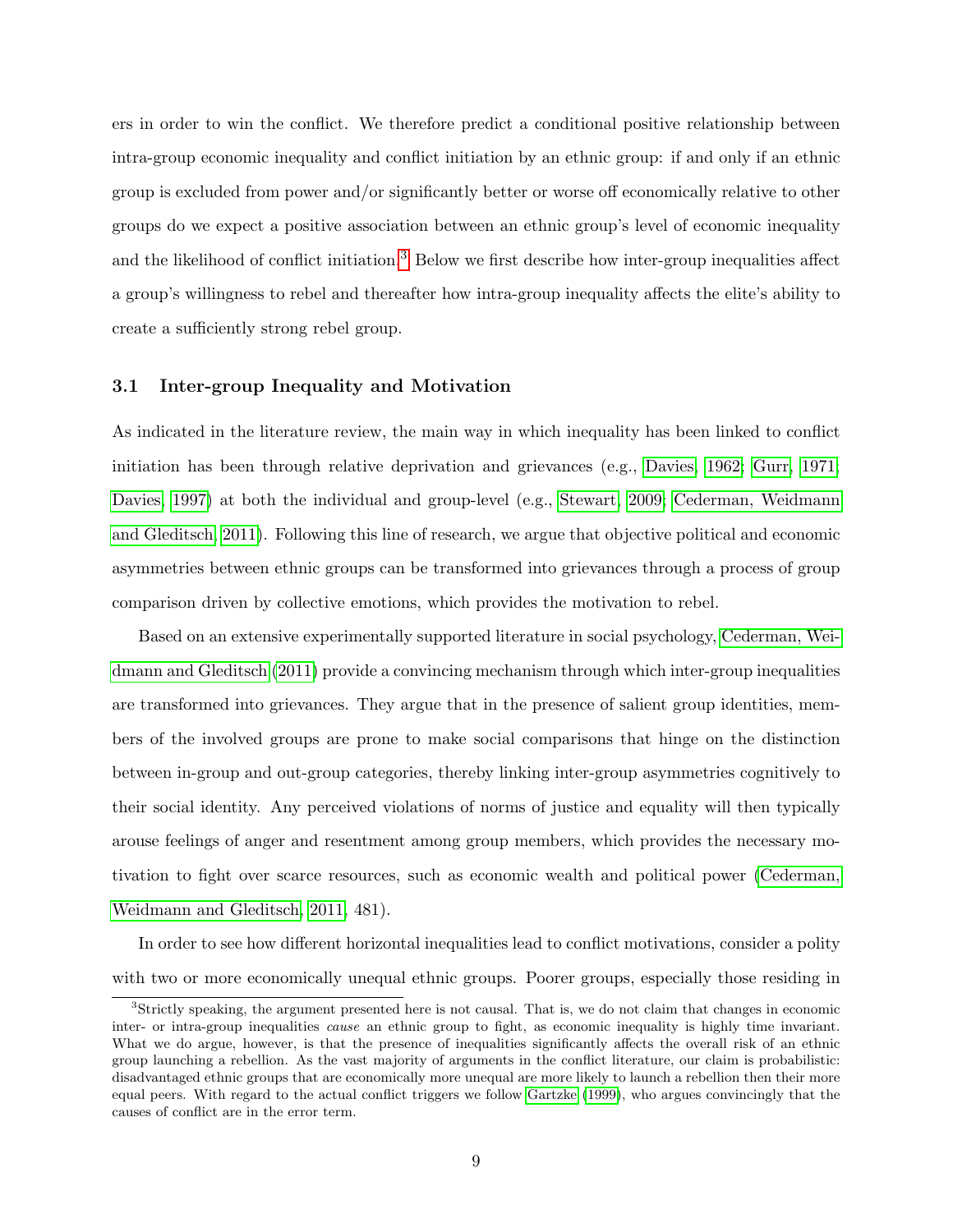backward peripheral regions, often desire to break away from the core of their countries, because they perceive themselves to be systematically disadvantaged compared to wealthier groups in terms of economic development and the distribution of public goods. Although the costs of independence might be very high, these groups are often convinced that independence would significantly improve their relative economic standing [\(Horowitz, 1981\)](#page-34-10). Similarly, the groups in comparatively wealthier parts of the country may also feel disadvantaged, especially if they believe that state-level redistribution denies them the fruits of their land. Those groups seek secession in order to avoid having to subsidize poorer groups [\(Horowitz, 1985,](#page-34-11) 249-250).

In addition to economic inequality, political inequality also provides ethnic groups with reasons to initiate conflict. Political exclusion contributes directly to a groups willingness to rebel. Since conflict is a costly action with an uncertain outcome, ethnic groups generally generally prefer to change policy from within the political process. Whether it is possible and to what extent they will succeed, depends on the the group's access to political power. Obviously, if the group controls power, it is free to implement its preferred policies. If the group is part of a ruling coalition, it will have to bargain, which they may prefer to conflict, depending on their bargaining position. But, if the group is excluded from power, the elites often have no other option than to rebel in order for the state to consider their political demands [\(Lacina, 2011\)](#page-35-5).

These arguments suggest that ethnic groups excluded from power and/or significantly better or worse off economically relative to other groups are more willing to engage in a costly conflict. Willingness to fight, however, is not enough. In order for a group to engage in conflict, it must form a sufficiently strong rebel group that is able to succeed on the battle field. How intra-group inequality affects this effort is subject of the next subsection.

#### 3.2 Intra-group Inequality and Rebel Mobilization

Rebel mobilization is generally discussed within the collective action framework [\(Lichbach, 1998\)](#page-35-6).<sup>[4](#page-10-0)</sup> This theoretical framework treats conflict victory as a public good, which provides individuals with strong incentives to freeride (i.e., abstain from participation), since anyone can partake in the

<span id="page-10-0"></span><sup>&</sup>lt;sup>4</sup>An alternative view is that rebel mobilization is not so much a collective action problem as in [Olson](#page-36-8) [\(1965\)](#page-36-8), but a coordination problem as in [Schelling](#page-36-9) [\(1980\)](#page-36-9). Although important, we believe that this subtle theoretical difference does not affect our following discussion.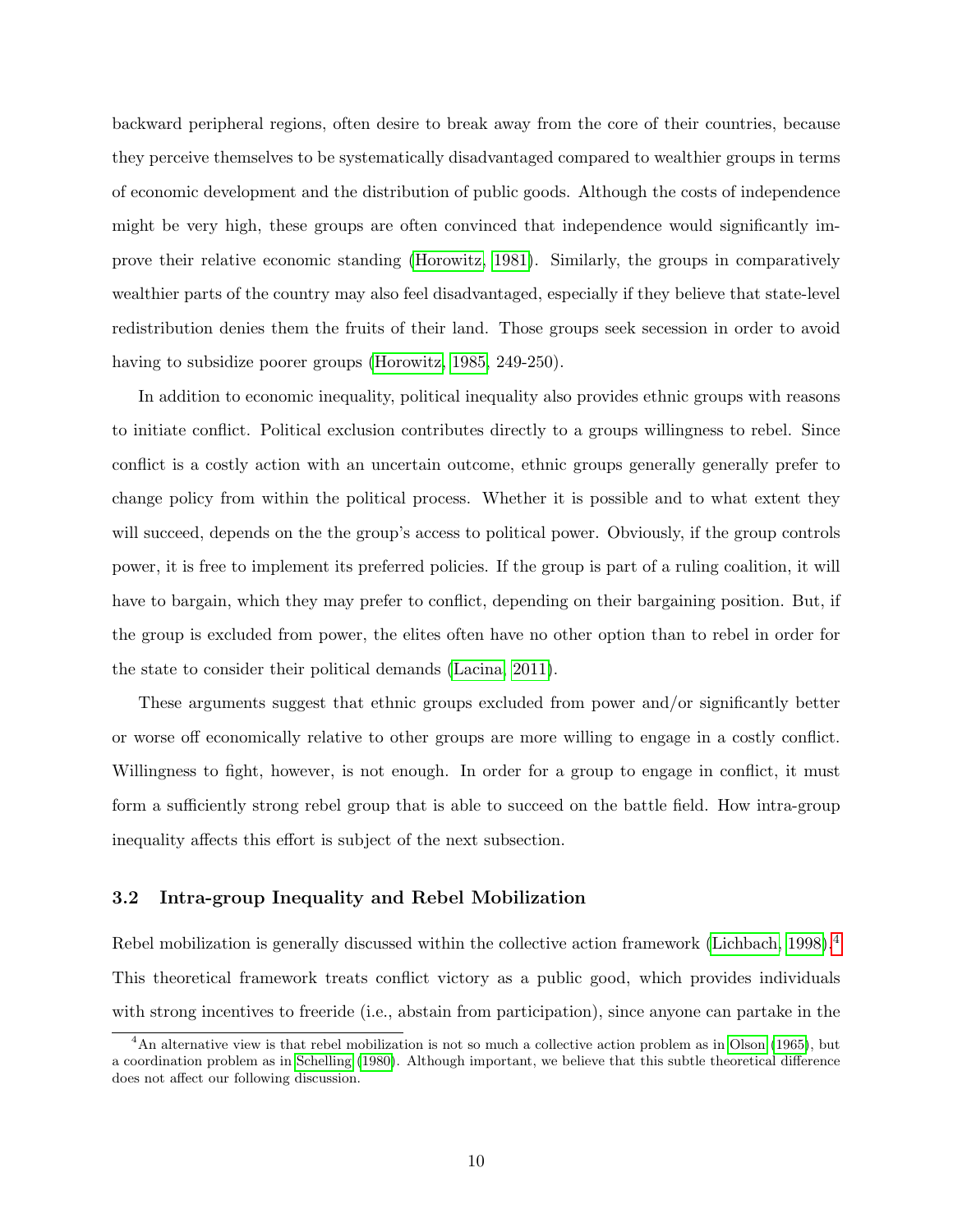spoils of victory, regardless of whether they fought with the rebels or not.<sup>[5](#page-11-0)</sup> The solution to the freerider problem within the rational choice framework is selective incentives, which refers to gains that occur exclusively to those individuals taking part in the rebellion. Conceptually, the literature distinguishes between three types of selective incentives: material, social, and purposive. Since we focus on ethnic conflict and in particular politically relevant ethnic groups<sup>[6](#page-11-1)</sup>, we ignore social incentives as they are present within all groups and therefore cannot explain the difference in the probability of conflict initiation between them.

#### Material Incentives

Of the different selective incentives, material incentives have received the most attention. Several economic models have been proposed, treating participation in a rebel organization as one employment option in the labor market. In these opportunity cost models rebel recruitment is therefore in competition with other employment options. [Gates](#page-34-8) [\(2002\)](#page-34-8), for example, sets the cost per fighter in direct relationship to expected wages on the regular labor market and [Grossman](#page-34-12) [\(1991\)](#page-34-12) stresses the private returns to insurgents from fighting, such as booty taken in a successful insurrection. Hence, as intra-group inequality increases, the number of individuals that are unemployed and/or work in low income jobs increases, lowering their opportunity costs and thereby increasing their likelihood of joining the rebels.

In a recent model, [Esteban and Ray](#page-34-7) [\(2011\)](#page-34-7) study rebel mobilization in an ethnic group with income heterogeneity, offering a more nuanced account on how increasing income inequality within an ethnic group contributes to conflict. Allowing for both capital and labor contributions, they show that rich individuals will opt to pay rather than serve, since their income from regular labor exceeds the offered compensation rate for fighting, which rebel leaders set to maximize their probability of victory. Poor citizens, however, will choose to fight rather than pay, as their labor market income is

<span id="page-11-0"></span><sup>&</sup>lt;sup>5</sup>There are exceptions to the view that participation in rebel groups is subject to the freerider problem. [Kalyvas and](#page-35-7) [Kocher](#page-35-7) [\(2007\)](#page-35-7), for example, argue that a crucial flaw of applying the collective action framework to rebel mobilization is that it assumes non-participation to be costless. But because civilians are often victimized in conflicts, joining the rebels may be one way to minimize potential costs of being harmed. We do not discuss this view explicitly, but believe that a positive relationship between intra-group inequality and rebel mobilization exists here as well. Since the livelihood of poor citizens is at greater risk during war, a high level of intra-group inequality increases the number of potential recruits, which reduces mobilization costs.

<span id="page-11-1"></span> ${}^6$ [Cederman, Wimmer and Min](#page-33-1) [\(2010,](#page-33-1) 99) consider an ethnic group to be politically relevant "if at least one political organization claims to represent it in national politics or if its members are subjected to state-led political discrimination". This definition is similar to the one proposed by [Posner](#page-36-10) [\(2004\)](#page-36-10).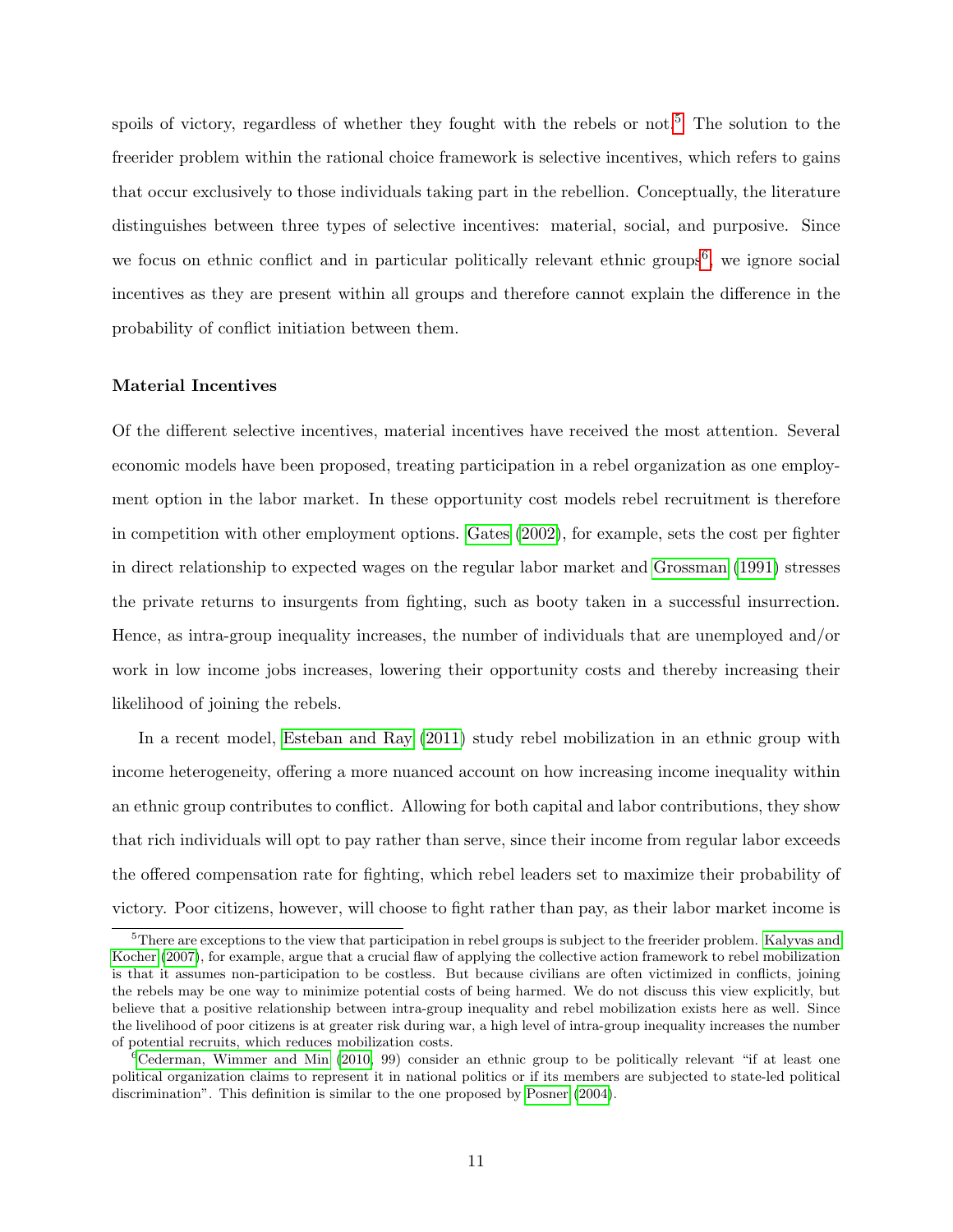smaller. In contrast to the opportunity cost models, where intra-group inequality merely affects the opportunity costs of joining the rebels, their argument highlights both sides of rising within-group inequality: as intra-group inequality increases the opportunity costs of regular group members decreases, while at the same time the elites' available income increases. Thus, as within-group inequality increases elites can not only mobilize more rebels at a given compensation rate, but also create larger rebel movements with the same proportion of income.

Several studies on the recruitment of Hutu rebels during Burundi's civil war 1993-2005 provide strong empirical evidence in support of this causal mechanism. In a pilot survey of 350 ordinary civilian and "rank-and-file" former civil war combatants, [Mvukiyehe, Samii and Taylor](#page-35-8) [\(2006\)](#page-35-8) found that the vast majority (75%) of combatants participated freely, either seeking contact to the rebels themselves or being recruited in the village. The vast majority of them also expected some form of monetary benefit from participation, either in cash or kind. An empirically more sophisticated account of the opportunity cost mechanism in the rebel recruitment process is provided by [Nillesen](#page-35-9) [and Verwimp](#page-35-9) [\(2010\)](#page-35-9). Instrumenting income short falls by insufficient rain, they provide strong empirical evidence that villages with above mean incidents of insufficient rain were significantly more likely to have experienced recruitment activities than others. They find similar results using recall information on recruitment in a 13-year panel data set. Moreover, in a related paper [Verwimp](#page-37-7) [and Bundervoet](#page-37-7) [\(2009\)](#page-37-7) find that joining an armed rebel group was a lucrative decision: households of which at least one member joined an armed group experienced a 41% higher growth in welfare in the final years of the war (1999-2007).

So far we have focused on positive material incentives. Yet, as several studies — in particular with regard to child soldiers — point out, participation in rebellion might be coerced, that is nonvoluntary and thus the result of negative incentives (e.g., [Humphreys and Weinstein, 2008;](#page-35-10) [Andvig](#page-33-7) [and Gates, 2009;](#page-33-7) [Beber and Blattman, 2010\)](#page-33-8). Recruiting individuals by force is not cheap. Aside from the costs of recruitment and retention, mobilization by force creates a particular third set of costs associated with shirking. Since those recruits have not voluntarily joined the rebels, their willingness to fight is probably low, which limits the group's battle field performance. Moreover, forcing citizens to join them at gun point or abducting children carries high reputation costs with civil society. For all these reasons mobilization by force is likely to be rare, especially at the initial stage of conflict, and more likely to be used by resource-poor rebel groups [\(Eck, 2008\)](#page-34-13).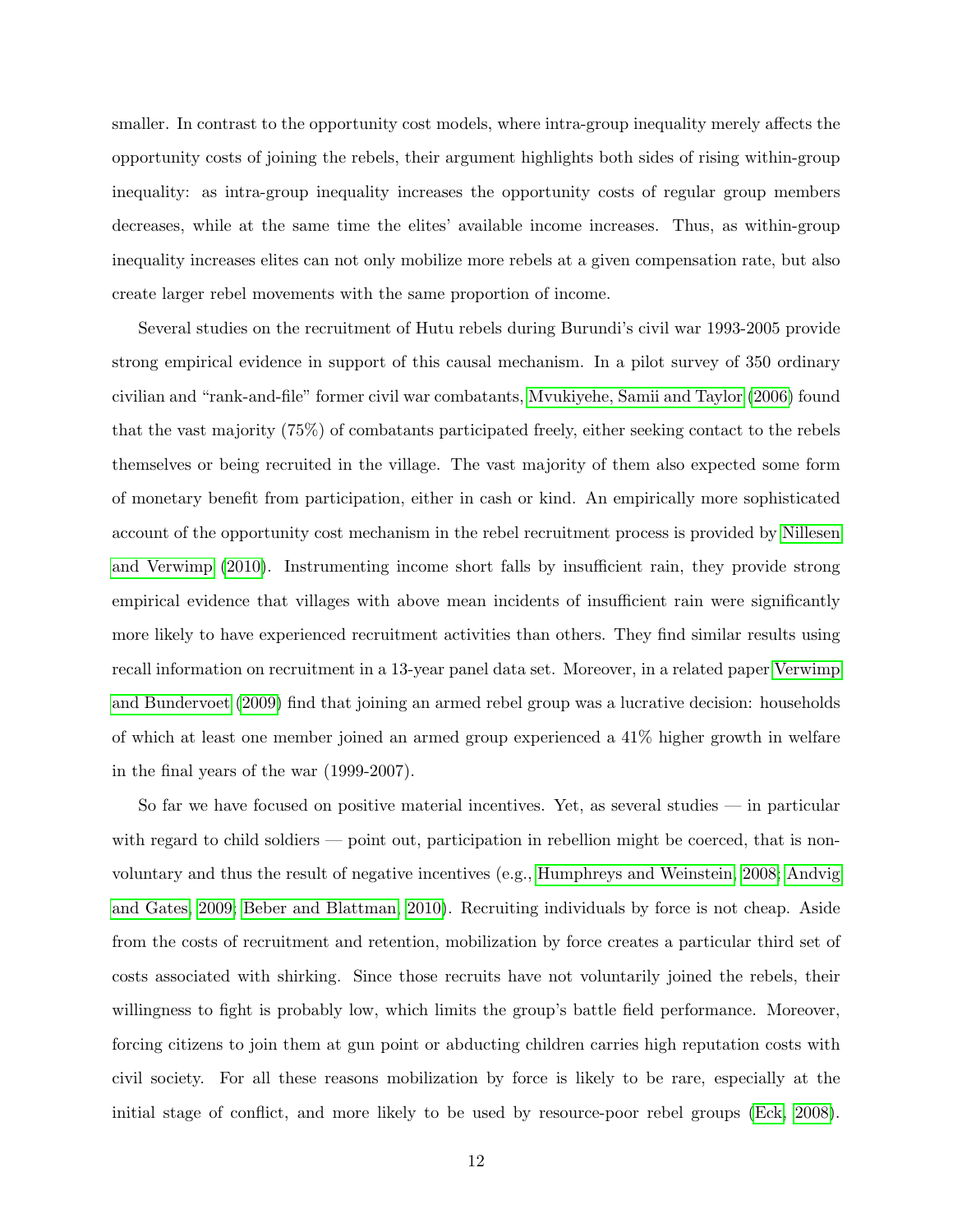In order to minimize the costs associated with coercive recruitment, rebels tend to employ this mobilization strategy at night in rural areas or slums outside of urban centers, where the state is weak or absent. Their ideal target is young, male, and poor, since they yield decent fighters and are relatively easy to control and manipulate [\(Humphreys and Weinstein, 2008;](#page-35-10) [Beber and](#page-33-8) [Blattman, 2010\)](#page-33-8). Poor citizens are less able to protect themselves or their loved ones from threats and abduction, they have less to gain from trying to escape, and they are often less educated and therefore easier to persuade and manipulate. Although we do not think that negative material incentives play a major role in the initial stage of rebel mobilization, we believe that an increase in within-group inequality weakens the constrains rebels face in recruitment by force. As withingroup economic inequality increases, the proportion of poor increases, which expands the rebel's reservoir of potential recruits. A larger candidate pool makes recruitment easier, reducing rebel mobilization costs. [Macours](#page-35-11) [\(2010\)](#page-35-11) provides some evidence in support of the positive link between within-group inequality and violent recruitment. By combining newspaper accounts of abductions with survey-based measures of district-level economic inequality, she finds that Maoist insurgents in the Nepalese civil war appear to have targeted the districts with the fastest recent growth in income inequality for violent recruitment during the later stages of the conflict. Thus, as with positive material incentives, we expect a positive association between within-group inequality and rebel mobilization through the use of force, although possibly to a smaller degree.

#### Purposive Incentives

Within the collective action framework, scholars have also discussed so-called purposive incentives, which are usually conceptualized as internalized norms and values in which the person's self-esteem depends on doing the right thing  $(Oliver, 1993).$  $(Oliver, 1993).$ <sup>[7](#page-13-0)</sup> To date, this type of incentives has received relatively little attention in the conflict literature. Prominent exceptions are [Scott](#page-36-12) [\(1976\)](#page-36-12) and [Wood](#page-37-0) [\(2003\)](#page-37-0), who argue that moral outrage led people to rebel against relative deprivation during economic modernization in South Asia and government abuses in El Salvador, respectively. In their view, emotional and moral motives were essential to the emergence and consolidation of collective

<span id="page-13-0"></span><sup>&</sup>lt;sup>7</sup>In a rational choice framework such an incentive can be thought of as a "good" of inherent value that individuals consume by performing some action, such as fighting. Such an approach is closely related to a branch of the voting literature that suggests the collective action problem inherent in electoral participation of established democracies is overcome by the value some individuals place on the act of voting itself (e.g., [Dhillon and Peralta, 2002;](#page-34-14) [Feddersen,](#page-34-15) [2004\)](#page-34-15).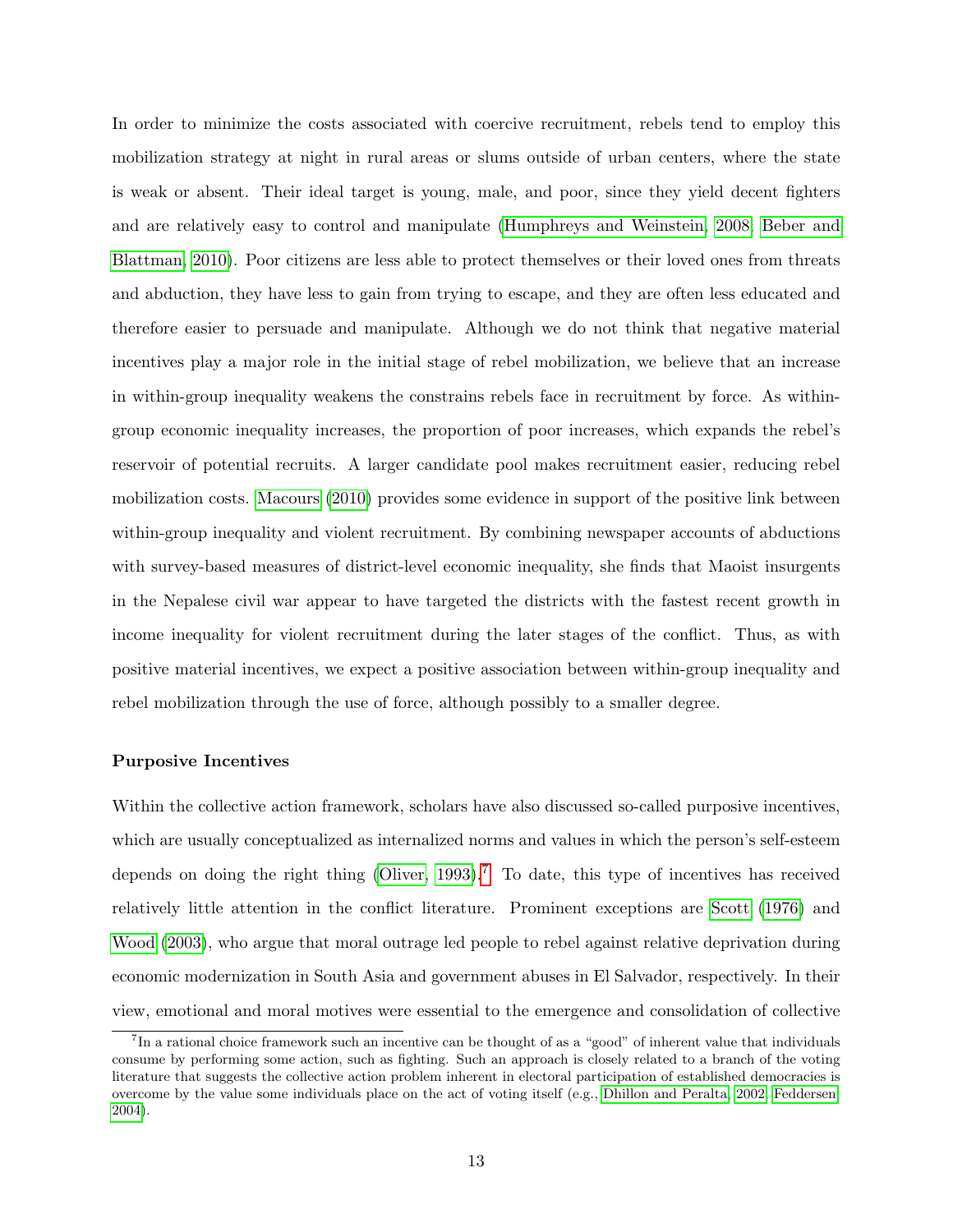action. Peasants joined the rebellion not for material or social benefits, but "because they took pride, indeed pleasure, in the successful assertion of their interests and identity" [\(Wood, 2003,](#page-37-0) 18).[8](#page-14-0)

These emotional and moral motives to join a rebellion may pre-exist and increase as higher levels of intra-group inequality strengthens existing grievances, but can also be created and fostered by ethnic elites. [Wood](#page-37-0) [\(2003\)](#page-37-0), for example, points out that many of the peasants fighting in the rebellion had previously participated in a social movement calling for economic reform and political inclusion, through which they had become convinced that social justice was God's will and that acting righteously was to participate in the rebellion. In a different study, [Eck](#page-34-16) [\(2012\)](#page-34-16) argues that one of the key strategies used by the Communist Party of Nepal-Maoist (CPN-M) was indoctrination. According to her research the Maoists spent up to a year prior to the conflict sending so-called political-cultural teams into villages to educate the masses on their aims and the necessity of using armed force to achieve political change. This campaign had a powerful effect on rural villagers, who were not accustomed to being addressed with respect by individuals in positions of power. By addressing the villagers, discussing their problems, showing how the CPN-M's agenda may support their goals, and requesting their assistance, the Maoist's encouraged the villagers to be active political agents, a radical departure from the villagers' previous experiences of marginalization. Moreover, the Maoists' ideology was especially appealing to rural individuals since it matched well with their own local agendas and grievances, providing them with the emotional and moral motives to join the rebellion.

As in the case of material incentives, an increase in intra-group economic inequality is associated with a decrease in the elite's mobilization efforts via purposive incentives. Providing the emotional and moral motives for an individual to fight on behalf of a rebel group, requires an extensive propaganda and educational effort on behalf of the ethnic elites. Whether indoctrination and propaganda work and how much effort it takes to create and foster such motives in support of the rebel movement, depends on the amenability and moldability of the recipients. Research in political communication and public opinion has shown that beliefs of less knowledgable and less informed individuals are more susceptible to rhetoric, propaganda, and indoctrination (e.g., [McGuire, 1969;](#page-35-12) [MacKuen, 1984;](#page-35-13) [Geddes and Zaller, 1989;](#page-34-17) [Iyengar and Simon, 2000\)](#page-35-14). Those individuals are on average less well educated and are economically worse off then their better informed

<span id="page-14-0"></span><sup>8</sup>She refers to this pride in the assertion of their interests and identity as 'pleasure of agency'.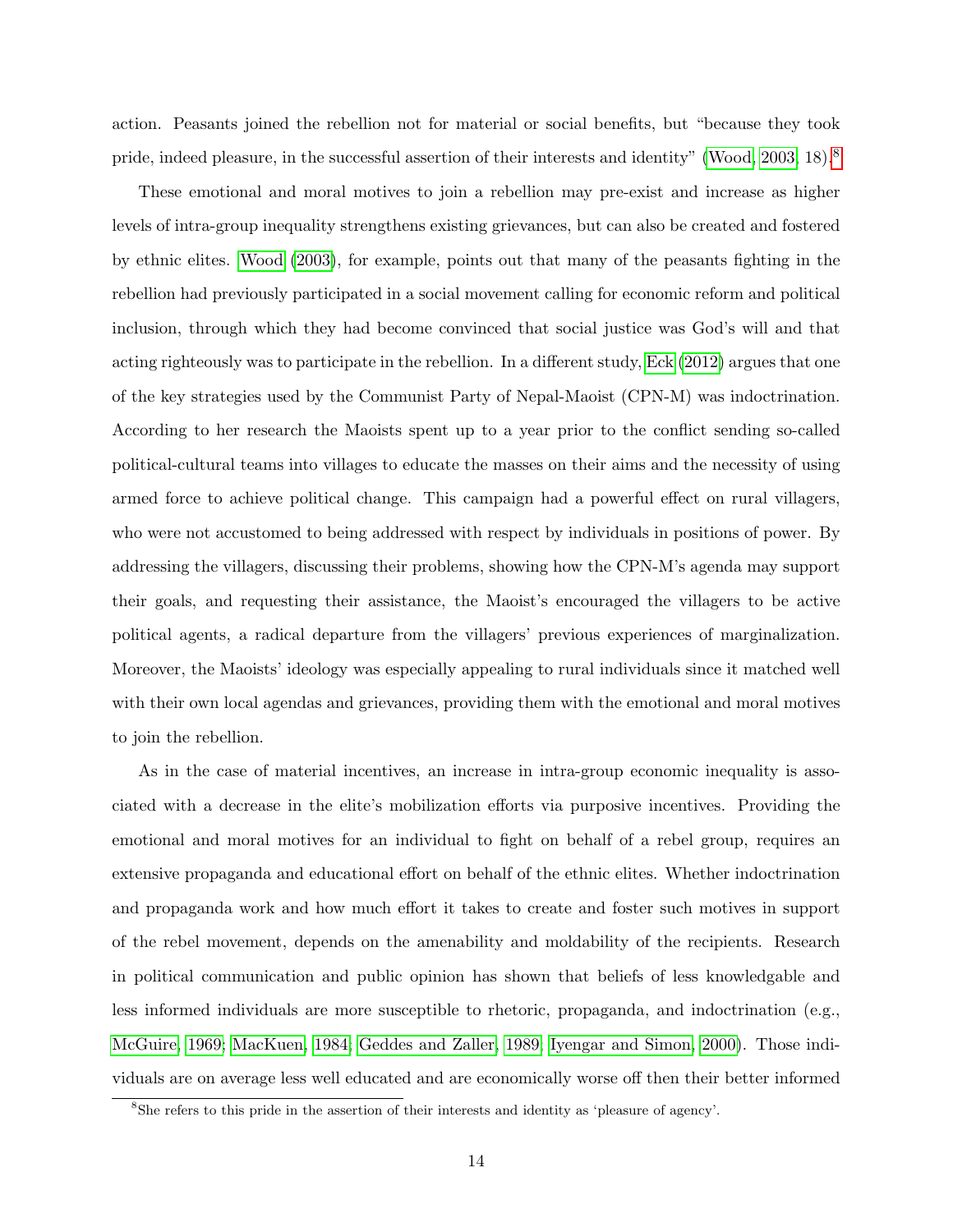peers. Since economic inequality and educational inequality are positively correlated (e.g., Castello and Doménech, 2002), greater intra-group inequality and higher educational inequality, raises the number of people with few economic opportunities and little formal education. This increases the effectiveness of a given level of indoctrination, which in turn lowers the elite's mobilization efforts.

#### Hypotheses

Combining our arguments on the impact of economic and political inter-group inequalities on the groups willingness and the effect of economic intra-group inequality on the elite's mobilization potential yields the following two hypotheses:

Hypothesis 1: All else equal, we expect both inter-group political and economic inequality and intra-group economic inequality to increase the likelihood of an ethnic group's involvement in conflict.

Hypothesis 2: We expect the relationship between an ethnic group's level of economic inequality and the likelihood of conflict to be particularly strong for those groups that are excluded from power and/or significantly better or worse off economically relative to other groups.

## 4 Measuring Within-Group Economic Inequality

Our analysis requires estimates of intra-group inequality at the level of ethnic groups, which are difficult to obtain. In this section, we introduce a new way to measure intra-group inequality using nightlight emissions. We first describe the data sources and the computation of the new measure, and then present our attempts to validate it.

#### 4.1 Using Nightlight Emissions to Measure Inequality

Most indicators of intra-group inequality such as the frequently-used Gini coefficient rely on survey data. Survey-based inequality estimation is typically applied at the national level, where income (or consumption) scores of a national sample of respondents are aggregated to obtain an estimate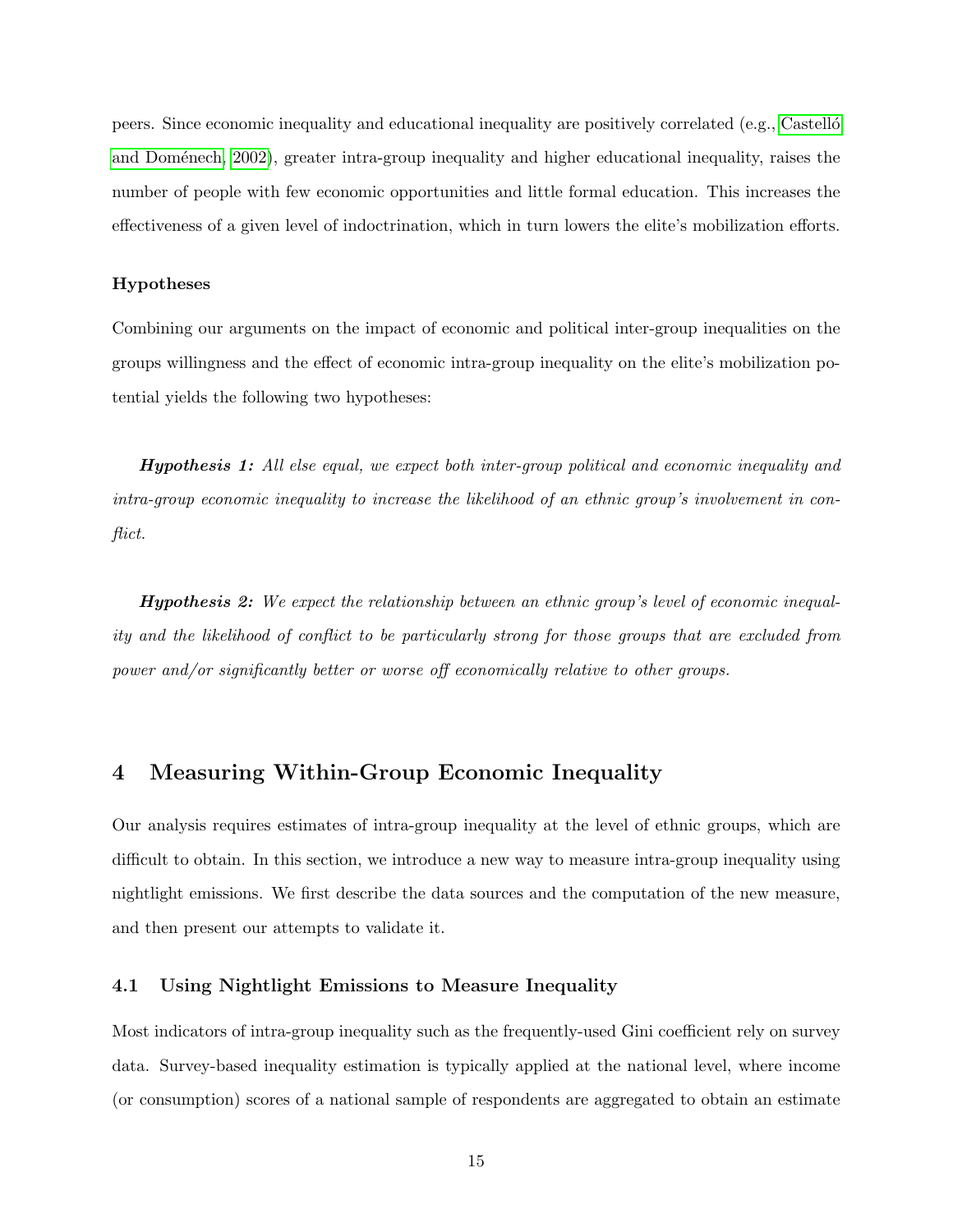of within-country inequality. While this approach is not without problems (for example, surveys measure income differently, which impedes cross-national comparisons), the main requirement, a large enough sample of respondents that is representative at the national level, applies in most cases. This is different when we move the level of analysis down to the group. Few surveys start with a country's list of groups, and then create representative samples for each of them. If surveys include ethnic categories, they do so by relying on a respondent's self-reported membership in a group. Not only does this procedure fail to ensure representativeness at the group level (rather, we have to assume it), it also makes it difficult to aggregate estimates at the group level since self-reported categories may differ even if individuals are from the same group.

For these reasons, we resort to a different way of obtaining intra-group inequality estimates, but use survey data to validate our new measure (see below). Similar to [Cederman, Weidmann and](#page-33-2) [Gleditsch](#page-33-2) [\(2011\)](#page-33-2), we use a spatial procedure to measure variation in wealth among the members of a group. The general idea of this procedure is to combine maps of economic activity with those about the settlement regions of ethnic groups. By finding out if group regions coincide with locations of high or low economic activity, [Cederman, Weidmann and Gleditsch](#page-33-2) [\(2011\)](#page-33-2) are able to compute wealth estimates at the group level, which are then used to determine the group's relative economic status in the country. While our procedure largely follows this approach and relies on similar types of geographic data, the fact that we are examining within-group rather than betweengroup variation requires us to adapt the earlier procedure. The economic maps used in [Cederman,](#page-33-2) [Weidmann and Gleditsch](#page-33-2) [\(2011\)](#page-33-2) are based on the G-Econ dataset [\(Nordhaus, 2006\)](#page-36-13). G-Econ maps economic activity at the level of grid cells of size 1<sup>°</sup> by 1<sup>°</sup>, which corresponds to about 110 km by 110 km at the equator. G-Econ picks up variation between these cells, but obviously not within. With many group regions being covered by only one or a few G-Econ cells, we would not be able to capture within-group variation at a sufficiently detailed level.

The requirement of fine-grained economic data leads us to abandon G-Econ in favor of another type of data with high resolution, but a less perfect match to the concept we want to measure: nightlight emissions. The amount of light radiating out from a particular location on earth can be measured by satellites with extremely high spatial precision. We use data from the Defense Meteorological Satellite Program (DMSP), which are available at a 30 arc-minute resolution (approx. 1 km at the equator). The US National Geophysical Data Center (NOAA) archives and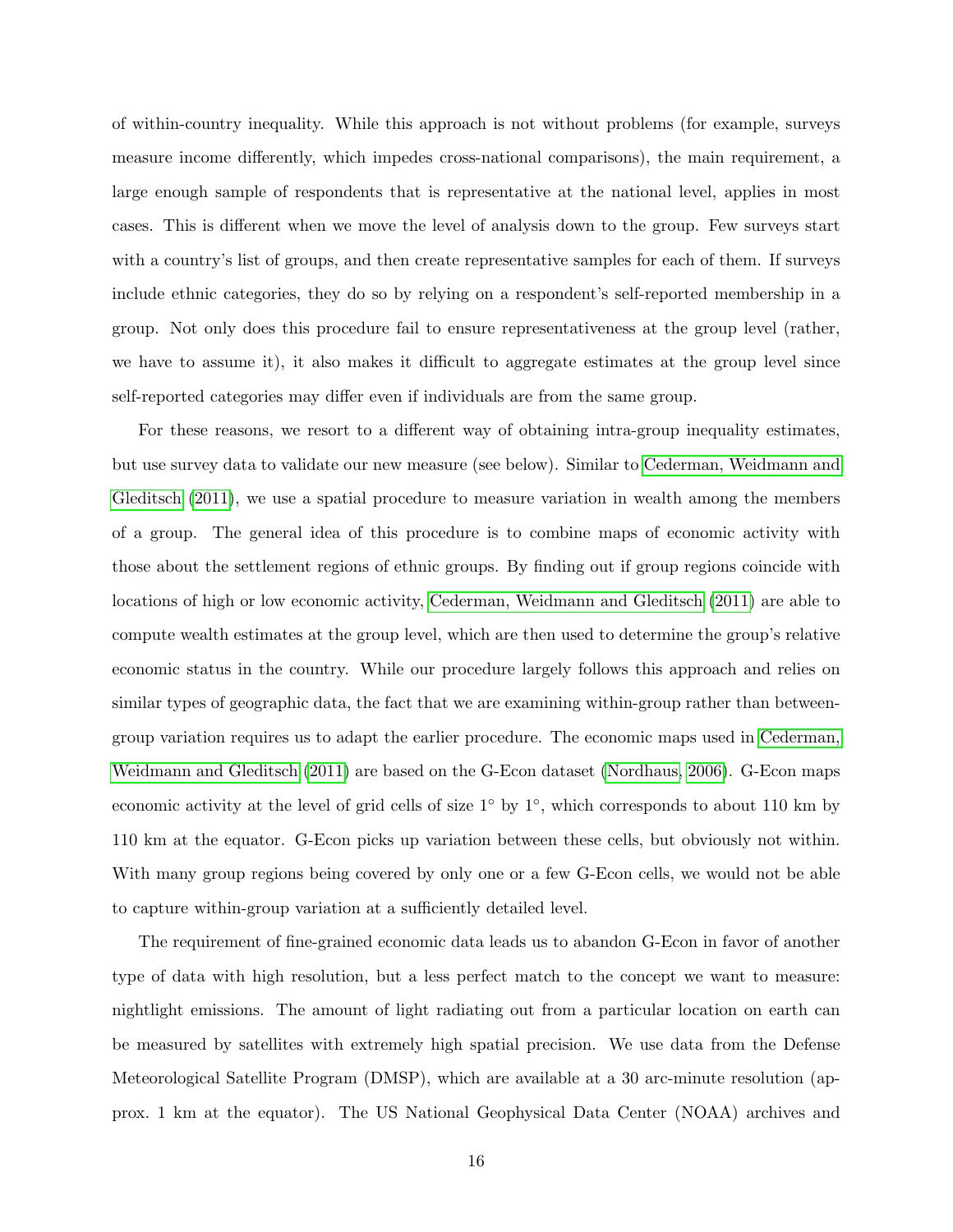cleans the data, and makes them available for download. In particular, the data have cloud covers and unsteady sources of light (such as fires) removed, and only contain stable emissions.<sup>[9](#page-17-0)</sup> We use the first available year (1992) for our computation. For data on ethnic settlement regions, we use the GeoEPR dataset [\(Wucherpfennig et al., 2011\)](#page-37-8), which is compatible with the group list from the Ethnic Power Relations dataset [\(Cederman, Wimmer and Min, 2010\)](#page-33-1). In short, our procedure for calculating intra-group inequality works as follows:

- 1. Divide up the geographic space into small cells of equal size  $(1/12 \text{ of a degree, about } 10 \text{ km})$ .
- 2. For each raster cell, compute (i) the total nightlight emissions from the DMSP-OLS data, and (ii) the total population using the Landscan high-resolution dataset [\(Oak Ridge National](#page-36-14) Laboratory,  $2008$ ).<sup>[10](#page-17-1)</sup>
- 3. For each raster cell, compute the cell wealth as nightlights per capita.
- 4. After ordering all cells in a given group's settlement region by per capita wealth, compute the Gini coefficient.

Based on this procedure, we end up with inequality measures at the group level, ranging from 0.05 (very little inequality) to 1 (perfect inequality). In the next section, we discuss potential problems associated with the measure, and present our attempts to validate it.

### 4.2 Validating the New Measure

Since our approach is a new attempt to measure economic inequality, we need to take a closer look at its validity. There are two potential sources of error. First, nightlights may not be a good proxy for economic wealth at the individual level. This may be (i) because nightlights could be a poor proxy for economic wealth in general, or (ii) because the satellite image is unable to distinguish between individuals of different incomes at a given location. The first concern is somehow alleviated by the finding that light emissions correlate highly with economic performance. [Henderson, Storeygard](#page-34-3) [and Weil](#page-34-3) [\(2011\)](#page-34-3) use nightlight emissions and their changes over time to measure national-level

<span id="page-17-0"></span><sup>9</sup>See <http://www.ngdc.noaa.gov/dmsp/downloadV4composites.html> for more information and visualization of the data.

<span id="page-17-1"></span> $10$ Alternative population raster datasets exist. In order to make sure that our results do not depend on the Landscan data, we have also tested the Afripop dataset [\(Tatem et al., 2007\)](#page-37-9) and achieved virtually identical results.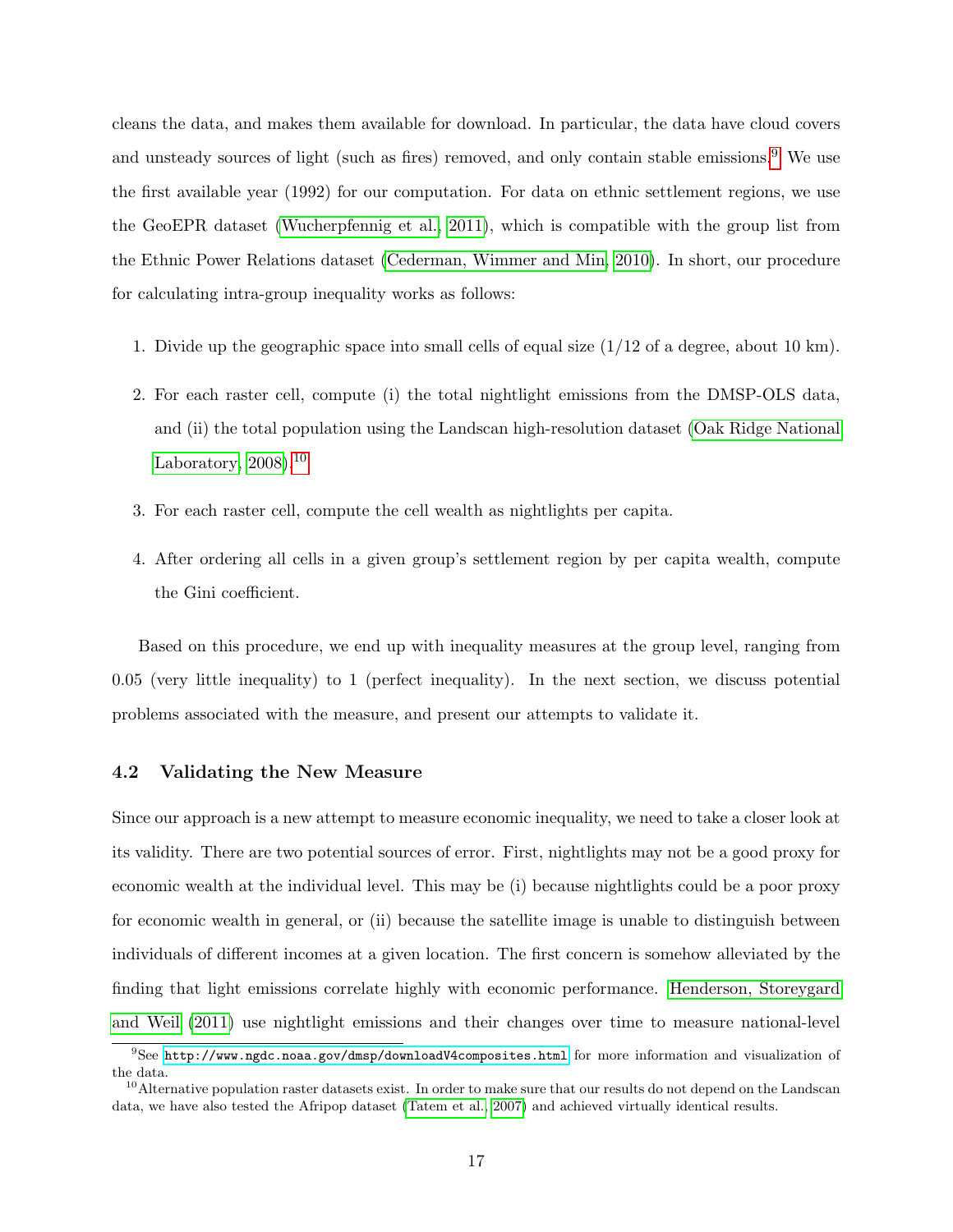economic growth and find that they serve the purpose relatively well, in particular in regions where other, more accurate measurements are difficult to get (see also [Chen and Nordhaus, 2011\)](#page-33-10). Still, at the subnational level, nightlight emissions could be driven by state-sponsored development and electrification [\(Min, 2010\)](#page-35-15), which would be problematic for our approach that relies on subnational variation on light emissions.<sup>[11](#page-18-0)</sup> The second concern results from the fact that our inequality indicator captures variation in light emissions between larger cells, rather than variation between individuals. By assigning everybody living in a particular cell to have that cell's wealth level, we may be unable to capture considerable variation in wealth that exists, for example, among people living an urban environment. We try to gauge the magnitude of this error by computing country-level inequality estimates based on nightlights, and validating them against conventional, survey-based indicators. These fairly reliable, frequently-used country-level estimates are able to tell us whether the nightlights-based indicator is able to pick up variation in inequality at the country level.

The second source of error is related to our procedure of approximating group settlement regions with polygons. Using the GeoEPR dataset as described above, everybody living within one of these polygons is assigned to a particular group. Again, urban areas with a high degree of ethnic mixing would be particularly prone to errors, since our data is unable to capture variation in ethnic groups at a particular location. In a second validation exercise, we assess the extent to which GeoEPR group regions correspond with individual-level data on ethnicity obtained from surveys. If both of these tests are successful, we should be optimistic about our indicator: If nightlights can pick up inequality for large areas such as countries (first validation), and at the same time the GeoEPR group regions are accurately measured (second validation), we should also be able to use the nightlights measure for group regions. Finally, we conduct a comparison at the group level between survey-based Gini coefficients and those obtained from nightlights. Due to the inherent difficulties in estimating inequality from the surveys, however, these results need to be taken with a grain of salt.

Validation Using National-level Gini Coefficients Conventional Gini coefficients are typically computed at the national level and aim to measure inequality among a country's citizens. With a slight modification, we can use our procedure introduced above to produce national-level,

<span id="page-18-0"></span> $11$ This concern is less relevant to our analysis, since patronage would predominantly generate differences in nightlight emission *between* groups, whereas we are interested in *within-group* variation.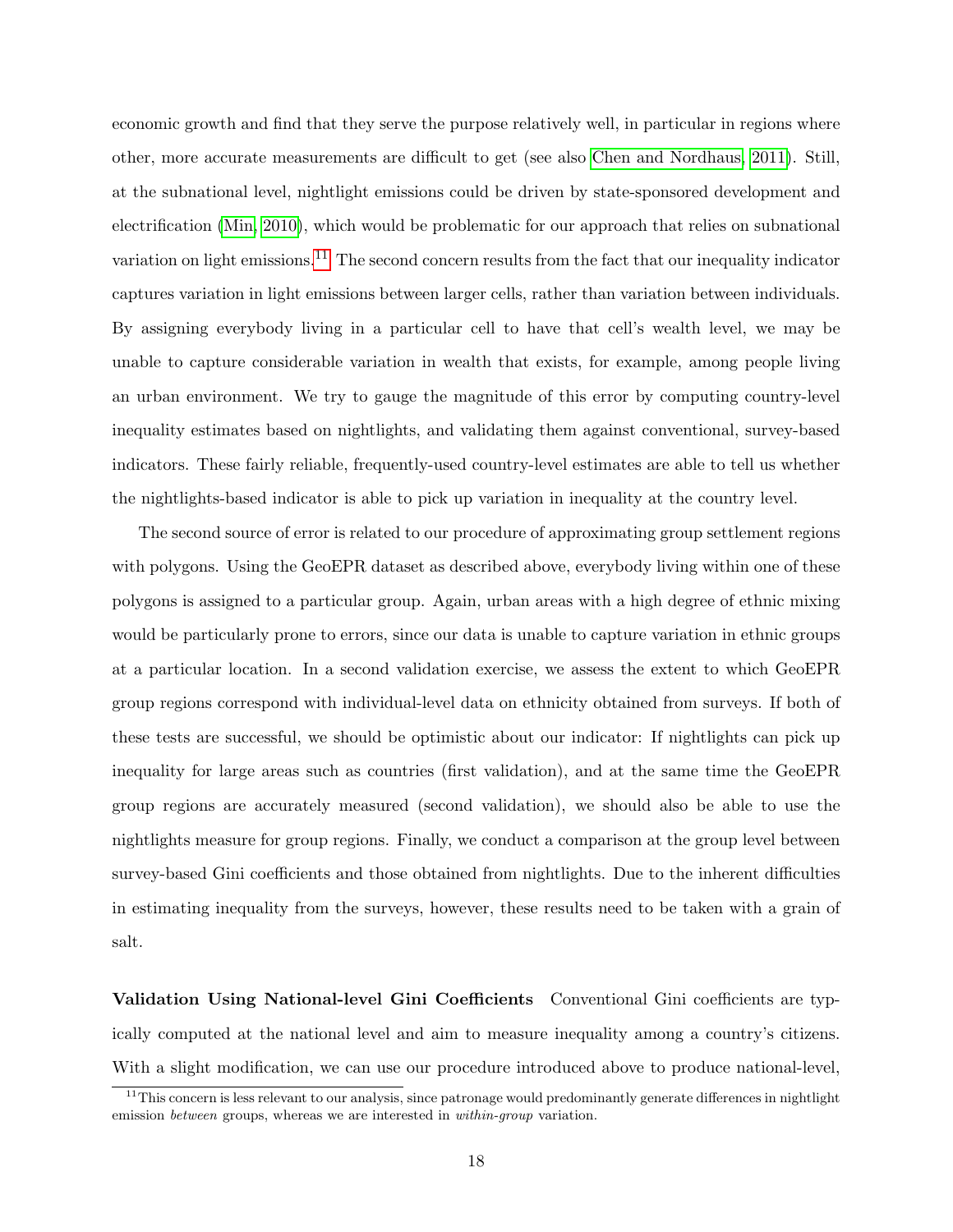rather than group-level, estimates of inequality: Instead of computing the Gini coefficient across all cells in a group region (step 4), we calculate the Gini across all cells in a country, and thus obtain a spatial inequality indicator at the national level. This indicator can then be compared to existing, survey-based indicators. For the validation exercise, we compute spatial inequality estimates for 1992 and compare them to Gini values from the World Inequality Indicator Database (WIID) [\(World Institute for Development Economics Research, 2008\)](#page-37-10) for roughly the same time period.[12](#page-19-0)

The correlation between the raw values of the WIID estimates and our spatial ones is 0.51  $(p = 0.00)$ , which suggests that the latter pick up much of what the survey-based Gini coefficient measures. However, as we have argued above, one potentially huge source of error is that the nightlights-based indicator cannot pick up the tremendous variation in income within urban environments. For that reason, we test if and how *excluding* those regions affects the correlation between our measure and the survey-based indicators. In order to do this, we first classify the grid cells used for our inequality computation (see step 1 in the above procedure) according to their level of urbanization. This is done using the GRUMP dataset [\(Center for International Earth](#page-33-11) [Science Information Network \(CIESIN\), 2011\)](#page-33-11), which gives us the proportion of a cell's area that is 'urban'. We then exclude cells based on different thresholds of this proportion from our analysis. Results from this exercise confirm our expectation. Excluding cells that are 90% urban results in an increase of the WIID-nightlights correlation to 0.57 and to 0.59 when excluding cells that are 80% urban (see Figure 1). In essence, implementing this simple adjustment of our nightlights-based estimation procedure improves the correlation with conventional inequality indicators by 20%.

Validating GeoEPR Settlement Regions We have verified that the nightlights-based Gini coefficient is able to pick up basic patterns of inequality across countries, but does it also identify these patterns across groups? As argued above, one major source of error could result from the fact that our spatial procedure assigns all individuals living in a group region to one group. Thus, ethnically mixed populations cannot be identified correctly, which may constitute a major problem for our estimation procedure. Luckily, there is a way to validate the GeoEPR coding of settlement regions again using surveys as an alternative data source on ethnicity. The Demographic and Health

<span id="page-19-0"></span><sup>&</sup>lt;sup>12</sup>Since the WIID has a considerable number of missing values for 1992 (our year of comparison), we include all values from 1990 to 1994 to increase our sample size. This results in a cross-section of  $N = 111$  countries.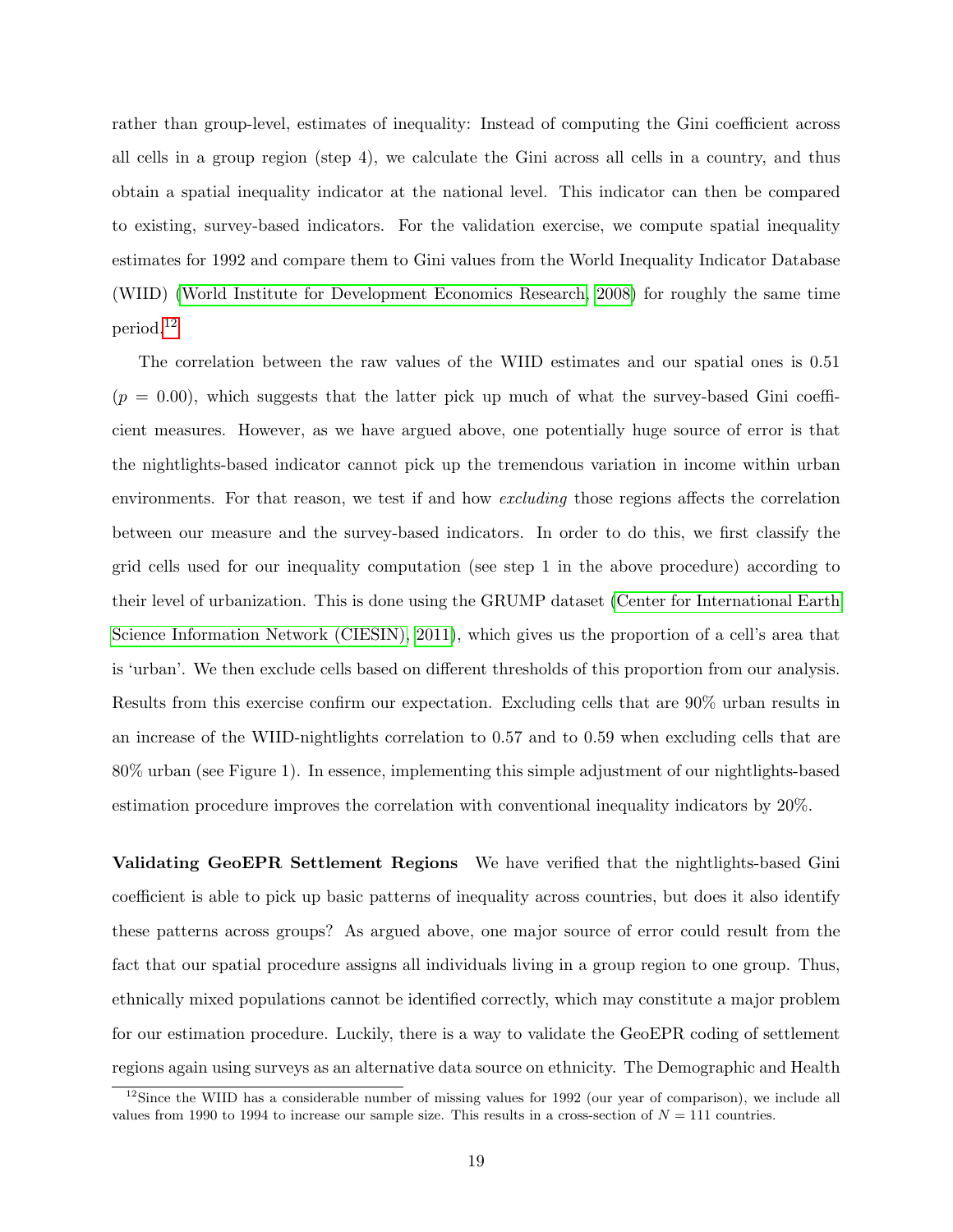

Figure 1: Scatter plot of nightlights-based national-level Gini coefficients and those based on surveys (WIID).

Surveys (DHS) are a collection of standardized surveys conducted for a large number of African countries [\(United States Agency for International Development \(USAID\), 2013\)](#page-37-11). In addition to the survey responses, more recent editions of the DHS also include the ethnicity of respondents and their location in geographic coordinates. This information allows us to test whether a respondent's self-reported ethnicity matches his/her ethnicity as predicted by GeoEPR based on location.

Appendix Figure 1 illustrates the validation procedure for Sierra Leone graphically. The map shows the large settlement regions of the country's ethnic groups, as coded by the GeoEPR dataset. The small dots represent the self-reported ethnicities of the DHS respondents. Since we only have locations for *clusters* of respondents (and not separately for each respondent), we plot respondents as circles around the cluster locations. Overall, the map shows that ethnicity based on the survey predominantly matches the GeoEPR-coded ethnicity. However, it also shows that in densely populated regions with high levels of diversity, the GeoEPR coding of ethnicity does not work as well (see for example Freetown in the West of the country).

The sample for this validation exercise consists of 208,687 individual respondents from DHS surveys between 1986 and  $2011<sup>13</sup>$  $2011<sup>13</sup>$  $2011<sup>13</sup>$  We include all geocoded DHS surveys for Sub-Saharan Africa, giving us data on over 17 different countries at various points in time.[14](#page-20-1) Data coverage is obviously

<span id="page-20-0"></span><sup>&</sup>lt;sup>13</sup>This sample excludes respondents that do not report their group, those without geographic coordinates, and those from groups coded as 'dispersed', i.e. without a clearly recognizable settlement region according to GeoEPR.

<span id="page-20-1"></span><sup>&</sup>lt;sup>14</sup>The full list of used geocode DHS surveys is: Benin (1996, 2001), Cameroon (2004), Central African Republic (1994), Ghana (1993, 1998, 2003, 2008,), Guinea (2005), Ivory Coast (1998), Kenya (2003, 2008), Liberia (1986, 2009,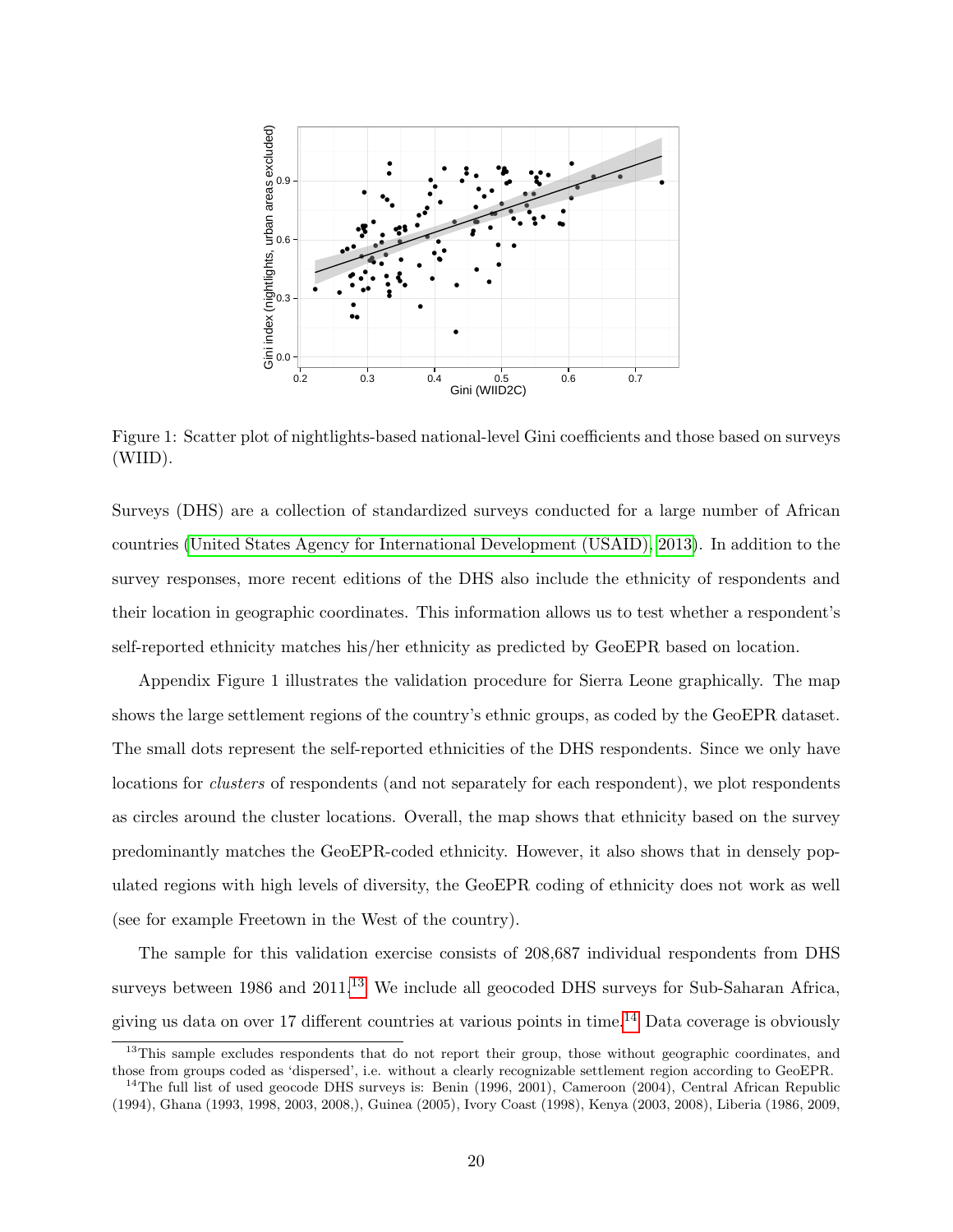far from comprehensive, but we believe it represents a decent sample of Sub-Saharan African countries. We manually match the group given in the DHS to the GeoEPR group categories and then compute the GeoEPR group for each respondent. This is simply done by taking the geographic location of a respondent (longitude/latitude coordinates) and looking up the GeoEPR group polygon that exists for that location and the given year. The results from this exercise are overwhelmingly positive. Out of the 208,687 individuals included in our sample, we can correctly predict their ethnic group for more than two-thirds (142,871, 68.5%). Similar to the nightlights measure, we may again be concerned that GeoEPR may be inaccurate in particular in urban areas with high degrees of ethnic mixing. This expectation is confirmed: if we exclude respondents living in 'urban' areas as measured by GRUMP, the percentage of respondents where GeoEPR correctly predicts ethnicity goes up to 74.5% (102,789 correctly predicted respondents out of 138,038 respondents living in rural regions). This finding is another reason for excluding urban areas in our main analysis below, as it is in these regions where the spatial measurement procedure seems to be most prone to errors.

Group-level Comparison Using DHS Surveys Finally, we conduct a comparison at the group level using again data from the DHS. Recent research has used this and other cross-national surveys to measure group-level inequality indicators [\(Huber, Ogorzalek and Gore, 2011\)](#page-35-16). However, we note at the outset that the survey-based group-level inequality estimates are an imperfect data source due to problems related to sampling, assignment of respondents to ethnic groups and the computation of wealth/income (see discussion at the beginning of this section). Still, while we cannot use the survey data as a reference measure to validate our data against, it is still interesting to see whether survey- and nightlights-based estimates point in the same direction.

In comparison with other surveys such as Afrobarometer or the World Value Survey, DHS seems to be quite well-suited for our task, since (i) the national sample sizes are large, leaving us with large enough subsamples at the group level, and (ii) DHS employs a fine-grained measure of wealth, which allows for a precise computation of a group-level Gini coefficient. We use again DHS surveys for Sub-saharan Africa between 1986 and 2011. As described above, we match individuals to EPR groups and compute the Gini coefficient across all individuals of a group. This is done by

<sup>2011),</sup> Malawi (2000, 2004, 2010), Mali (1996, 2006), Niger (1992, 1998), Nigeria (2008, 2010), Senegal (1993, 1997, 2005, 2008, 2010), Sierra Leon (2008), Togo (1988, 1998), Uganda (2011), and Zambia (2007).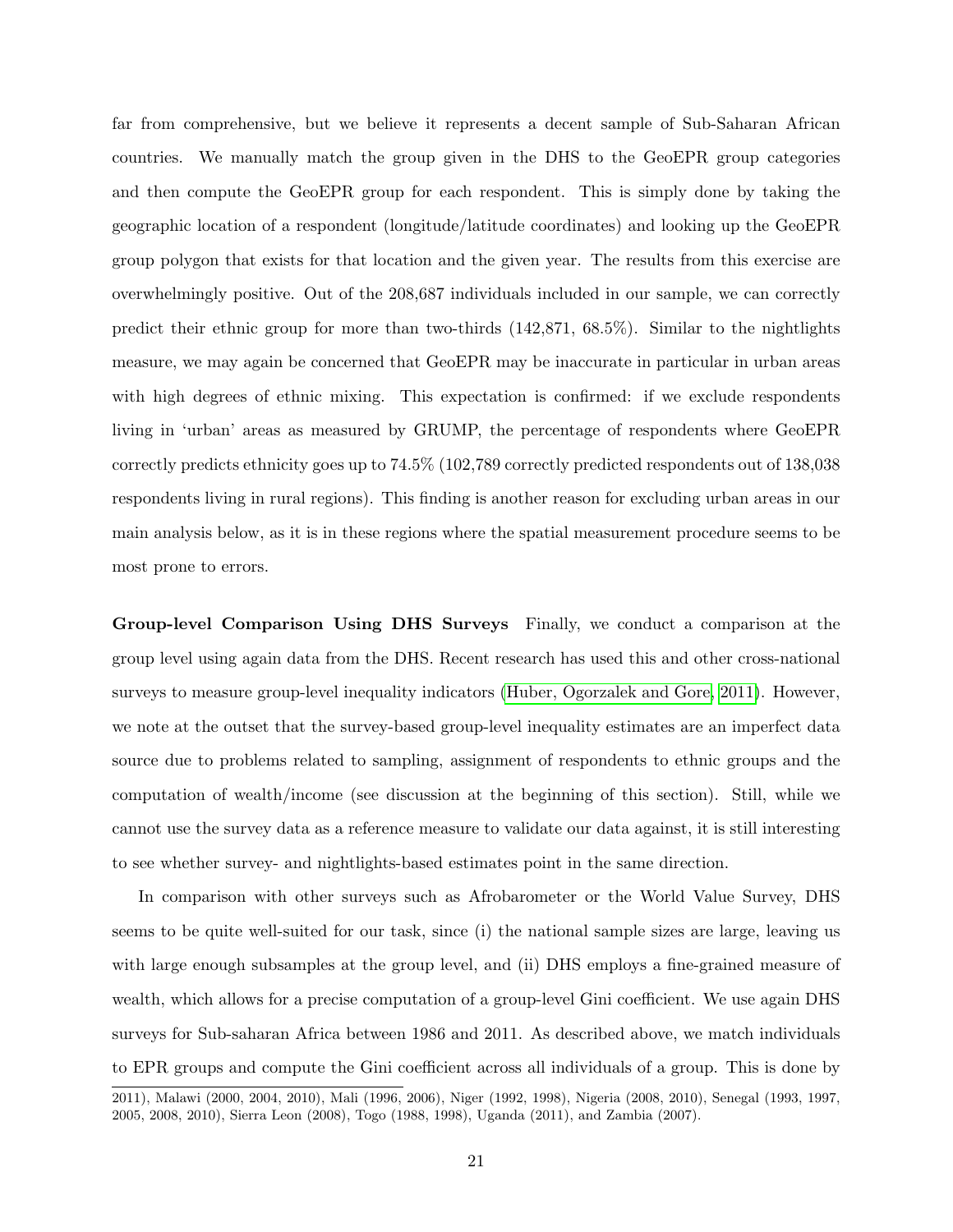constructing a wealth index based on the series of household asset questions, including questions on the type and quality of housing and the ownership of various household appliances and vehicles.<sup>[15](#page-22-0)</sup> After breaking the wealth index into quintiles, we calculated the Gini coefficient by numerical approximation for each ethnic group using the trapezoid method. We drop again groups without a territorial representation and those with small DHS sample sizes (30 and below). This leaves us with a set of 251 groups for which we can compare survey- and nightlights-based Gini values.

For the groups in our sample, the correlation between the Gini based on DHS surveys and the one based on nightlights is  $0.42$  (p=0.00). This is not very strong, but indicates that our nightlights measure can pick up not only national-level, but even group-level inequality to a certain extent. Again, we test whether the lack of precision of our spatial procedure in urban areas is partly responsible for the result. This expectation is confirmed; excluding cells that are at least 80% urban (as explained above) improves the correlation by roughly 10% to 0.46. This correlation may seem low at first, but we have to keep in mind that we are not comparing our nightlights-based measure to the 'true' level of inequality.

In sum, our validation exercise has proven to be moderately successful. We have seen that the nightlights-based inequality indicator is able to pick up much of what survey-based indicators measure, both at the national and the group level. Also, we were able to confirm for Sub-Saharan Africa that GeoEPR's encoding of ethnic group regions allows us to predict the true ethnicity of individuals to a very high extent. Of course, our spatial measurement technique is far from perfect. Fore example, it is not applicable to groups without a territorial representation, and achieves weaker results in urban areas. However, since it is largely free from reporting and selection biases that could exist in surveys and is at the same time globally applicable, we believe that there are considerable advantages to using it in a large-N analysis such as ours. In the next section, we introduce the design of our analysis that relies on our new indicator.

<span id="page-22-0"></span><sup>&</sup>lt;sup>15</sup>The following variables from the DHS surveys were used whenever available: existence and type of toilet facility (v116), status of electrification (v119), ownership of a radio (v120), ownership of a television (v121), ownership of a refrigerator (v122), ownership of a bicycle (v123), ownership of a motorcycle/scooter (v124), ownership of a car/truck (v125), main floor material (v127), main wall material (v128), main roof material (v129), and ownership of a telephone (v153).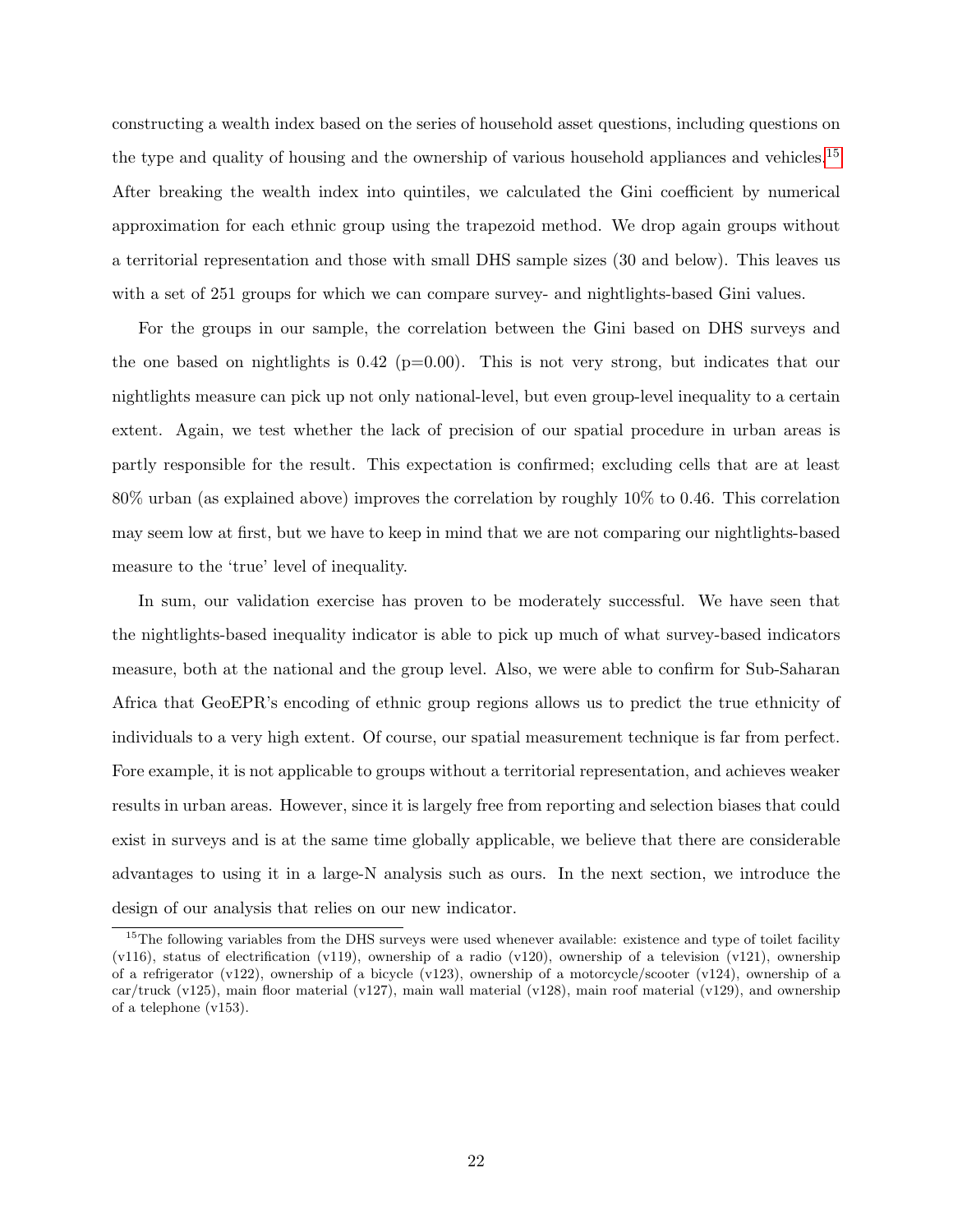# 5 Research Design and Results

We are now ready to proceed to an empirical test of our theoretical propositions presented above. Using regression analysis, we assess the explanatory impact of our nightlights-based inequality indicator on ethnic conflict onset. Our approach relies on [Cederman, Weidmann and Gleditsch](#page-33-2) [\(2011\)](#page-33-2) and amends their base model. The sample consists of politically marginalized ethnic groups, which have limited inclusion in their country's government, or are completely excluded from political influence. The group list and the level of political participation is taken from the EPR dataset [\(Cederman, Wimmer and Min, 2010\)](#page-33-1). Since our nightlights-based indicator only goes back as far as 1992, we include annual observations from 1993 to 2010. This results in a sample of 7,286 group/years, which is slightly larger than the one in [Cederman, Weidmann and Gleditsch](#page-33-2) [\(2011,](#page-33-2) 6,438 observations) due to the longer time period (1993-2010 as compared to 1991-2005).

#### 5.1 Variables

Our dependent variable is the onset of ethnic conflict and is taken from the ETH Zurich's GROWup data portal (<http://growup.ethz.ch>). The variable takes a value of '1' in those years where an ethnic groups becomes involved in armed conflict against the state. It is generated according to the procedure presented in [Wucherpfennig et al.](#page-37-12) [\(2012\)](#page-37-12), where politically marginalized ethnic groups are coded as "in conflict" if an armed organization fights on their behalf in a civil war as defined by the Uppsala/PRIO Armed Conflict Dataset [\(Gleditsch et al., 2002\)](#page-34-18).

The main independent variable is intra-group inequality based on nightlight emissions data for 1992, as introduced in the previous section. This is the earliest available release of these data, and we use it to estimate a group's risk of conflict in the years 1993 and onwards. Since our validation has clearly demonstrated that urban areas introduce error into our inequality estimate, we exclude these areas from the computation following the procedure described above. We use one estimate of inequality, since inequality is a quantity that changes only slowly over the years.<sup>[16](#page-23-0)</sup> Thus, what drives our results is the cross-sectional variation between groups, which we believe can be captured sufficiently well using the nightlights-based indicator.

<span id="page-23-0"></span>We include the same set of independent variables as [Cederman, Weidmann and Gleditsch](#page-33-2) [\(2011\)](#page-33-2).

 $16$ The slow changes in inequality are confirmed by our nightlights indicator, where estimates for 1995 (2010) are correlated with those for 1992 at 0.96 (0.84).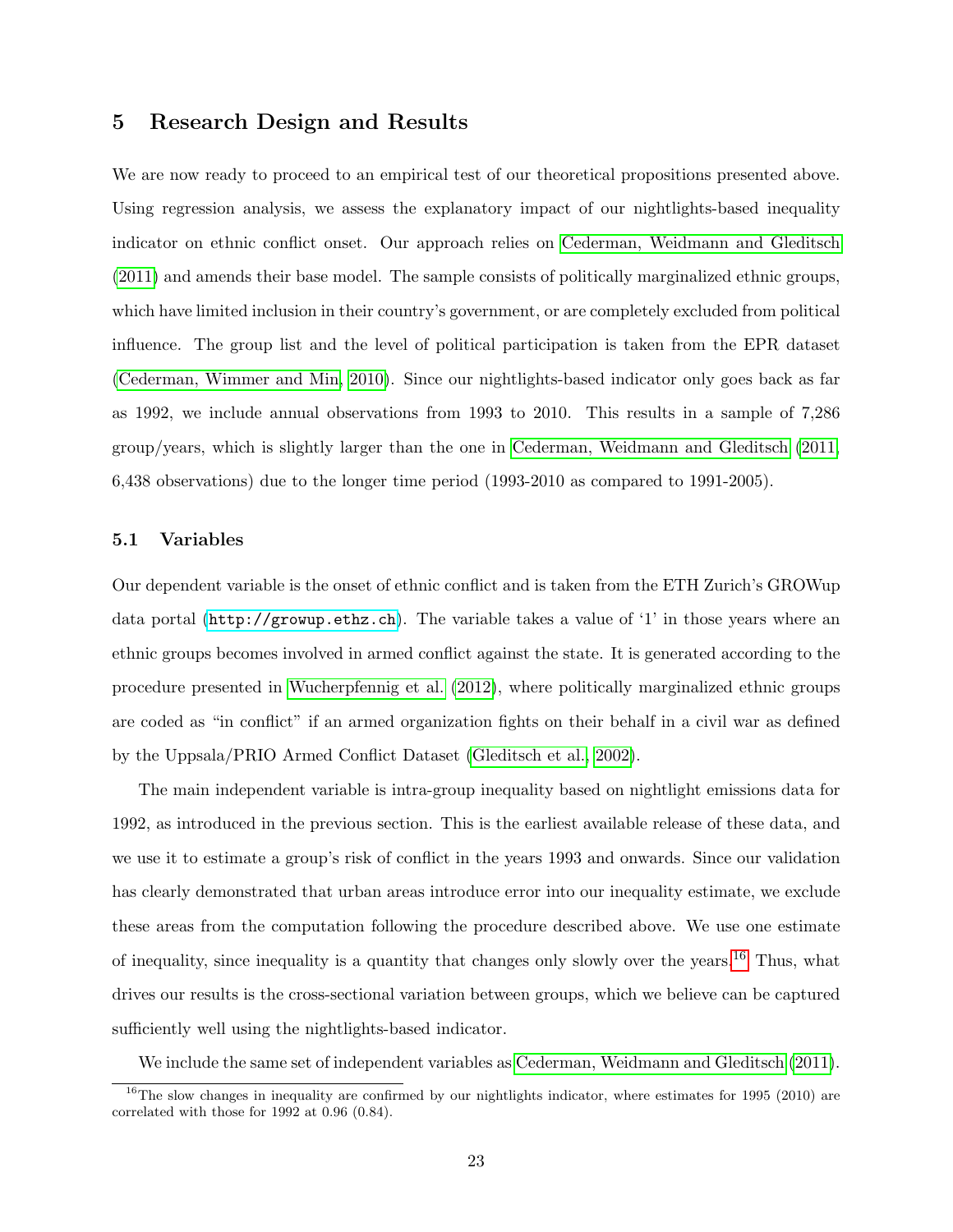First, we measure horizontal inequality as the relative economic status of a group as compared to the country average (the lineq2 measure in the original paper). High values indicate that a group is either rich or poor as compared to the country average. As [Cederman, Weidmann and Gleditsch](#page-33-2) [\(2011\)](#page-33-2) have shown, high levels of horizontal inequality are related with a higher risk of conflict onset. Next, in addition to these economic motives for conflict, we control for political motives using a dummy for whether a group is excluded from political power, according to the EPR dataset. A last group-level variable is the demographic power balance between the group and the group(s) in power, which following [Cederman, Weidmann and Gleditsch](#page-33-2) [\(2011\)](#page-33-2), is included both as a linear term and in a squared transformation to account for non-linearities in its effect on conflict onset. Last, we control for time trends by including the calendar year of observation and model temporal dependence in our dependent variable by including the number of peace years as a control variable, as well as its squared and cubed transformation [\(Carter and Signorino, 2010\)](#page-33-12).

#### 5.2 Results

We use logit models to test the impact of intra-group inequality on ethnic conflict. Our models first replicate the base model from [Cederman, Weidmann and Gleditsch](#page-33-2) [\(2011\)](#page-33-2) and then add our intra-group inequality variable (H1). Next, we test for conditional effects by interacting intra-group inequality with our variables for economic motives—horizontal inequality—and political motives exclusion (H2). Table [1](#page-25-0) shows the results of our analysis.

Model 1 replicates the results from Model 3 in [Cederman, Weidmann and Gleditsch](#page-33-2) [\(2011\)](#page-33-2). Since we rely on a different sample, the results differ to a certain extent. However, our analysis confirms the main effects found in the original paper and show that horizontal inequality of a group has a strong positive effect on conflict onset. Groups that are richer or poorer as compared to the national average face a higher risk of large-scale political violence. This economic effect operates together with a political one, as shown by the positive effect of the exclusion dummy: lack of political participation is a strong predictor of conflict. The remaining control variables receive largely the same effects as in the original model, but some fail to reach conventional levels of significance.

Model 2 uses a fixed-effects logit model (conditional logit) with the specification from the previous model. A common concern with cross-national group-level analyses is that cross-national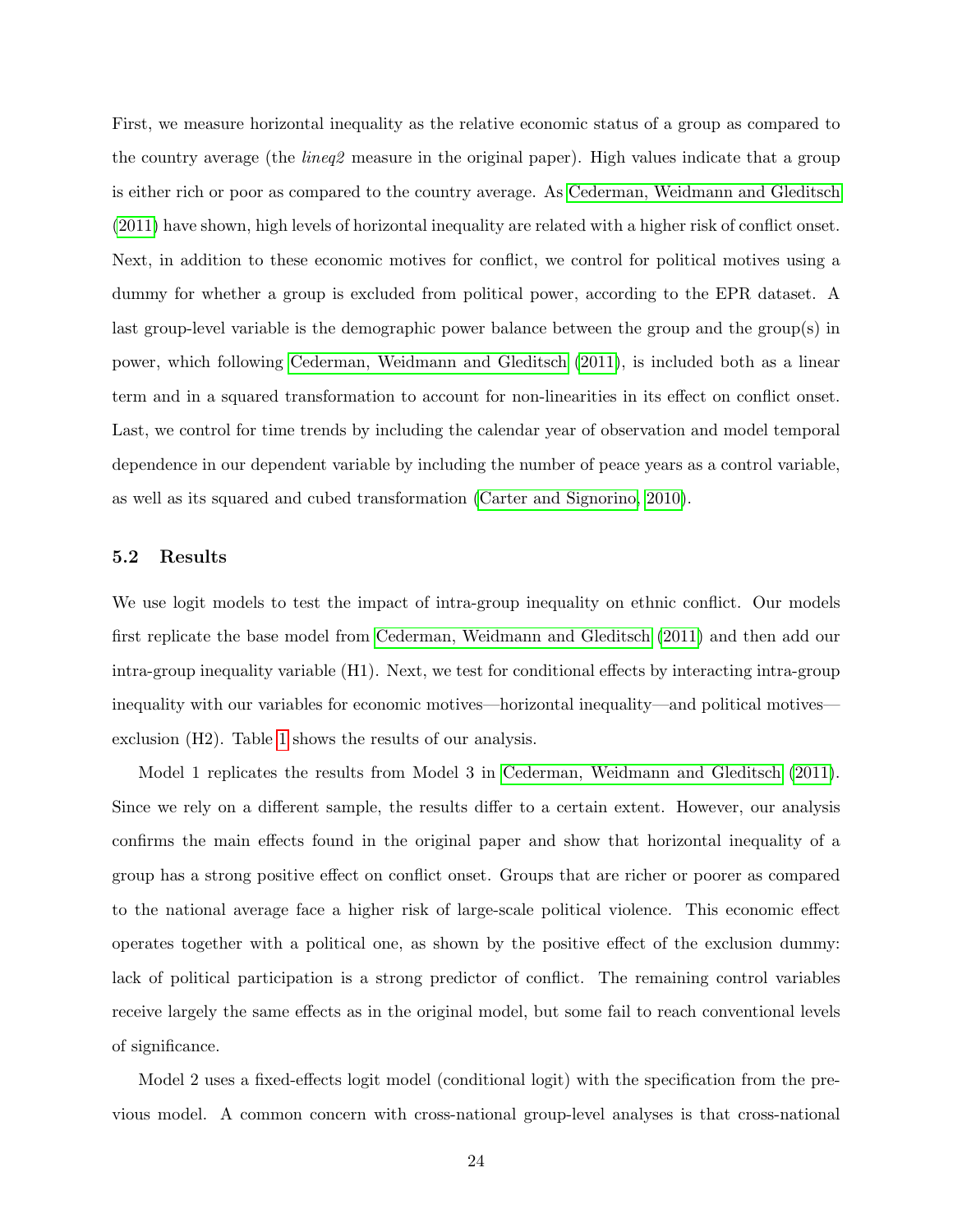|                         | Conflict Onset |             |            |             |                  |            |            |
|-------------------------|----------------|-------------|------------|-------------|------------------|------------|------------|
|                         | (1)            | (2)         | (3)        | (4)         | (5)              | (6)        | (7)        |
|                         | Logit          | Cond. Logit | Logit      | Cond. Logit | Logit            | Logit      | Logit      |
|                         | $b$ /se        | b/sec       | b/sec      | $b$ /se     | $b$ /se          | b/sec      | b/sec      |
| Intra-group inequality  |                |             | $2.077***$ | $1.50**$    | 0.642            | $2.441***$ | 0.911      |
|                         |                |             | (0.522)    | (0.613)     | (1.482)          | (0.665)    | (1.480)    |
| Horizontal inequality   | $0.446***$     | $0.370***$  | $0.487***$ | $0.407***$  | $0.504***$       | $0.770***$ | $0.816***$ |
|                         | (0.131)        | (0.127)     | (0.153)    | (0.148)     | (0.151)          | (0.207)    | (0.213)    |
| Excluded                | $1.266***$     | $1.854***$  | $1.334***$ | $1.730***$  | 0.064            | $1.287***$ | $-0.112$   |
|                         | (0.317)        | (0.601)     | (0.340)    | (0.590)     | (1.157)          | (0.321)    | (1.173)    |
|                         |                |             |            |             |                  |            |            |
| $IGI * Excluded$        |                |             |            |             | 1.643<br>(1.585) |            | 1.794      |
|                         |                |             |            |             |                  |            | (1.582)    |
| $IGI * Rel. Ineq.$      |                |             |            |             |                  | $-0.414$   | $-0.454$   |
|                         |                |             |            |             |                  | (0.290)    | (0.292)    |
| Power balance           | 4.255          | $6.959**$   | 4.726      | $7.200**$   | 4.879            | 4.623      | 4.778      |
|                         | (3.021)        | (3.393)     | (3.043)    | (3.463)     | (3.051)          | (3.037)    | (3.042)    |
| Power balance (sq.)     | $-5.958$       | $-9.830**$  | $-6.723$   | $-10.262**$ | $-6.949$         | $-6.638$   | $-6.866$   |
|                         | (4.204)        | (4.989)     | (4.348)    | (5.123)     | (4.368)          | (4.335)    | (4.345)    |
| GDP per capita $(\log)$ | $-0.318**$     | 0.042       | $-0.166$   | 0.037       | $-0.179$         | $-0.159$   | $-0.172$   |
|                         | (0.154)        | (1.236)     | (0.157)    | (1.242)     | (0.160)          | (0.165)    | (0.167)    |
|                         | 0.010          | $-0.382$    | 0.006      | $-0.374$    | 0.006            | 0.005      | 0.006      |
| No. excluded groups     | (0.020)        | (0.233)     | (0.020)    | (0.235)     | (0.020)          | (0.020)    | (0.020)    |
|                         |                |             |            |             |                  |            |            |
| Constant                | 56.225         |             | 83.374     |             | 84.493           | 81.965     | 83.463     |
|                         | (60.573)       |             | (60.739)   |             | (60.547)         | (59.316)   | (59.121)   |
| N                       | 7279           | 2465        | 7279       | 2465        | 7279             | 7279       | 7279       |
| Log-Likelihood          | $-347.162$     | $-239.470$  | $-341.729$ | $-238.078$  | $-341.330$       | $-341.312$ | $-340.851$ |
| <b>AUC</b>              | 0.824          | 0.631       | 0.830      | 0.635       | $\,0.831\,$      | 0.830      | 0.831      |

Temporal controls (calendar year/peace years) not shown and standard errors clustered at the country-level.

#### <span id="page-25-0"></span>Table 1: Regression results.

variation—rather than variation across groups—is driving the results. A conditional logit model addresses these concerns by removing these purely cross-national differences, but in doing so, eliminates all the countries that do not have a conflict onset (thus the smaller N as compared to the other models).

In Model 3, we add our intra-group inequality measure to the base model. As we hypothesized above, intra-group inequality exhibits a positive and significant effect, indicating that ceteris paribus, more unequal groups have a higher risk of engaging in violent political conflict. The size of the effect is also significant in substantive terms; increasing intra-group inequality from 0.322 (5th percentile) to 0.984 (95th percentile) changes the predicted likelihood of conflict from 0.18 percent to 1.5 percent, an eight-fold increase. Note that the coefficient for horizontal inequality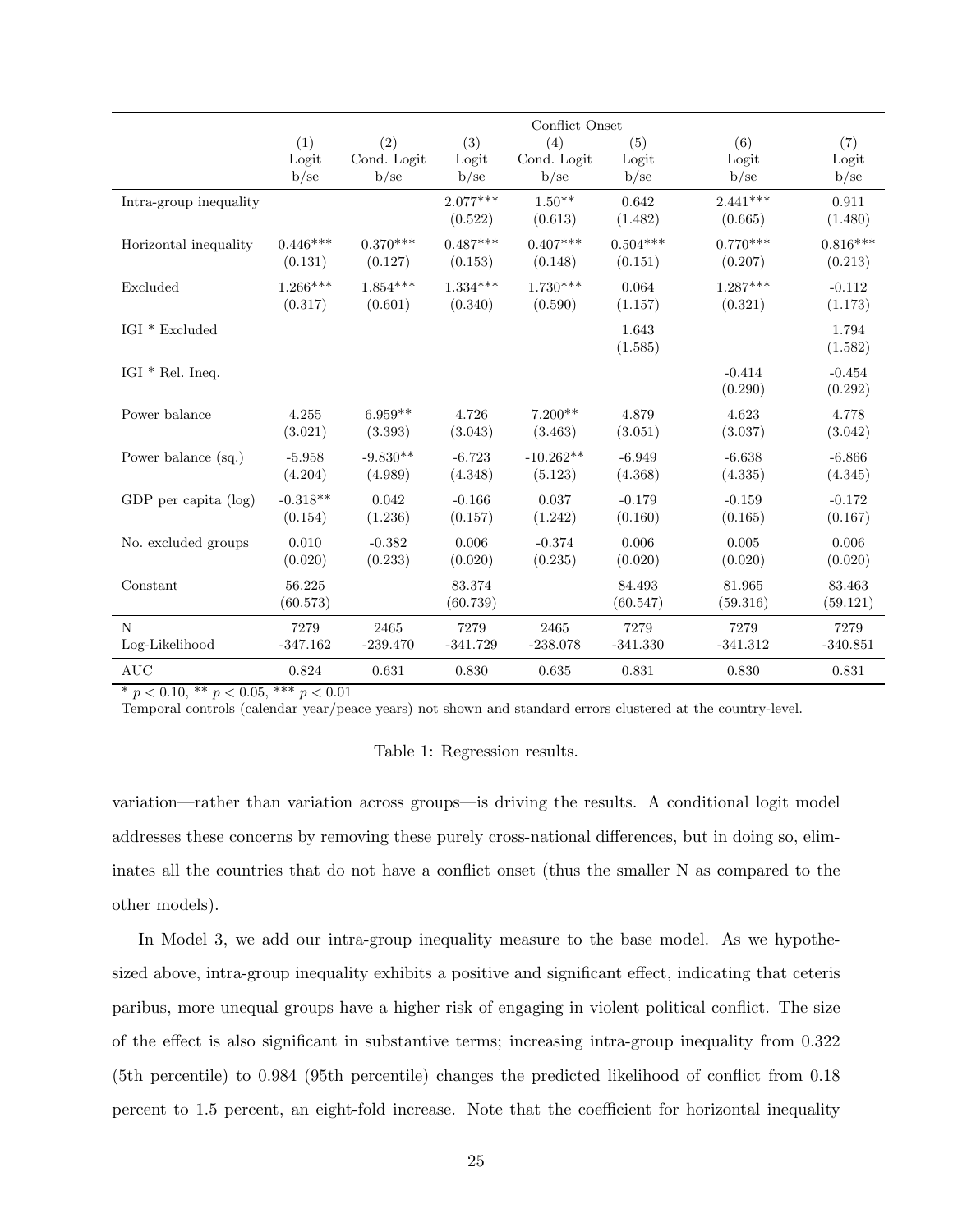is virtually unaffected by the inclusion of intra-group inequality. This attests to our conjecture that the different types of inequality are related to different types of conflict-inducing mechanisms; while horizontal inequality fosters a group's motivation for conflict, intra-group inequality has little effect on motive but rather influences mobilization capabilities. Moreover, note that the inclusion of intra-group inequality reduces the size of the GDP coefficient. This suggests that the latter may be due to mobilization and not state strength, thus supporting the interpretation put forward by [Collier and Hoeffler](#page-33-0) [\(2004\)](#page-33-0) as opposed to the one by [Fearon and Laitin](#page-34-0) [\(2003\)](#page-34-0).

Model 4 uses again a conditional logit model with the same specification as Model 3. As the table shows, our results hold, with intra-group inequality having a positive and strongly significant effect.

In Models 5 through 7, we test the conditional effects of intra-group inequality. As argued above, the effect of intra-group inequality should be stronger if both political and economic motives for conflict are high. Model 5 tests the former by interacting the exclusion dummy with intra-group inequality. As shown in [Ai and Norton](#page-33-13) [\(2003\)](#page-33-13), interpreting interaction effects in non-linear models cannot be done based on the coefficients shown in the table. Thus, in Figure [2](#page-26-0) we plot the average simulated effect of intra-group inequality both for included and excluded groups. The plot confirms our expectation. For politically included groups, intra-group inequality seems to have no effect. For excluded groups, however, the effect is positive and significant.

<span id="page-26-0"></span>

Figure 2: Average simulated effects of intra-group inequality on conflict onset, for included (left) and excluded groups (right).

Model 6 interacts intra-group inequality with horizontal inequality compared to the national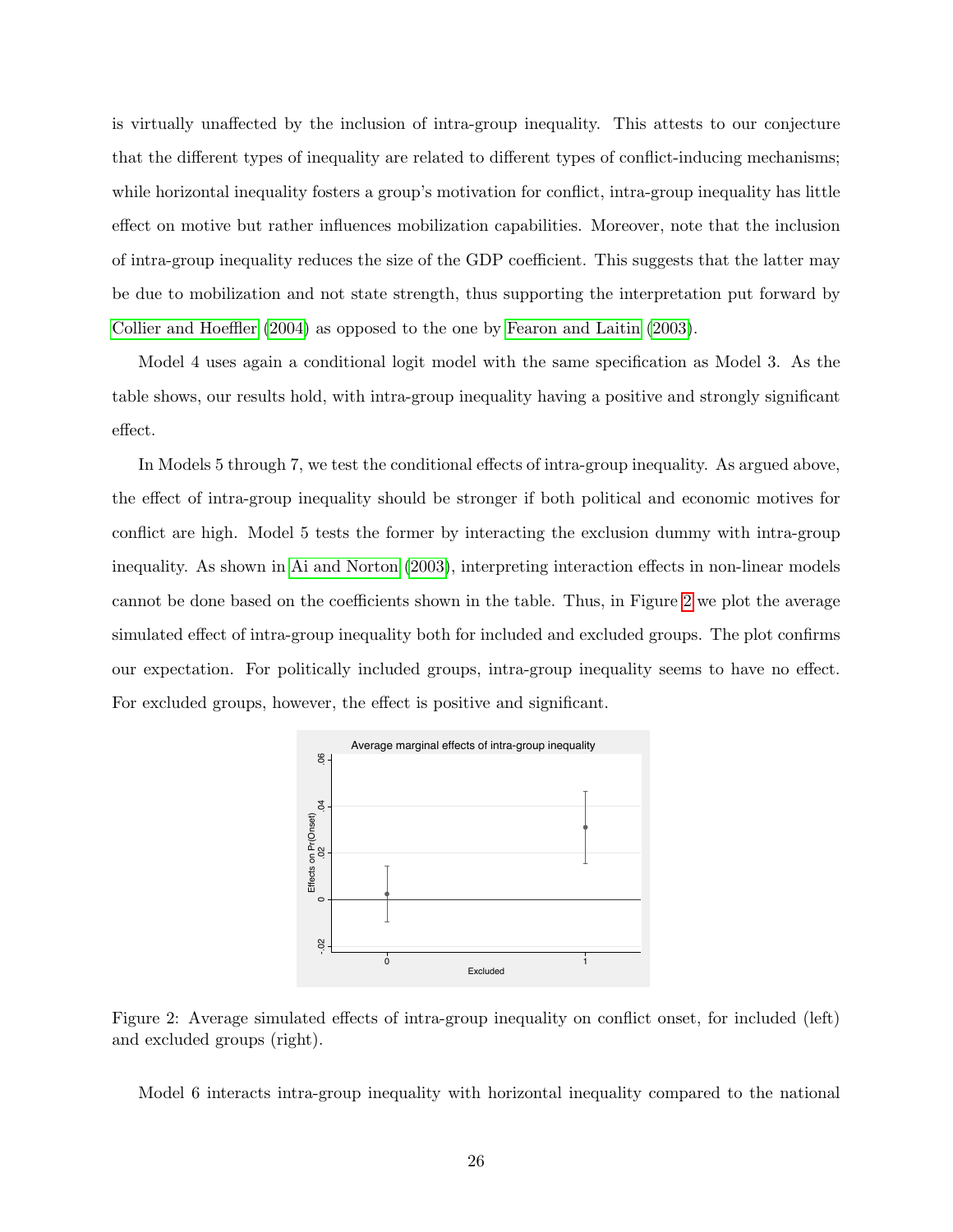average. We plot the interaction effect in Figure [3.](#page-27-0) Horizontal inequality is represented along the x-axis and ranges from 0 (no inequality) to 2 (groups that are either about  $1/4$  as wealthy as the country average, or about four times as wealthy)<sup>[17](#page-27-1)</sup> Although less pronounced as in Model 5, we find that the effect of intra-group inequality increases as economic motives for conflict increase; over the range of horizontal inequality, there is a marginal increase in the predicted probability of conflict onset by about 25%, from 0.02 to 0.025.

<span id="page-27-0"></span>

Figure 3: Average simulated effects of intra-group inequality on conflict onset for different values of horizontal inequality.

Model 7 adds both interactions at the same time. We visualize the interaction effect by separating out included groups (Figure [4,](#page-28-0) left panel) and excluded groups (Figure [4,](#page-28-0) right panel). As we expected, for included groups and irrespective of their horizontal inequality status, there is no effect of intra-group inequality, as the confidence interval in the left plot includes 0. This is different, however, for included groups, where we see a positive effect of intra-group inequality that increases as horizontal inequality goes up. Note that the political exclusion seems to have a much stronger effect on the extent to which intra-group inequality affects conflict: While excluded groups have a 3-4% increase in conflict risk due to intra-group inequality (compare left and right panel), horizontal inequality increases the risk only by about 1% (right panel). In sum, these results are evidence supporting our hypothesis above: Intra-group inequality seems to increase the risk of conflict, but only if political and economic motives are present.

<span id="page-27-1"></span>We also tested the impact of intra-group inequality on the predictive accuracy of the model

 $\frac{17}{\log(4)^2} = \log(0.25)^2 = 1.92$ . See definition of the *lineq2* measure in [Cederman, Weidmann and Gleditsch](#page-33-2) [\(2011,](#page-33-2) p. 9).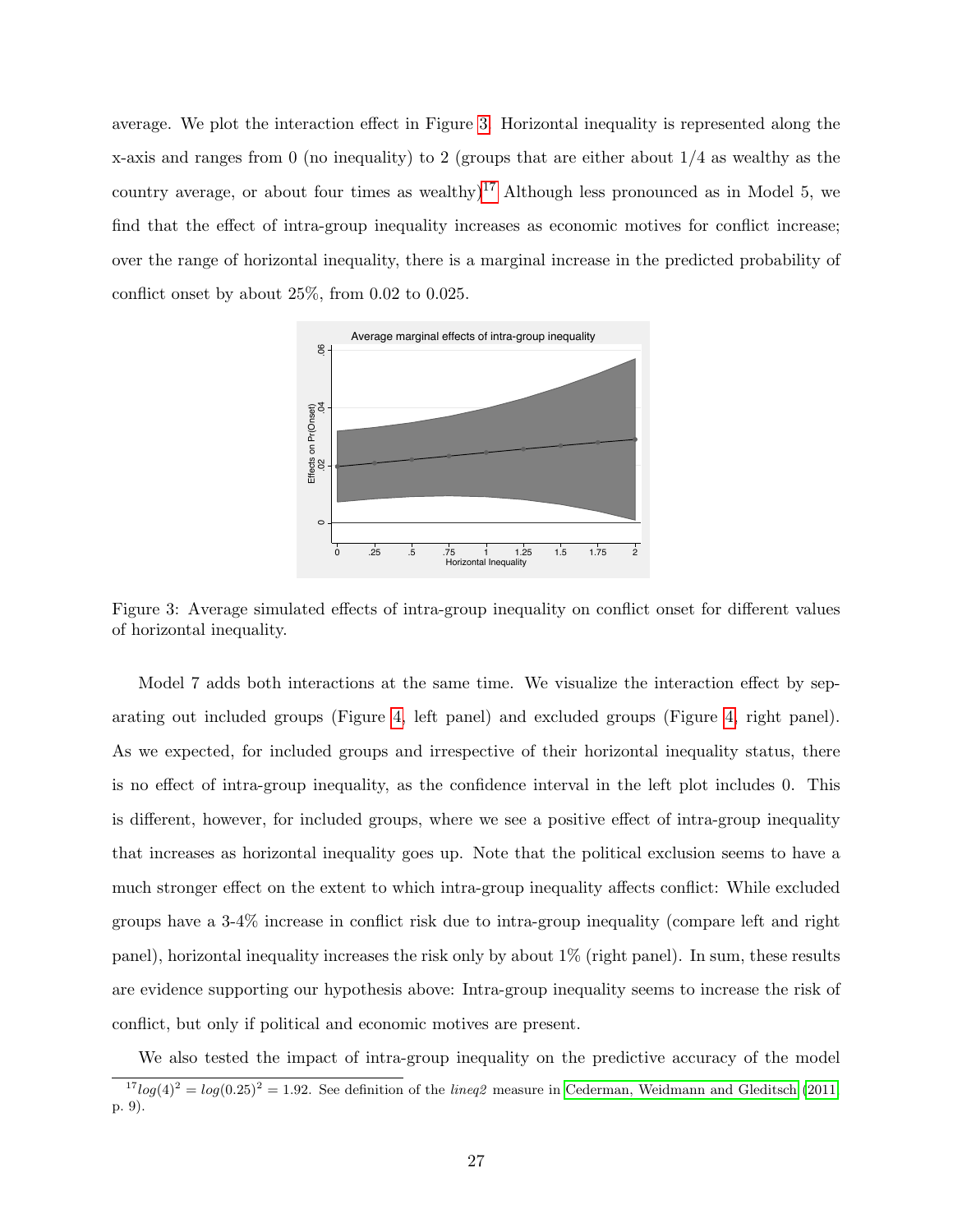

<span id="page-28-0"></span>Figure 4: Average simulated effects of intra-group inequality on conflict onset for different values of horizontal inequality, for included (left) and excluded groups (right).

[\(Ward, Greenhill and Bakke, 2010\)](#page-37-13). In models with a binary outcome variable, this is typically done by ways of ROC analysis. Here, predictive accuracy is measured by the "area under the curve", an indicator ranging from 0.5 (no value added as compared to random prediction) to 1 (perfect prediction). The AUC values for each of the models are given in the last row in Table [1.](#page-25-0) We can see that the baseline model (Model 1) already has a relatively high AUC score. Adding intra-group inequality (Model 3), the AUC score does increase, but only marginally so, demonstrating a weak improvement over the base model. The AUC score for the conditional logit models (Model 2 and 4) cannot be directly compared with the others, since they refer to the task of predicting conflict onset for groups within countries where at least one conflict occurred (thus, there is no cross-national variation that facilitates the prediction task).

#### 5.3 Robustness Checks

Alternative operationalizations and specifications We amend the models presented above with a series of additional checks, in order to ensure that the effect of intra-group inequality we find above remains robust across different model specifications. Our robustness checks include the baseline model testing the unconditional effect (Model 3) and the model with two interaction terms (Model 7). Detailed results of this exercise can be found in the online appendix.

First, we run the models with regional dummies, taken from [Fearon and Laitin](#page-34-0) [\(2003\)](#page-34-0). The effect of intra-group inequality remains positive and strongly significant in the unconditional model. The interaction with economic motives shows again that for higher values of horizontal inequality,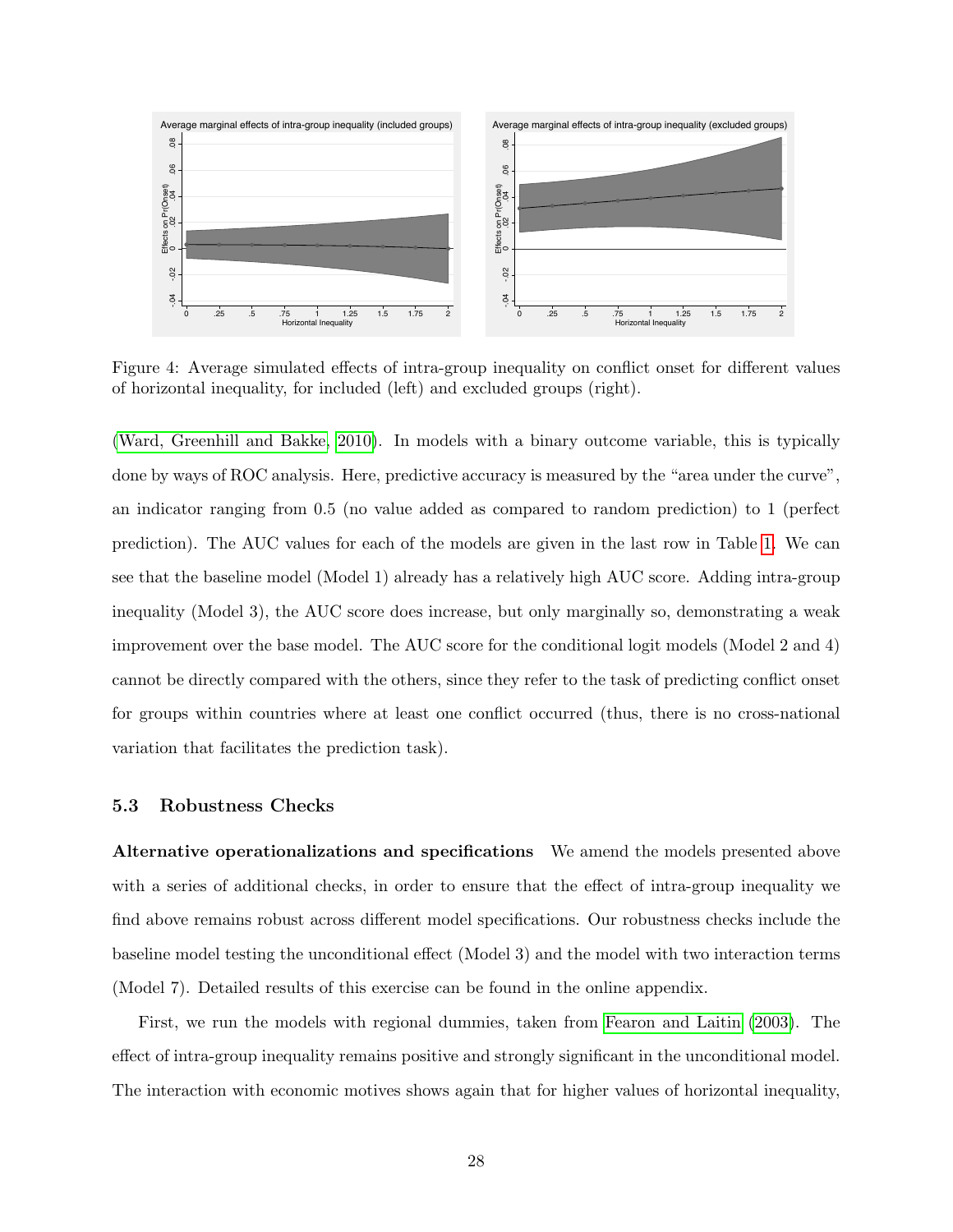the effect of intra-group inequality increases for excluded groups, but there is almost no effect for included groups. Second, we control for group wealth, taken from [Cederman, Weidmann and](#page-33-2) [Gleditsch](#page-33-2) [\(2011\)](#page-33-2). This test ensures that the effect of intra-group inequality we find is not due to systematic differences in wealth across groups. Our results remain fully robust to controlling for group wealth, and all our main effects of interest retain their signs and significance levels. In our model, group wealth is not significantly related to conflict onset. Third, we control for the presence of natural resources in the country, in particular oil. Oil production has been shown to affect the risk of conflict, but may also contaminate our nightlights-based measure since it is associated with particular night emissions (illumination of oil fields and exhaust flames). Our dummy for oil production is based on [Ross](#page-36-15) [\(2013\)](#page-36-15). All our results remain robust to the inclusion of this variable. Last, we test an alternative measure of state strength. As many other examples in the literature (e.g. [Fearon and Laitin, 2003\)](#page-34-0), our model uses GDP per capita to capture state strength, which may, however, capture many different factors. Therefore, we replace this variable with the incidence of coup attempts in the two years prior to the year of observation, based on data from [Powell and](#page-36-16) [Thyne](#page-36-16) [\(2011\)](#page-36-16). The occurrence of coup attempts is an alternative indicator of a weak state and may open a window of opportunity for rebellion. As we would expect, this indicator is positively related to conflict risk, but remains insignificant and does not alter the effects of our main independent variables.

Assessing Bias from Unobservables Despite our attempts to control for many potential confounders, we cannot rule out that unobservable factors are correlated both with our independent and dependent variables, and lead us to mistakenly identify a significant association between intragroup inequality and conflict initiation. In order to assess the likelihood that our observed effect is solely due to selection bias, we follow a procedure proposed by [Altonji, Elder and Taber](#page-33-14) [\(2005\)](#page-33-14).<sup>[18](#page-29-0)</sup> The core idea is to assess how much stronger, in relation to observed controls, bias from unobserved covariates would have to be to explain away the effect of our main independent variable, intra-group inequality. This is done by comparing the coefficient estimated in a full model with all controls to the one obtained in a restricted model with no (or few) controls. The result of this calculation is a ratio, which indicates how much greater the effect of potential unobservables would need to be

<span id="page-29-0"></span><sup>&</sup>lt;sup>18</sup>Their procedure was subsequently adapted for linear regressions by [Bellows and Miguel](#page-33-15) [\(2009\)](#page-33-15) and used in [Nunn](#page-36-17) [and Wantchekon](#page-36-17) [\(2011\)](#page-36-17). We compute this ratio based on linear probability models.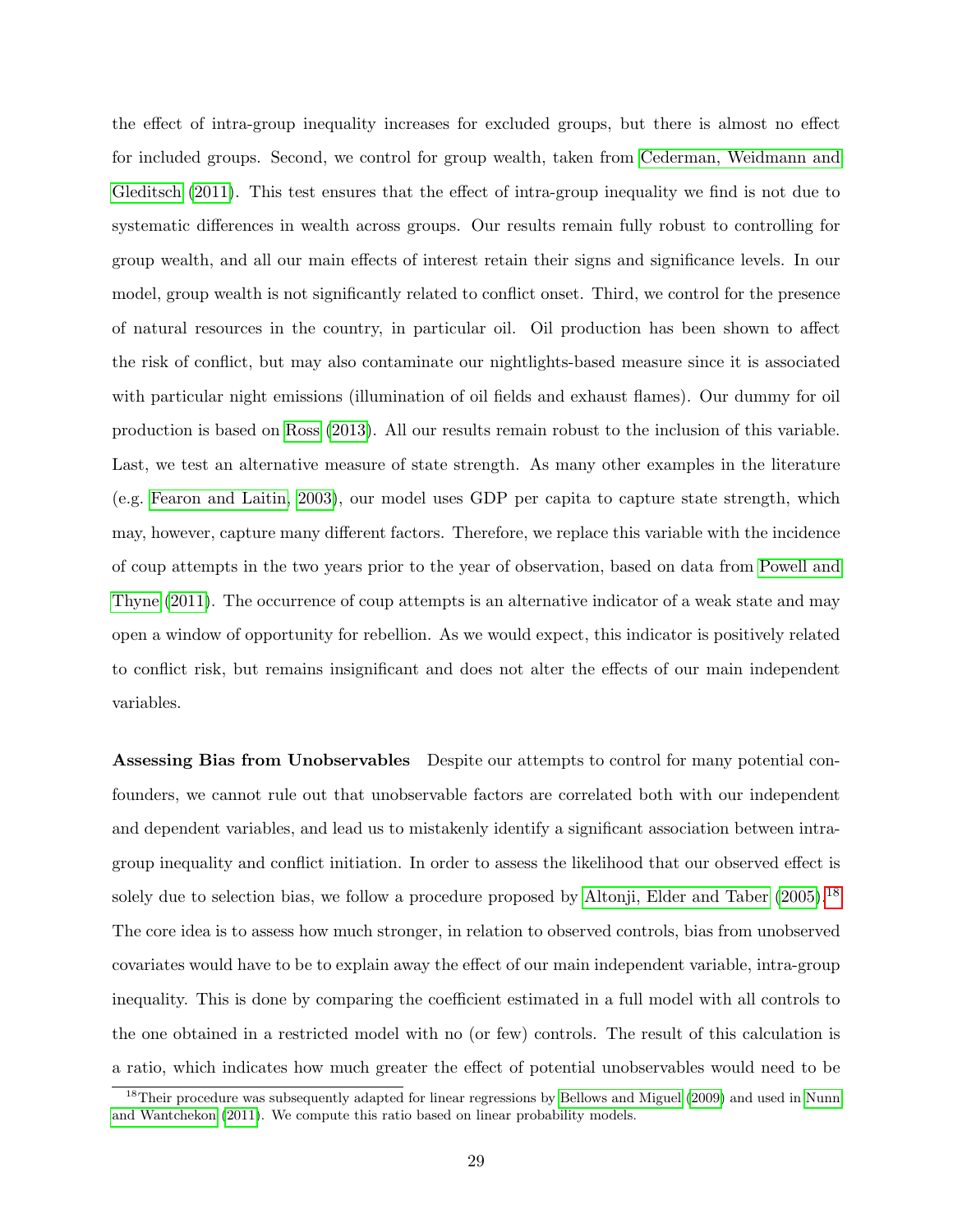| Controls in the<br>restricted set | Controls in the<br>full set | Intra-group<br>inequality (IGI) | $IGI^*$<br>excluded | $IGI * horizontal$<br>inequality |
|-----------------------------------|-----------------------------|---------------------------------|---------------------|----------------------------------|
| Year and Peace Years              | Full set from Model 3       | 6.167                           |                     |                                  |
| Year, Peace years, and            |                             |                                 |                     |                                  |
| group-level controls              | Full set from Model 3       | 9.559                           |                     |                                  |
| Year and Peace Years              | Full set from Model 7       |                                 | $-5.941$            | 2.499                            |
| Year, Peace years, and            |                             |                                 |                     |                                  |
| group-level controls              | Full set from Model 7       |                                 | -9.696              | 6.069                            |

<span id="page-30-0"></span>Table 2: Using Selection on Observables to Assess the Bias from Unobservables Following [Altonji,](#page-33-14) [Elder and Taber](#page-33-14) [\(2005\)](#page-33-14).

relative to the included observables in order for the coefficient estimate to be zero. Positive values indicate that adding controls attenuated the coefficient estimate of interest, while negative values indicate that adding controls increased the coefficient estimate.

We consider two sets of restrictive covariates: one with only temporal controls (i.e., calendar year and peace years) and another with temporal and group-level controls but no country-level controls. Given our two hypotheses, we consider two different specifications from Table [1:](#page-25-0) the unconditional Model 3 and the conditional Model 7. The analysis based on Model 7 include the single and interaction terms in both the restricted and full set of convariates. The coefficient estimates of interest are in Model 3 the estimate of intra-group inequality (IGI) and in Model 7 the coefficient estimates of the two interactions between intra-group inequality and political status and horizontal inequality.

None of the six ratios presented in Table [2](#page-30-0) are between −1 and 1. Their absolute values range from 2.5 to 9.7, with a median ratio of 6.12. Therefore, to attribute the entire estimate to selection effects, selection on unobservables would have to be at least 2.5 times greater than selection on observables and, on average, over six times greater. In our view, this finding makes it less likely that the estimated effect of intra-group inequality is fully due to unobservables. The different signs of the ratios from Model 7 suggest that adding controls increases the effect of within-group inequality among politically excluded groups on conflict initiation, while the same controls attenuate the impact of interaction between the two different types of inequality. Moreover, the difference in absolute values between the ratios of the two interactions, further strengthens our finding that political exclusion is the more powerful motivator than horizontal economic inequality. Finally, the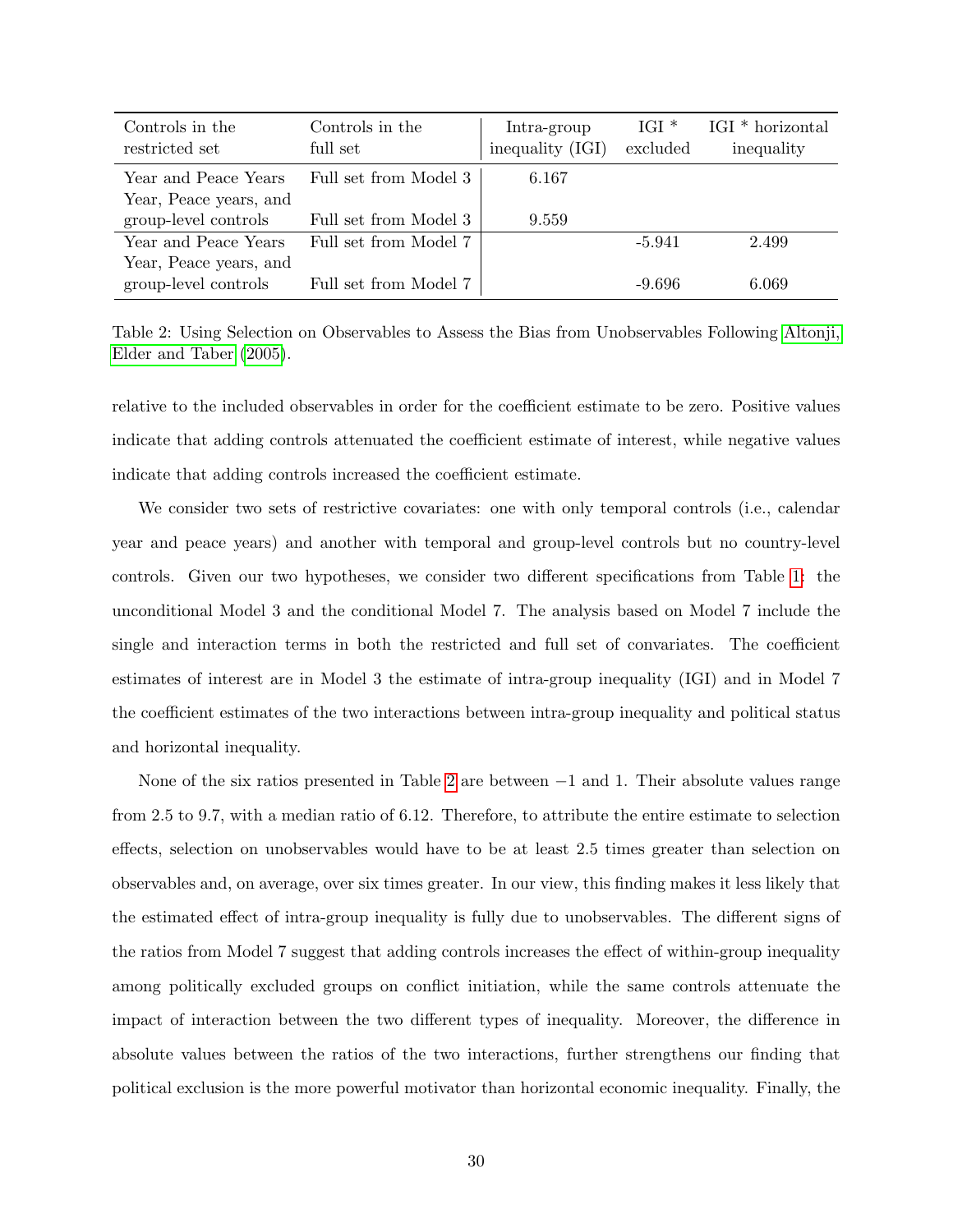similar size of the ratios in absolute values between the unconditional Model 3 and the interaction between within-group inequality and political exclusion in Model 7 strengthens our conclusion that the observed unconditional effect is largely driven by the subset of politically excluded ethnic groups.

### 6 Conclusion

Examining why some ethnic groups engage in violence is crucial to our understanding of civil war. While a huge number of articles and books have been written on this question, much of this research has focused either exclusively on opportunity (i.e., logistical and power-related arguments), or on willingness (i.e., political and economic grievances), but rarely both. In this paper we argue that an ethnic group must have both the opportunity and willingness to engage in conflict and that different types of inequalities impact different aspects of that decision. Political and economic inequalities between groups provide conflict motives, and intra-group economic inequality contributes to the opportunity of a group's elites to engage in a costly conflict by affecting the elites' potential to mobilize a sufficient number of fighters. In order to evaluate these claims empirically, we develop a new spatial approach to measuring economic inequality using nightlight satellite imaginary, population rasters, and geocoded ethnic settlement areas. After validating our new measure, we add our indicator to an existing statistical model of conflict onset and find considerable evidence in support of our theoretical prediction. All else equal, greater economic inequality within a group significantly increases its likelihood of initiating conflict, especially if the group has fewer political or economic opportunities than others.

Although our results are far from definitive, leaving plenty of room for future theoretical and empirical research, we believe they provide important insights for conflict research. First and foremost, this paper makes a significant contribution to the 'greed and grievance' debate in the civil war literature. By distinguishing between inter- and intra-group economic inequality, we show that these different types of economic inequalities matter for conflict onset in distinct and previously unnoticed ways. While inter-group inequality affects an ethnic group's willingness to rebel, intragroup inequality affects the group's opportunity to launch a successful rebellion, suggesting that the overall effect of economic inequality on conflict onset is more complex than previous studies claimed.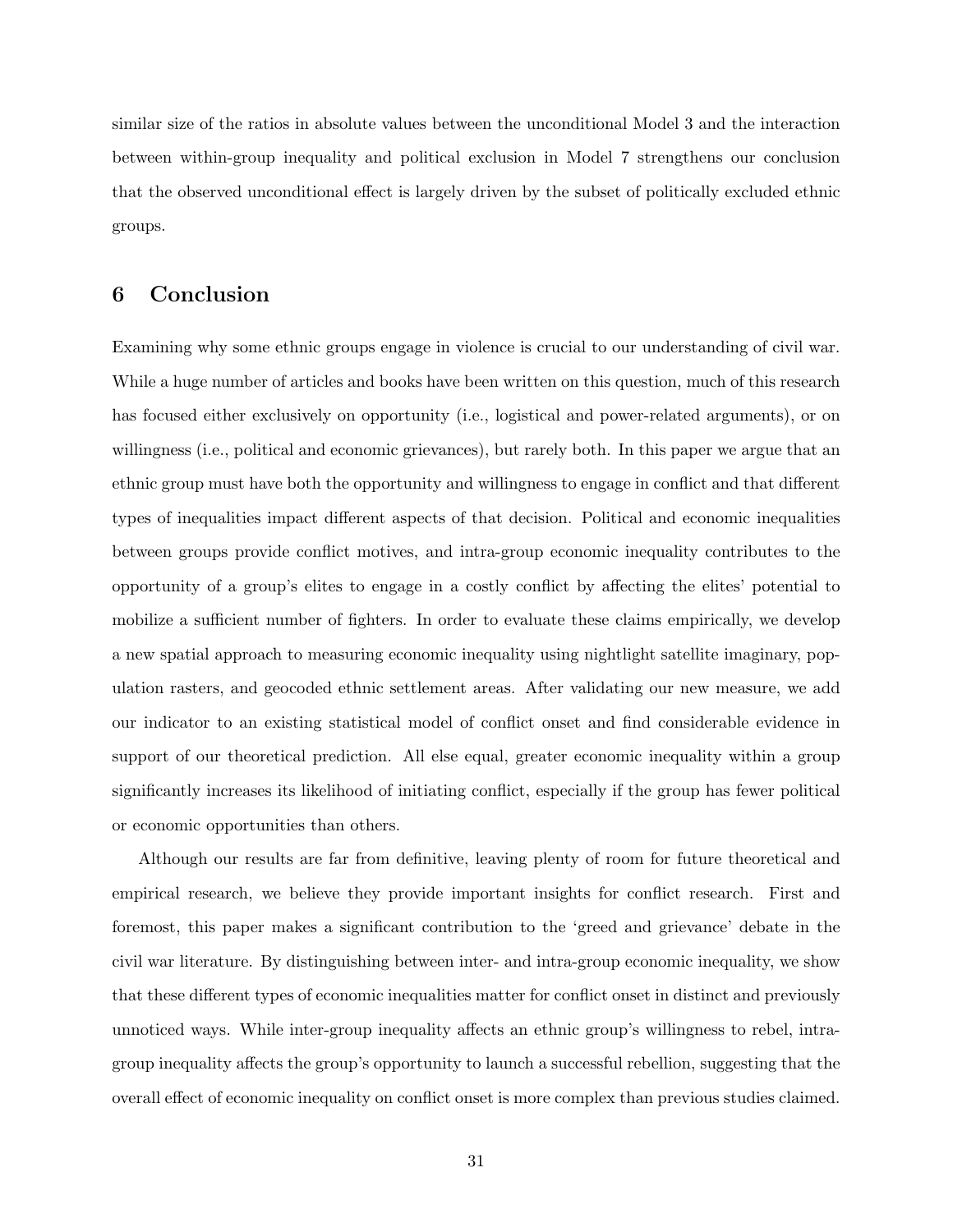The complex interaction of these different types of economic inequalities may be the reason why previous quantitative studies failed to find a robust association between economic inequality and conflict. Second, to our knowledge, this is the first global empirical study of the impact of withingroup economic inequality and its interaction with inter-group economic and political inequality on conflict initiation at the group-level. Finally, our study offers one possible explanation for the inconsistent effect of commodity price shocks on conflict onset (e.g., [Bazzi and Blattman, 2011\)](#page-33-5). Many ethnic groups engage in specific economic activities based on different production structures (e.g., large plantations versus small family farms). If a price shock affects a particular type of production, it will have diverging effects across groups, depending on how it affects between- and within-group inequalities among a country's ethnic groups.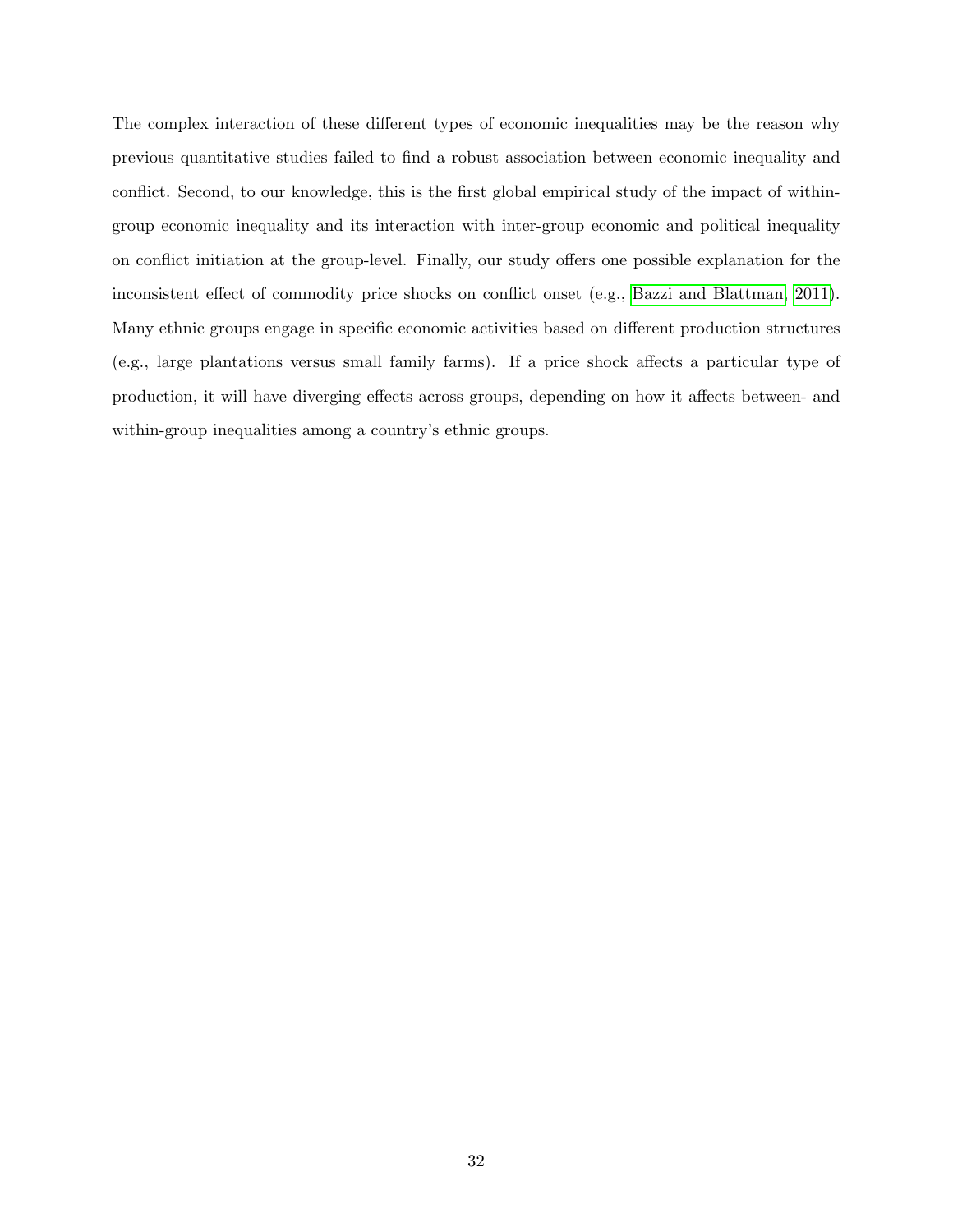# References

- <span id="page-33-13"></span>Ai, Chunrong and Edward C. Norton. 2003. "Interaction Terms in Logit and Probit Models." Economics Letters 80(1):123–129.
- <span id="page-33-14"></span>Altonji, Joseph G, Todd E Elder and Christopher R Taber. 2005. "Selection on Observed and Unobserved Variables: Assessing the Effectiveness of Catholic Schools." Journal of Political Economy 113(1):151–184.
- <span id="page-33-7"></span>Andvig, Jens Christopher and Scott Gates. 2009. Recruiting children for armed conflict. In Child Soldiers in the Age of Fractured States, ed. Scott Gates and Simon Reich. Pittsburgh PA: University of Pittsburgh Press pp. 77–92.
- <span id="page-33-5"></span>Bazzi, Samuel and Chrisopher Blattman. 2011. "Economic Shocks and Conflict: The (Absence of?) Evidence from Commodity Prices." Center for Global Development Working Paper No. 274.
- <span id="page-33-8"></span>Beber, Bernd and Christopher Blattman. 2010. "The Industrial Organization of Rebellion: The Logic of Forced Labor and Child Soldiering." Working Paper, Department of Political Science, Columbia University.
- <span id="page-33-15"></span>Bellows, John and Edward Miguel. 2009. "War and Local Collective Action in Sierra Leone." Journal of Public Economics 93(11):1144–1157.
- <span id="page-33-4"></span>Boone, Cathrine. 2007. "Africa's New Territorial Politics: Regionalism and the Open Economy in Côte d'Ivoire." African Studies Review 50:59–81.
- <span id="page-33-12"></span>Carter, David B. and Curtis S. Signorino. 2010. "Back to the Future: Modeling Time Dependence in Binary Data." Political Analysis 18(3):271–292.
- <span id="page-33-9"></span>Castelló, Amparo and Rafael Doménech. 2002. "Human Capital Inequality and Economic Growth: Some New Evidence." The Economic Journal 112:C187–C200.
- <span id="page-33-1"></span>Cederman, Lars-Erik, Andreas Wimmer and Brian Min. 2010. "Why Do Ethnic Groups Rebel? New Data and Analysis." World Politics 62(1):87–119.
- <span id="page-33-2"></span>Cederman, Lars-Erik, Nils B. Weidmann and Kristian Skrede Gleditsch. 2011. "Horizontal Inequalities and Ethno-nationalist Civil War: A Global Comparison." American Political Science Review 105(3):478–495.
- <span id="page-33-11"></span>Center for International Earth Science Information Network (CIESIN). 2011. "Global Rural-Urban Mapping Project, Version 1 (GRUMPv1): Urban Extents Grid." Online resource. [http://](http://sedac.ciesin.columbia.edu/data/set/grump-v1-urban-extents) [sedac.ciesin.columbia.edu/data/set/grump-v1-urban-extents](http://sedac.ciesin.columbia.edu/data/set/grump-v1-urban-extents); Accessed May 13, 2013.
- <span id="page-33-10"></span>Chen, Xi and William D. Nordhaus. 2011. "Using Luminosity Data as a Proxy For Economic Statistics." Proceedings of the National Academy of Sciences 108(21):8589–8594.
- <span id="page-33-3"></span>Collett, Moya. 2006. "Ivorian Identity Constructions: Ethnicity and Nationalism in the Prelude to Civil War." Nations and Nationalism 12:613–629.
- <span id="page-33-0"></span>Collier, Paul and Anke Hoeffler. 2004. "Greed and Grievances in Civil Wars." Oxford Economic Papers 56:563–595.
- <span id="page-33-6"></span>Davies, James C. 1962. "Toward a Theory of Revolution." American Sociological Review 6:5–19.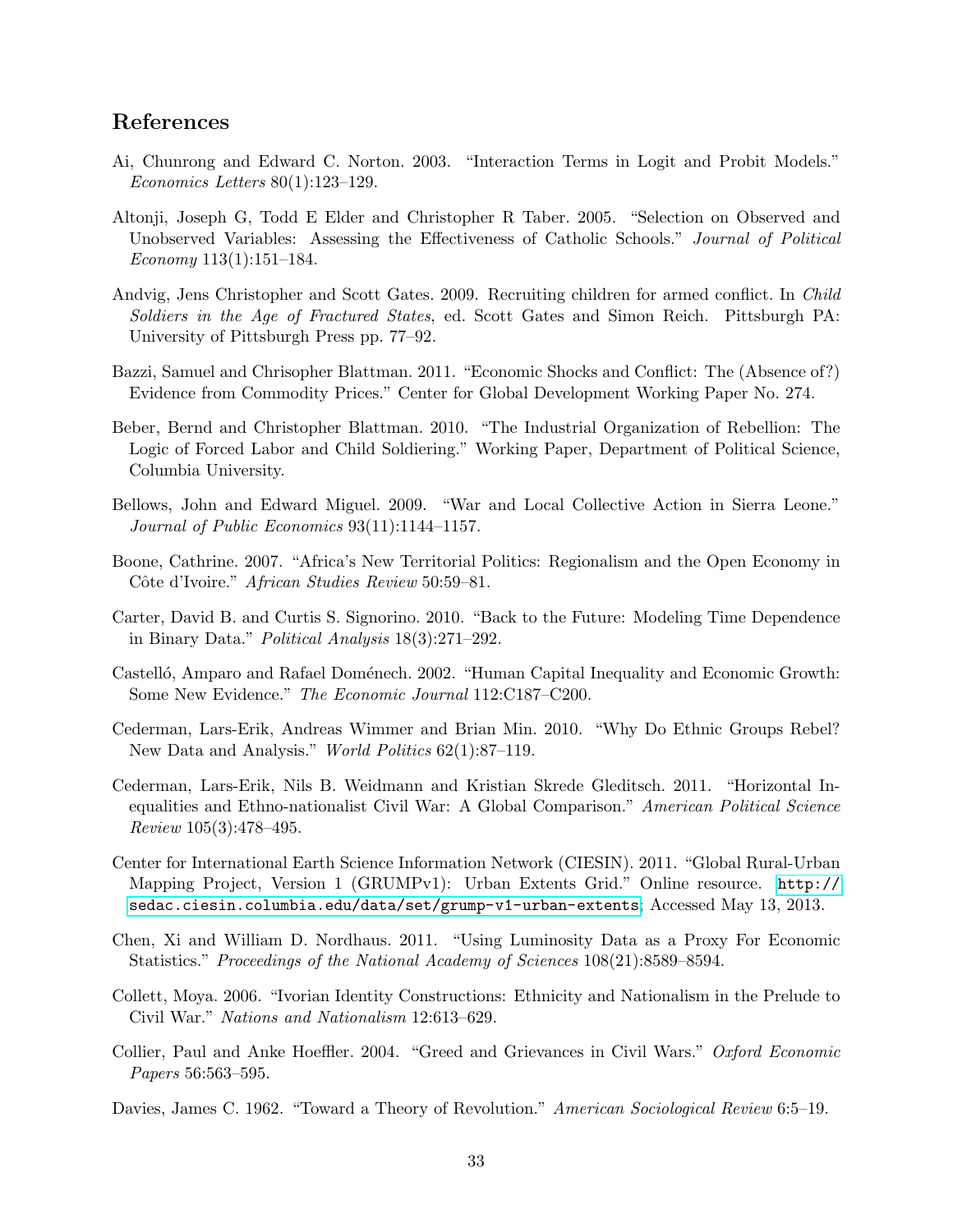<span id="page-34-5"></span>Davies, James C. ed. 1997. When Men Revolt and Why. New Brunswick NJ: Transaction Publishers.

- <span id="page-34-14"></span>Dhillon, Amrita and Susana Peralta. 2002. "Economic theories of voter turnout." The Economic Journal 112(480):332–352.
- <span id="page-34-13"></span>Eck, Kristine. 2008. "Coercion in Rebel Recruitment." Working Paper, Department of Peace and Conflict Research, Uppsala University.
- <span id="page-34-16"></span>Eck, Kristine. 2012. Recruiting Rebels: Indoctrination and Political Education in Nepal. In The Maoist Insurgency in Nepal: Revolution in the 21st Century, ed. Mahendra Lawoti and Anup Pahari. London: Routledge pp. 33–51.
- <span id="page-34-6"></span>Ellingsen, Tanja. 2010. "Colorful Community or Ethnic Witches'Brew? Multiethnicity and Domestic Conflict During and After the Cold War." Journal of Conflict Resolution pp. 228–249.
- <span id="page-34-7"></span>Esteban, Joan and Debraj Ray. 2011. "A Model of Ethnic Conflict." Journal of the European Economic Association 9(3):496–521.
- <span id="page-34-2"></span>Fearon, James. 1993. "Ethnic War as a Commitement Problem." Working Paper presented at the Conference of the American Political Science Association.
- <span id="page-34-0"></span>Fearon, James D. and David D. Laitin. 2003. "Ethnicity, Insurgency, and Civil War." American Political Science Review 97:75–90.
- <span id="page-34-15"></span>Feddersen, Timothy J. 2004. "Rational choice theory and the paradox of not voting." The Journal of Economic Perspectives 18(1):99–112.
- <span id="page-34-9"></span>Gartzke, Erik. 1999. "War Is in the Error Term." International Organization 53(3):567–587.
- <span id="page-34-8"></span>Gates, Scott. 2002. "Recruitment and Allegiance The Microfoundations of Rebellion." Journal of Conflict Resolution 46(1):111–130.
- <span id="page-34-17"></span>Geddes, Barbara and John Zaller. 1989. "Sources of Popular Support for Authoritarian Regimes." American Journal of Political Science 33(2):319–347.
- <span id="page-34-18"></span>Gleditsch, Nils Petter, Peter Wallensteen, Mikael Eriksson, Margareta Sollenberg and Håvard Strand. 2002. "Armed Conflict 1946-2001: A New Dataset." Journal of Peace Research 39(5):615– 637.
- <span id="page-34-12"></span>Grossman, Herschell I. 1991. "A general equilibrium model of insurrections." The American Economic Review 81(4):912-921.
- <span id="page-34-1"></span>Gurr, Ted R. 1971. Why Men Rebel. Princeton NJ: Princeton University Press.
- <span id="page-34-3"></span>Henderson, Vernon, Adam Storeygard and David N. Weil. 2011. "A Bright Idea for Measuring Economic Growth." The American Economic Review 101(3):194–199.
- <span id="page-34-4"></span>Hodler, Roland and Paul A. Raschky. 2010. "Foreign Aid and Enlightened Leaders." Working Paper, Department of Economics, Monash University.
- <span id="page-34-10"></span>Horowitz, Donald L. 1981. "Patterns of Ethnic Separatism." Comparative Studies in Society and  $History 23(02):165-195.$
- <span id="page-34-11"></span>Horowitz, Donald L. 1985. Ethnic Groups in Conflict. Berkeley and Los Angeles: University of California Press.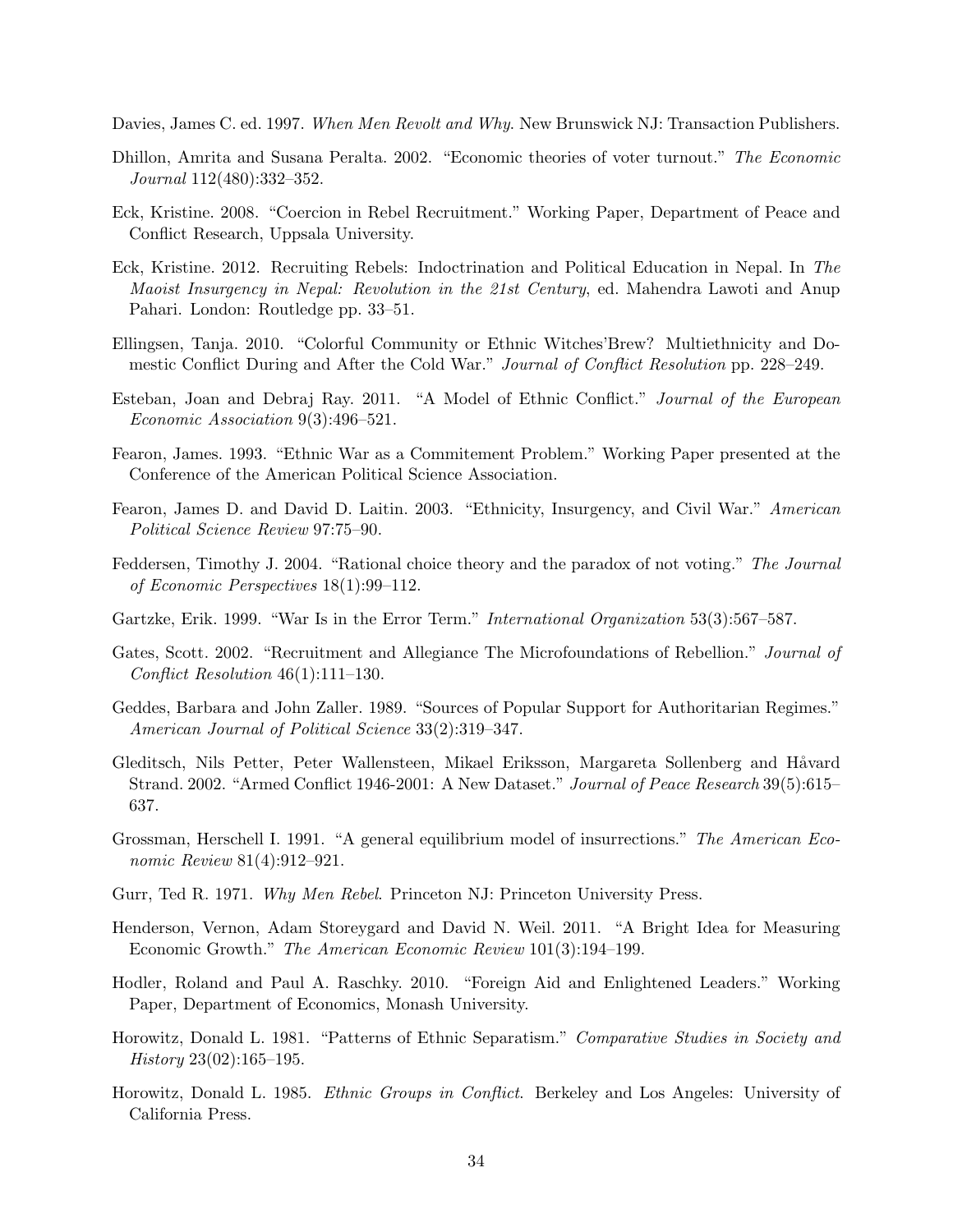- <span id="page-35-4"></span>Huber, John D. and Laura Mayoral. 2012. "Civil War and Three Dimensions of Ethnic Inequality." Working Paper presented at the Conference of the American Political Science Association.
- <span id="page-35-16"></span>Huber, John D., Thomas K. Ogorzalek and Radhika Gore. 2011. "Democracy, targeted redistribution and ethnic inequality." Working Paper, Department of Political Science, Columbia University.
- <span id="page-35-10"></span>Humphreys, Macartan and Jeremy M Weinstein. 2008. "Who fights? The Determinants of Participation in Civil War." American Journal of Political Science 52(2):436–455.
- <span id="page-35-0"></span>Huntington, Samuel P. 1968. Political Order in Changing Societies. New Haven: Yale University Press.
- <span id="page-35-14"></span>Iyengar, Shanto and Adam F. Simon. 2000. "New Perspectives and Evidence on Political Commmunication and Campaign Effects." Annual Review of Psychology 51:149–169.
- <span id="page-35-7"></span>Kalyvas, Stathis N. and Matthew A. Kocher. 2007. "How Free is Free Riding in civil wars?: Violence, insurgency, and the collective action problem." World Politics 59(02):177–216.
- <span id="page-35-5"></span>Lacina, Bethany. 2011. "How governments shape the risk of civil violence: A study of Indias state reorganization, 195056." Working Paper, Department of Political Science, University of Rochester.
- <span id="page-35-1"></span>Langer, Arnim. 2005. "Horizontal Inequalities and Violent Group Mobilization in Côte d'Ivoire." Oxford Development Studies 33(1):25–45.
- <span id="page-35-2"></span>Lichbach, Mark Irving. 1989. "An Evaluation of 'Does Economic Inequality Breed Political Conflict?' Studies." World Politics 41:431–470.
- <span id="page-35-6"></span>Lichbach, Mark Irving. 1998. *The Rebel's Dilemma*. Ann Arbor MI: University of Michigan Press.
- <span id="page-35-13"></span>MacKuen, Michael. 1984. "Exposure to information, belief integration, and individual responsiveness to agenda change." American Political Science Review 78:372–391.
- <span id="page-35-11"></span>Macours, Karen. 2010. "Increasing Inequality and Civil Conflict in Nepal." Oxford Economic Papers  $63(1):1-26.$
- <span id="page-35-12"></span>McGuire, William. 1969. Personality and susceptibility to social influence. In *Handbook of per*sonality theory and research, ed. Edgar F. Borgatta and William W. Lambert. Chicago: Rand McNally pp. 1130–1187.
- <span id="page-35-3"></span>Midlarsky, Manus I. 1988. "Rulers and the Ruled: Patterned Inequality and the Onset of Mass Political Violence." American Political Science Review 82:491–509.
- <span id="page-35-15"></span>Min, Brian. 2010. "Distributing Power: Electrifying the Poor in India." Working paper, University of Michigan.
- <span id="page-35-8"></span>Mvukiyehe, Eric, Cyrus Samii and Gwendolyn Taylor. 2006. "Wartime and post-conflict experiences in Burundi: an individual level survey." Working Paper presented at the Conference of the American Political Science Association.
- <span id="page-35-9"></span>Nillesen, Eleonora and Philip Verwimp. 2010. "Grievance, commodity prices and rainfall: A villagelevel analysis of rebel recruitment in Burundi." MICROCON Research Working Paper 11.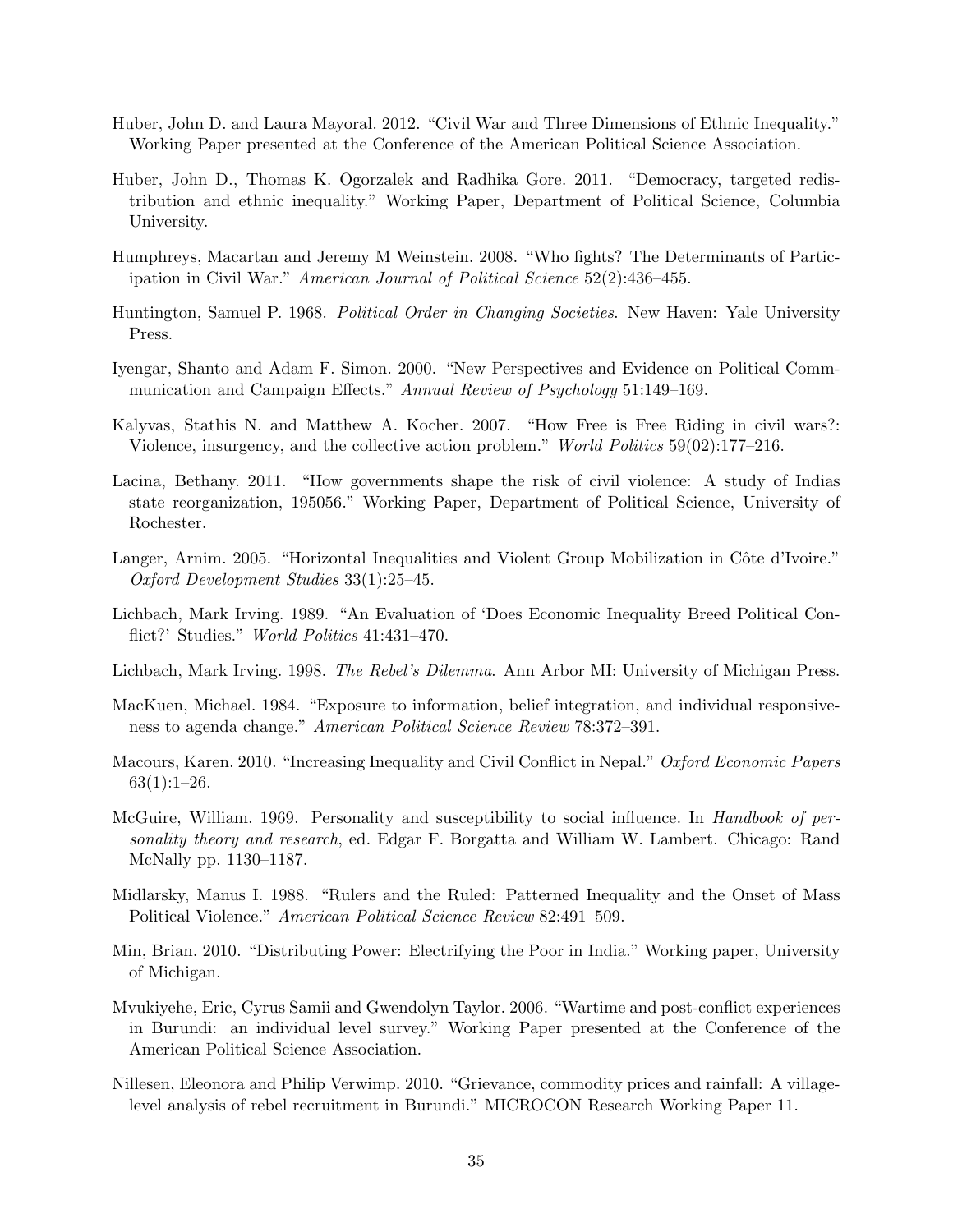- <span id="page-36-13"></span>Nordhaus, William D. 2006. "Geography and macroeconomics: New data and new findings." Proceedings of the National Academy of Sciences USA 103(10):3510–3517.
- <span id="page-36-17"></span>Nunn, Nathan and Leonard Wantchekon. 2011. "The slave trade and the origins of mistrust in Africa." American Economic Review 101(December 2011):3221–3252.
- <span id="page-36-14"></span>Oak Ridge National Laboratory. 2008. "LandScan Global Population Database." Electronic resource. Available at <http://www.ornl.gov/landscan/>; Accessed April 18, 2013.
- <span id="page-36-11"></span>Oliver, Pamela E. 1993. "Formal models of collective action." Annual Review of Sociology 19:271– 300.
- <span id="page-36-8"></span>Olson, Mancur. 1965. The Logic of Collective Action: Public Goods and the Theory of Groups. Cambridge MA: Harvard University Press.
- <span id="page-36-4"></span>Østby, Gudrun. 2008. "Polarization, Horizontal Inequalities and Violent Civil Conflict." Journal of Peace Research 45:143–162.
- <span id="page-36-7"></span>Østby, Gudrun, Ragnhild Nordås and Jan Ketil Rød. 2009. "Regional Inequalities and Civil Conflict in Sub-Saharan Africa1." International Studies Quarterly 53(2):301–324.
- <span id="page-36-0"></span>Paige, Jeffery M. 1975. Argrarian Revolution: Social movements and exportagriculture in the underdeveloped world. New York: Free Press New York.
- <span id="page-36-10"></span>Posner, Daniel N. 2004. "Measuring Ethnic Fractionalization in Africa." American Journal of Political Science 48(4):849–863.
- <span id="page-36-16"></span>Powell, Jonathan M. and Clayton L. Thyne. 2011. "Global Instances of Coups from 1950 to 2010: A New Dataset." Journal of Peace Research 48(2):249–259.
- <span id="page-36-2"></span>Powell, Robert. 2006. "War as a Commitment Problem." International Organization 60:169–203.
- <span id="page-36-6"></span>Pyatt, Graham. 1976. "On the interpretation and disaggregation of Gini coefficients." The Economic Journal 86:243–255.
- <span id="page-36-15"></span>Ross, Michael. 2013. "Oil and Gas Data, 1932-2011." Online resource. Available at [http://hdl.](http://hdl.handle.net/1902.1/20369) [handle.net/1902.1/20369](http://hdl.handle.net/1902.1/20369).
- <span id="page-36-1"></span>Russett, Bruce. 1964. "Inequality and Instability: The Relation of Land Tenure to Politics." World Politics 16:442–454.
- <span id="page-36-5"></span>Sambanis, Nicholas and Branko Milanovic. 2011. "Explaining the demand for sovereignty." World Bank Policy Research Working Paper Series No 5888.
- <span id="page-36-3"></span>Sambanis, Nicolas. 2005. Conclusion: Using Case Studies to Refine and Expand the Theory of Civil War. In Understanding Civil War: Evidence and Analysis, ed. Paul Collier and Nicolas Sambanis. Washington DC: The World Bank pp. 303–334.
- <span id="page-36-9"></span>Schelling, Thomas C. 1980. The Strategy of Conflict. Cambridge MA: Harvard University Press.
- <span id="page-36-12"></span>Scott, James C. 1976. The moral economy of the peasant: Subsistence and rebellion in Southeast Asia. New Haven: Yale University Press.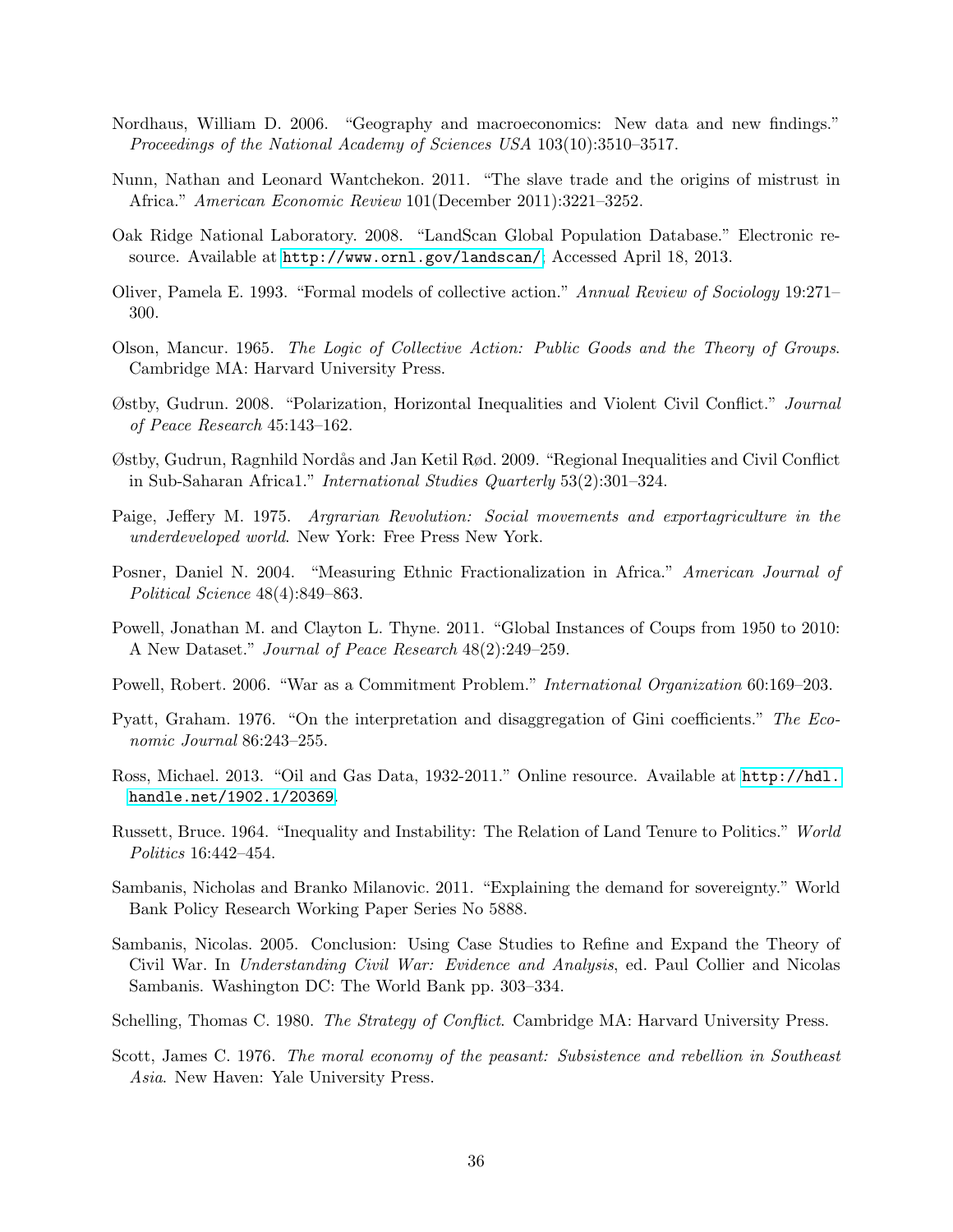- <span id="page-37-6"></span>Signorino, Curtis S. and Jun Xiang. 2011. "Averaging Away the Effects: Aggregation Bias in Indices of Power and Democracy." Working Paper presented at the Annual Meeting of the International Studies Association.
- <span id="page-37-5"></span>Stewart, Frances. 2000. "Crisis prevention: Tackling Horizontal Inequalities." Oxford Development Studies 28(3):245–262.
- <span id="page-37-3"></span>Stewart, Frances ed. 2009. Horizontal Inequalities and Conflict: Understanding Group Violence in Multiethnic Societies. Houndmills: Palgrave Macmillan.
- <span id="page-37-9"></span>Tatem, Andrew J, Abdisalan M Noor, Craig Von Hagen, Antonio Di Gregorio and Simon I Hay. 2007. "High resolution population maps for low income nations: combining land cover and census in East Africa." PLoS One 2(12):e1298.
- <span id="page-37-4"></span>Tilly, Charles. 1978. The Politics of Collective Violence. New York: Cambridge University Press.
- <span id="page-37-11"></span>United States Agency for International Development (USAID). 2013. "Demographic and Health Surveys (DHS) for Sub-Saharan Africa." Online resource. <http://www.measuredhs.com/>.
- <span id="page-37-7"></span>Verwimp, Philip and Tom Bundervoet. 2009. "Civil War and the Welfare of Extended Households: Evidence from Longitudinal Data from Burundi." Households in Conflict Network, Working Paper No. 70.
- <span id="page-37-13"></span>Ward, Michael D., Brian D. Greenhill and Kristin Bakke. 2010. "The Perils of Policy by P-Value: Predicting Civil Conflicts." Journal of Peace Research 47(4):363–375.
- <span id="page-37-1"></span>Weinstein, Jeremy M. 2007. *Inside Rebellion: The Politics of Insurgent Violence*. New York: Cambridge University Press.
- <span id="page-37-0"></span>Wood, Elisabeth J. 2003. Insurgent Collective Action and Civil War in El Salvador. New York: Cambridge University Press.
- <span id="page-37-2"></span>Woods, Dwayne. 2003. "The Tragedy of the Cocoa Pod: Rent-seeking, Land, and Ethnic Conflict in Ivory Coast." The Journal of Modern African Studies 41:641–655.
- <span id="page-37-10"></span>World Institute for Development Economics Research. 2008. "World Income Inequality Database V2.0c." Online resource. United Nations University. Available at [http://www.wider.unu.edu/](http://www.wider.unu.edu/research/Database/en_GB/database/) [research/Database/en\\_GB/database/](http://www.wider.unu.edu/research/Database/en_GB/database/); Accessed April 18 2013.
- <span id="page-37-8"></span>Wucherpfennig, Julian, Nils B. Weidmann, Luc Girardin, Lars-Erik Cederman and Andreas Wimmer. 2011. "Politically Relevant Ethnic Groups across Space and Time: Introducing the GeoEPR Dataset." Conflict Management and Peace Science 28(5):423-437.
- <span id="page-37-12"></span>Wucherpfennig, Julian, Nils W. Metternich, Lars-Erik Cederman and Kristian Skrede Gleditsch. 2012. "Ethnicity, the State, and the Duration of Civil Wars." World Politics 64(1):79–115.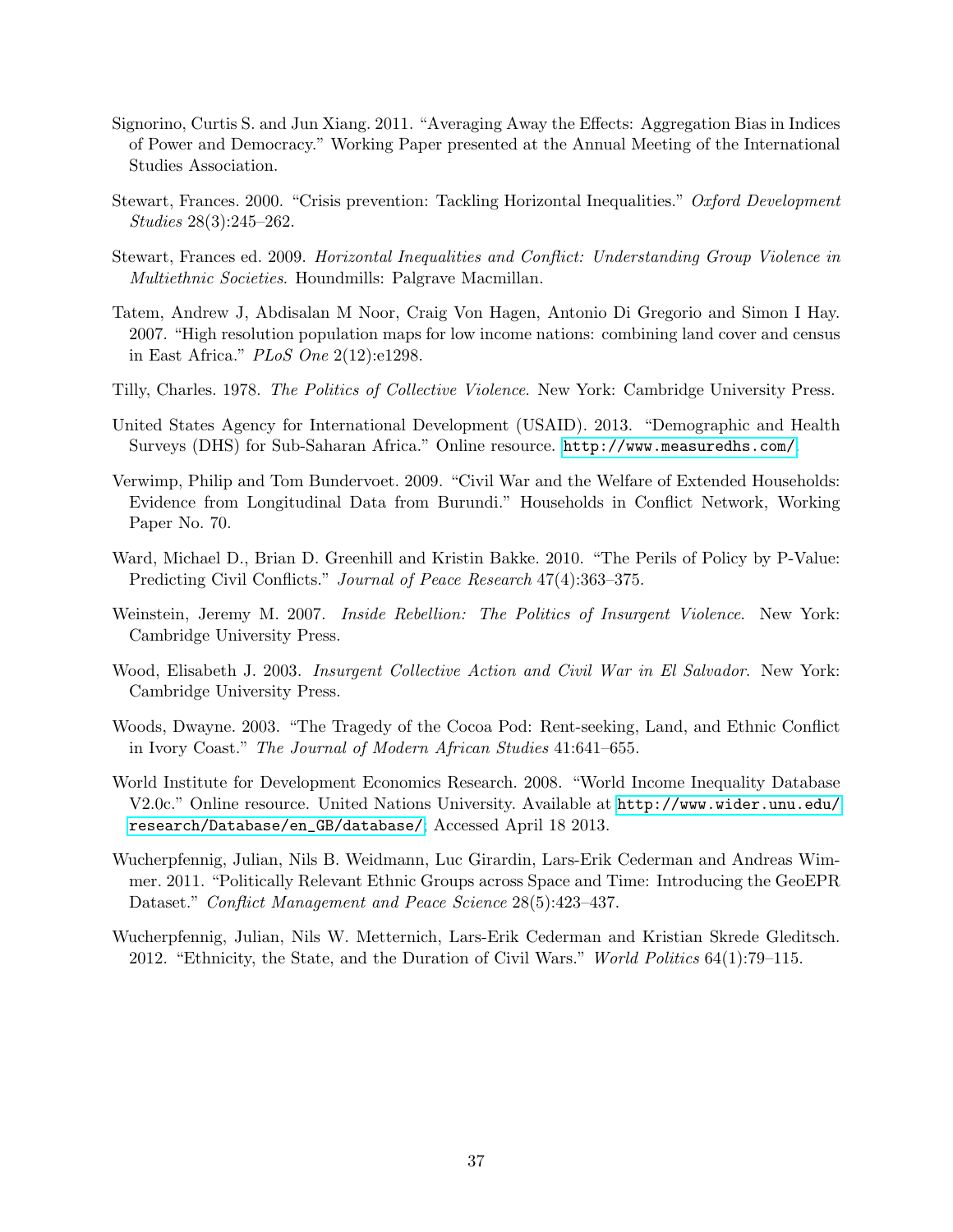# A Supplementary Material for "Unequal We Fight: The Impact of Economic Inequality Within Ethnic Groups on Conflict Initiation"

### Validating GeoEPR group shape files with DHS survey data

The map below shows the ethnic group settlement regions of Sierra Leone according to the GeoEPR dataset (green: Kono, yellow: Mende, blue: Limba, red: Temne). The small dots show the selfreported ethnicity of DHS respondents. Since we only know the location of survey clusters, the respondents of each cluster are arranged as circles around the cluster location. We can see that to a large extent, the self-reported ethnicity of respondents corresponds to the ethnicity predicted by the GeoEPR dataset. However, urban regions (see e.g. Freetown in the West of the country) typically feature a very diverse population, which is difficult to measure using GeoEPRs regional group representation.



Figure A.1: Validating GeoEPR group locations with DHS survey data.

# Controlling for Regional Fixed Effects

Models A1 and A2 in Table [A.1](#page-25-0) control for regional fixed effects. Model A1 and A2 re-run Models 3 and 7 from Table [1](#page-25-0) adding regional fixed effects.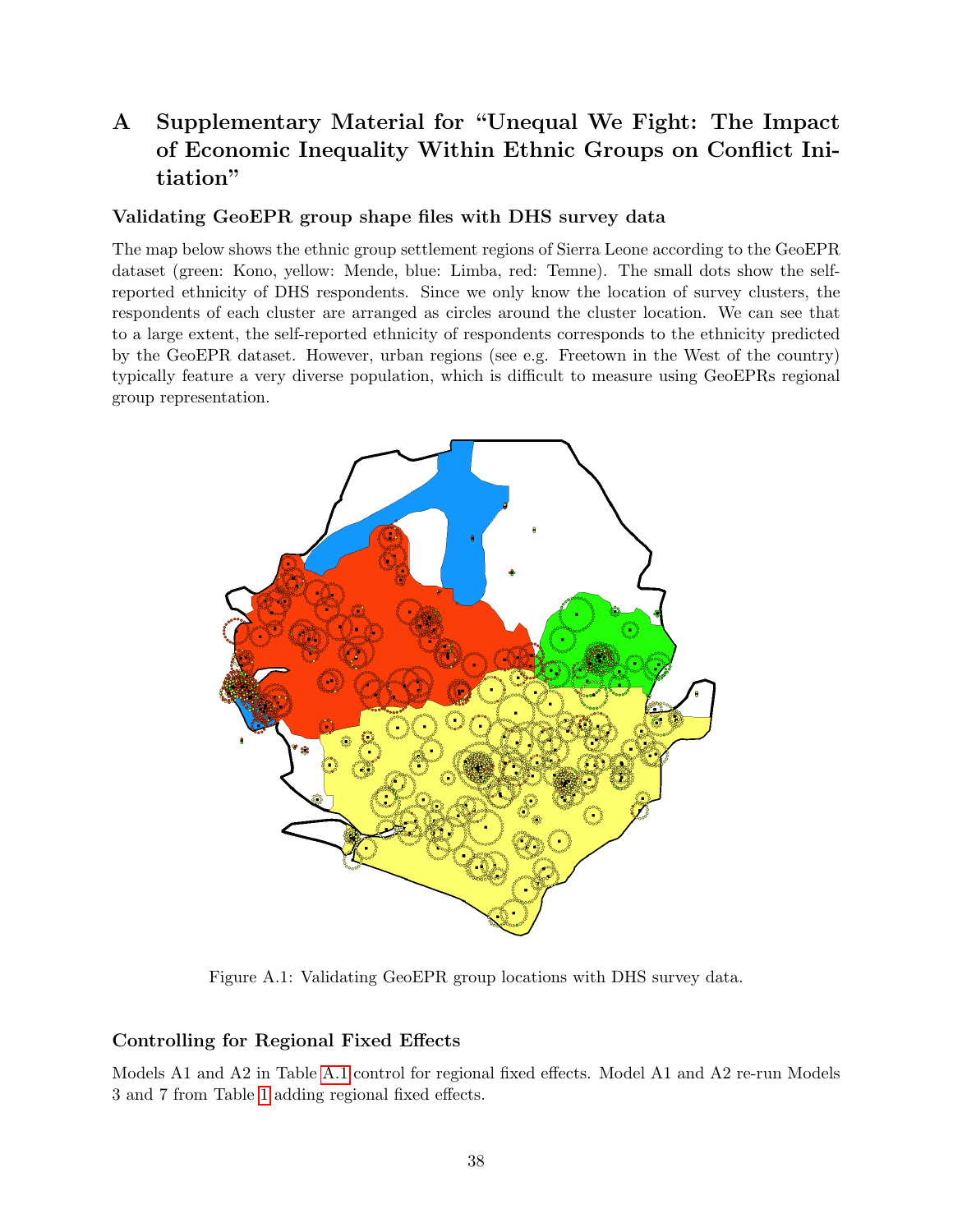|                        | (A1)                  | (A2)                  |
|------------------------|-----------------------|-----------------------|
|                        | Logit<br>b/se         | Logit<br>b/se         |
| Intra-group inequality | $2.428***$<br>(0.602) | 1.711<br>(1.550)      |
| Horizontal inequality  | $0.531***$<br>(0.132) | $1.134***$<br>(0.297) |
| Excluded               | $1.472***$<br>(0.355) | 0.042<br>(1.324)      |
| $IGI * Excluded$       |                       | 1.740<br>(1.787)      |
| $IGI * Rel. Ineq.$     |                       | $-0.815*$<br>(0.431)  |
| N<br>Log-Likelihood    | 7263<br>$-334.847$    | 7263<br>$-333.171$    |

Standard controls from Table [1](#page-25-0) and temporal controls (calendar year/peace years) not shown. Standard errors are clustered at the country-level.

#### Table A.1: Appendix: Controlling for Regional Fixed Effects

The figure below displays the simulated marginal effect plot based on Model A2.



Figure A.2: Average simulated marginal effect plot based on Model A2

### Controlling for Group-Level Wealth

Models A3 and A4 in Table [A.2](#page-30-0) control for group wealth. Model A3 and A4 re-run Models 3 and 7 from Table [1](#page-25-0) adding group-level GDP per capita.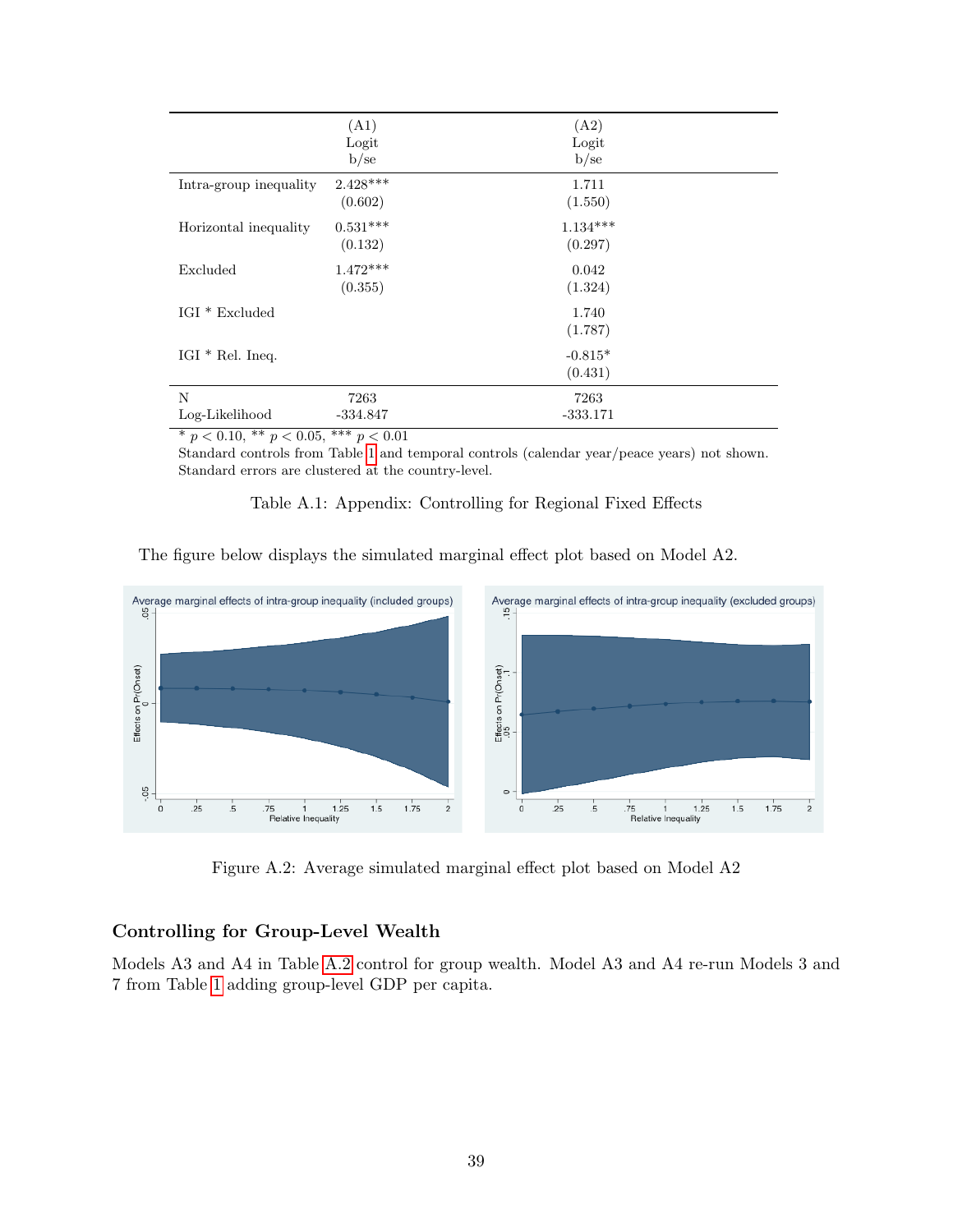|                        | (A3)<br>Logit<br>b/se | (A4)<br>Logit<br>b/se |
|------------------------|-----------------------|-----------------------|
| Intra-group inequality | $2.143***$<br>(0.528) | 0.911<br>(1.496)      |
| Horizontal inequality  | $0.481***$<br>(0.147) | $0.775***$<br>(0.234) |
| Excluded               | $1.343***$<br>(0.339) | $-0.103$<br>(1.189)   |
| $IGI * Excluded$       |                       | 1.801<br>(1.590)      |
| $IGI * Rel. Ineq.$     |                       | $-0.400$<br>(0.325)   |
| Group Wealth           | $-0.000$<br>(0.000)   | $-0.000$<br>(0.000)   |
| N<br>$Log-Likelihood$  | 7279<br>$-341.424$    | 7279<br>$-340.655$    |

Standard controls from Table [1](#page-25-0) and temporal controls (calendar year/peace years) not shown. Standard errors are clustered at the country-level.

Table A.2: Appendix: Controlling for group-level wealth

The figure below displays the simulated marginal effect plot based on Model A4.



Figure A.3: Average simulated marginal effect plot based on Model A4

### Controlling for Oil Exporters

Models A5 and A6 in Table [A.3](#page-41-0) control for oil exporters based on Ross (2013). Model A5 and A6 re-run Models 3 and 7 from Table [1](#page-25-0) adding an oil exporter dummy.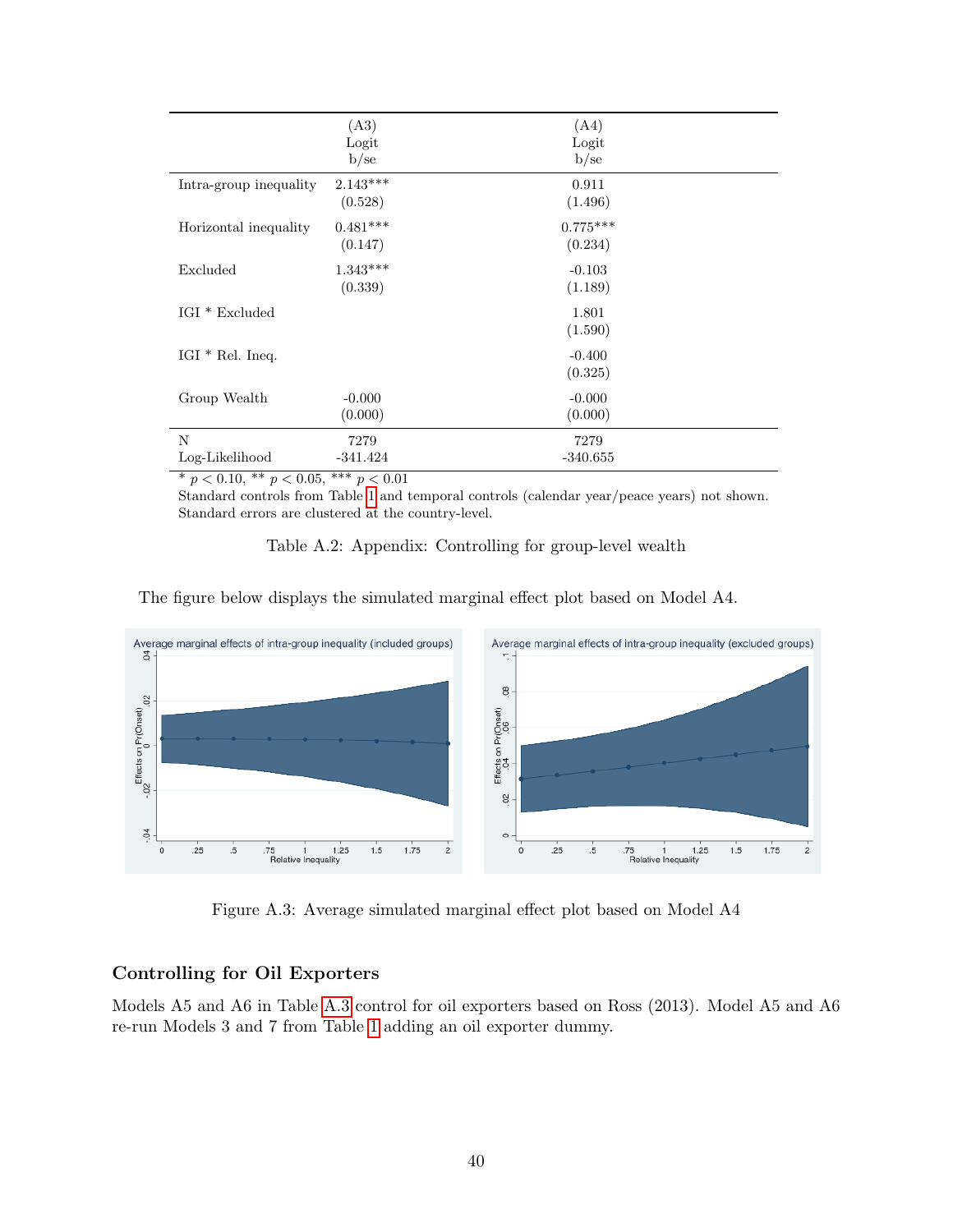|                        | (A5)<br>Logit<br>b/se | (A6)<br>Logit<br>b/se |
|------------------------|-----------------------|-----------------------|
| Intra-group inequality | $2.082***$<br>(0.520) | 0.915<br>(1.474)      |
| Horizontal inequality  | $0.488***$<br>(0.153) | $0.812***$<br>(0.215) |
| Excluded               | $1.345***$<br>(0.343) | $-0.100$<br>(1.149)   |
| $IGI * Excluded$       |                       | 1.787<br>(1.569)      |
| $IGI * Rel. Ineq.$     |                       | $-0.448$<br>(0.293)   |
| Oil Exporter           | $-0.138$<br>(0.527)   | $-0.069$<br>(0.524)   |
| N<br>$Log-Likelihood$  | 7279<br>$-341.699$    | 7279<br>$-340.844$    |

Standard controls from Table [1](#page-25-0) and temporal controls (calendar year/peace years) not shown. Standard errors are clustered at the country-level.

<span id="page-41-0"></span>Table A.3: Appendix: Controlling for oil exporters

The figure below displays the simulated marginal effect plot based on Model A6.



Figure A.4: Average simulated marginal effect plot based on Model A6

### Controlling for State Strength

Models A7 and A8 in Table [A.4](#page-42-0) control for state strength. Model A7 and A8 re-run Models 3 and 7 from Table [1](#page-25-0) controlling for the number of coup attempts in the previous two years.